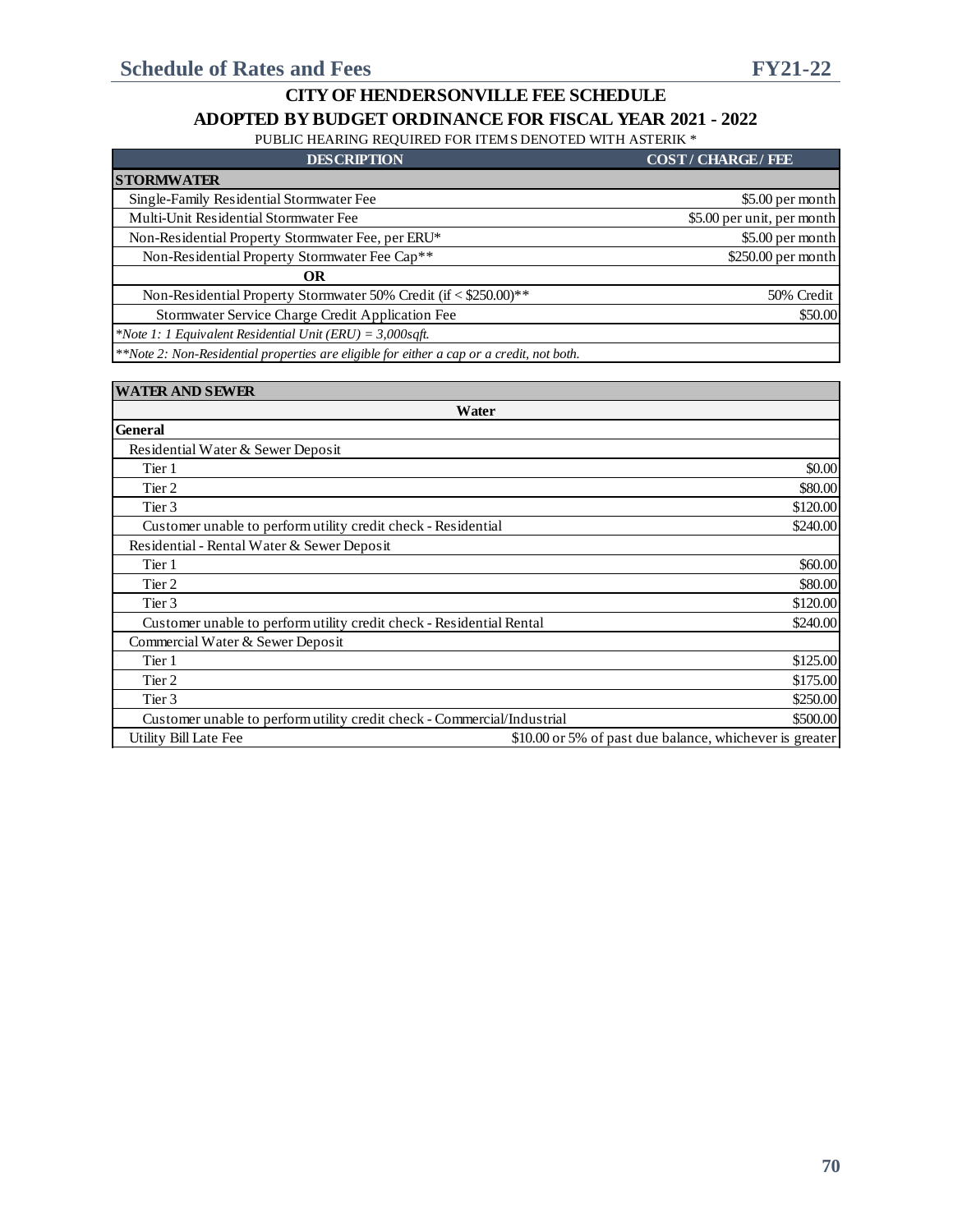| <b>DESCRIPTION</b>                              | <b>COST/CHARGE/FEE</b>                             |
|-------------------------------------------------|----------------------------------------------------|
| <b>Inside City Limits</b>                       |                                                    |
| <b>Base Charge by Meter Size</b>                |                                                    |
| 3/4"                                            | \$7.43                                             |
| 1"                                              | \$8.67                                             |
| $1^{1/2}$                                       | \$11.74                                            |
| 2"                                              | \$15.67                                            |
| 3"                                              | \$24.89                                            |
| 4"                                              | \$38.04                                            |
| 6"                                              | \$70.89                                            |
| 8"                                              | \$110.32                                           |
| <b>Volumetric Charges</b>                       |                                                    |
| <b>Residential</b>                              |                                                    |
| 0 to 6,000 gallons                              | \$4.00 per 1000 gallons                            |
| 6,000 to 14,000 gallons                         | \$4.40 per 1000 gallons                            |
| 14,000 gallons and greater                      | \$5.00 per 1000 gallons                            |
| <b>Commercial/Industrial</b>                    |                                                    |
| 0 to 40,000 gallons                             | \$4.00 per 1000 gallons                            |
| 40,000 to 200,000 gallons                       | \$3.65 per 1000 gallons                            |
| 200,000 gallons and greater                     | \$3.28 per 1000 gallons                            |
| <b>Irrigation</b>                               |                                                    |
| 0 to 40,000 gallons                             | \$5.00 per 1000 gallons                            |
| 40,000 gallons and greater                      | \$5.50 per 1000 gallons                            |
| <b>Outside City Limits</b>                      |                                                    |
| <b>Base Charge by Meter Size</b>                |                                                    |
| 3/4"<br>1"                                      | \$10.40                                            |
|                                                 | \$12.14                                            |
| $1^{1/2}$ "                                     | \$16.44                                            |
| 2"                                              | \$21.94                                            |
| 3"                                              | \$34.84                                            |
| 4"                                              | \$53.25                                            |
| 6"                                              | \$99.25                                            |
| 8"                                              | \$154.45                                           |
| <b>Volumetric Charges</b><br><b>Residential</b> |                                                    |
|                                                 |                                                    |
| 0 to 6,000 gallons<br>6,000 to 14,000 gallons   | \$5.60 per 1000 gallons<br>\$6.16 per 1000 gallons |
| 14,000 gallons and greater                      | \$7.00 per 1000 gallons                            |
| <b>Commercial/Industrial</b>                    |                                                    |
| 0 to 40,000 gallons                             | \$5.60 per 1000 gallons                            |
| 40,000 to 200,000 gallons                       | \$5.11 per 1000 gallons                            |
| 200,000 gallons and greater                     | \$4.60 per 1000 gallons                            |
| <b>Irrigation</b>                               |                                                    |
| 0 to 40,000 gallons                             | \$7.00 per 1000 gallons                            |
| 40,000 gallons and greater                      | \$7.70 per 1000 gallons                            |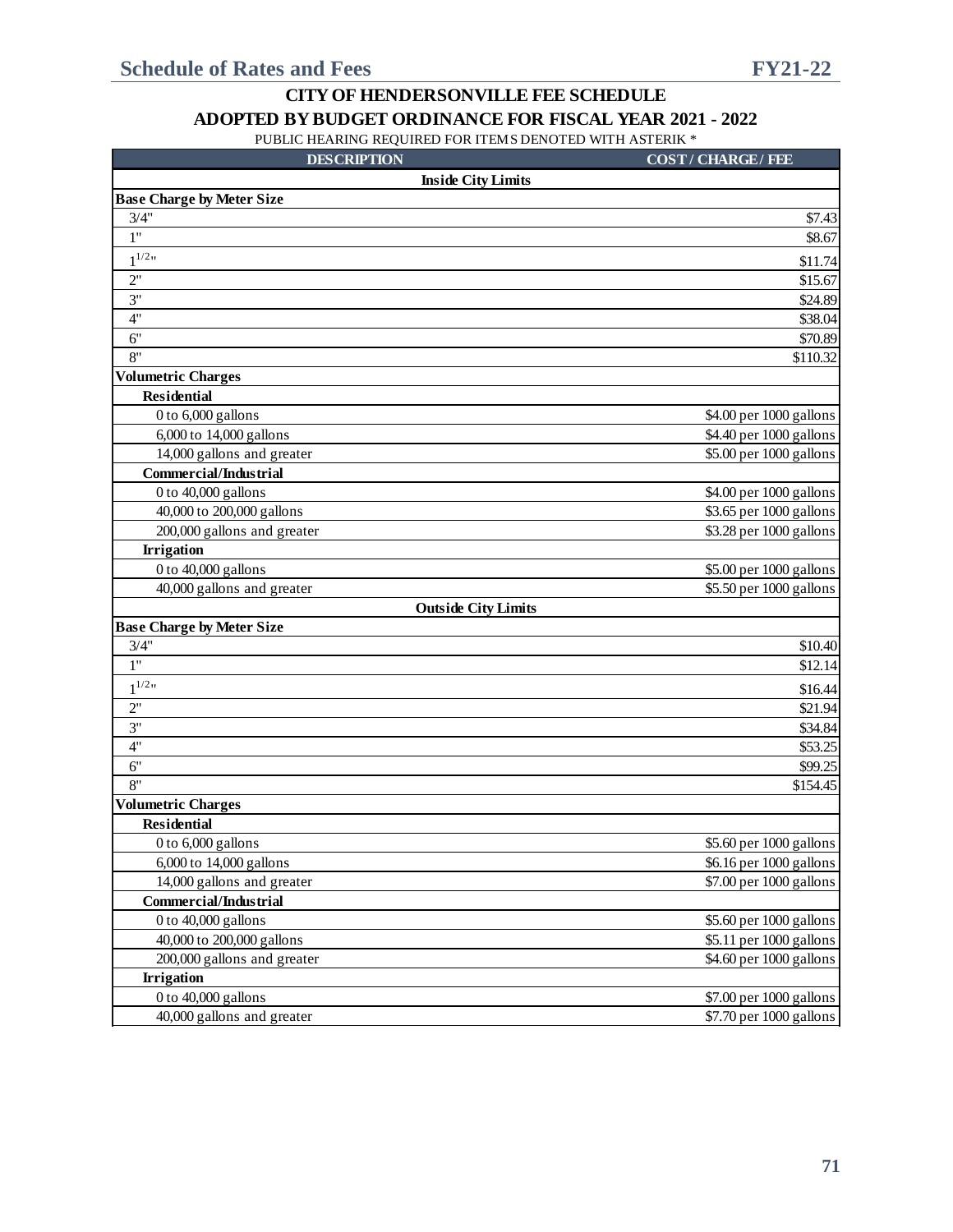| <b>DESCRIPTION</b>                                                          | <b>COST/CHARGE/FEE</b>  |
|-----------------------------------------------------------------------------|-------------------------|
| Wholesale                                                                   |                         |
| <b>Base Charge by Meter Size</b>                                            |                         |
| 3/4"                                                                        | \$10.40                 |
| 1"                                                                          | \$12.14                 |
| $1^{1/2}$                                                                   | \$16.44                 |
| 2"                                                                          | \$21.94                 |
| 3"                                                                          | \$34.84                 |
| 4"                                                                          | \$53.25                 |
| 6"                                                                          | \$99.25                 |
| 8"                                                                          | \$154.45                |
| <b>Volumetric Charges</b>                                                   |                         |
| Municipal/Wholesale                                                         |                         |
| All Usage                                                                   | \$4.00 per 1000 gallons |
| <b>Bulk Water</b>                                                           |                         |
| All Usage                                                                   | \$7.00 per 1000 gallons |
| <b>Other Customers</b>                                                      |                         |
| <b>Public Schools</b>                                                       |                         |
| Base Charge per Account                                                     | \$7.43                  |
| All Usage                                                                   | \$4.00 per 1000 gallons |
| <b>Taps &amp; Connections</b>                                               |                         |
| Water Main Tap and Service, 3/4" Meter                                      | \$1,000.00              |
| Water Main Tap and Service, 1" Meter                                        | \$1,400.00              |
| Water Main Tap and Service > 1" Meter                                       | Cost plus 10%           |
| Water Service - Stub Out, 3/4" (install meter box and meter)                | \$600.00                |
| Water Service - Stub Out, 1" (install meter box and meter)                  | \$650.00                |
| Water Service - Stub Out, >1" (install meter box/multi-box/vault and meter) | Cost plus 10%           |
| Water Service - Drop Meter, 3/4" (install meter only)                       | \$300.00                |
| Water Service - Drop Meter, 1" (install meter only)                         | \$350.00                |
| Water Service - Drop Meter, >1" (install meter and MXU only)                |                         |
| 1.5" Meter and Set-up                                                       | \$1,850.00              |
| 2" Meter and Set-up                                                         | \$2,125.00              |
| 4" Meter and Set-up                                                         | \$4,350.00              |
| 6" Meter and Set-up                                                         | \$7,275.00              |
| 8" Meter and Set-up                                                         | \$11,575.00             |
| Irrigation Tee, 3/4" (install meter box and meter)                          | \$600.00                |
| Irrigation Tee, 1" (install meter box and meter)                            | \$650.00                |
| <b>Meters</b>                                                               |                         |
| Turn On/Off/Set Meter During Business Hours                                 | \$40.00                 |
| Turn On/Off/Set Meter After Business Hours                                  | \$100.00                |
| Meter Replacement Charge                                                    | Cost plus 10%           |
| Test Meter, at customer's request (<1-in.); if meter faulty - No Charge     | \$45.00                 |
| Test Meter, at customer's request (>1-in.); if meter faulty - No Charge     | Cost plus 10%           |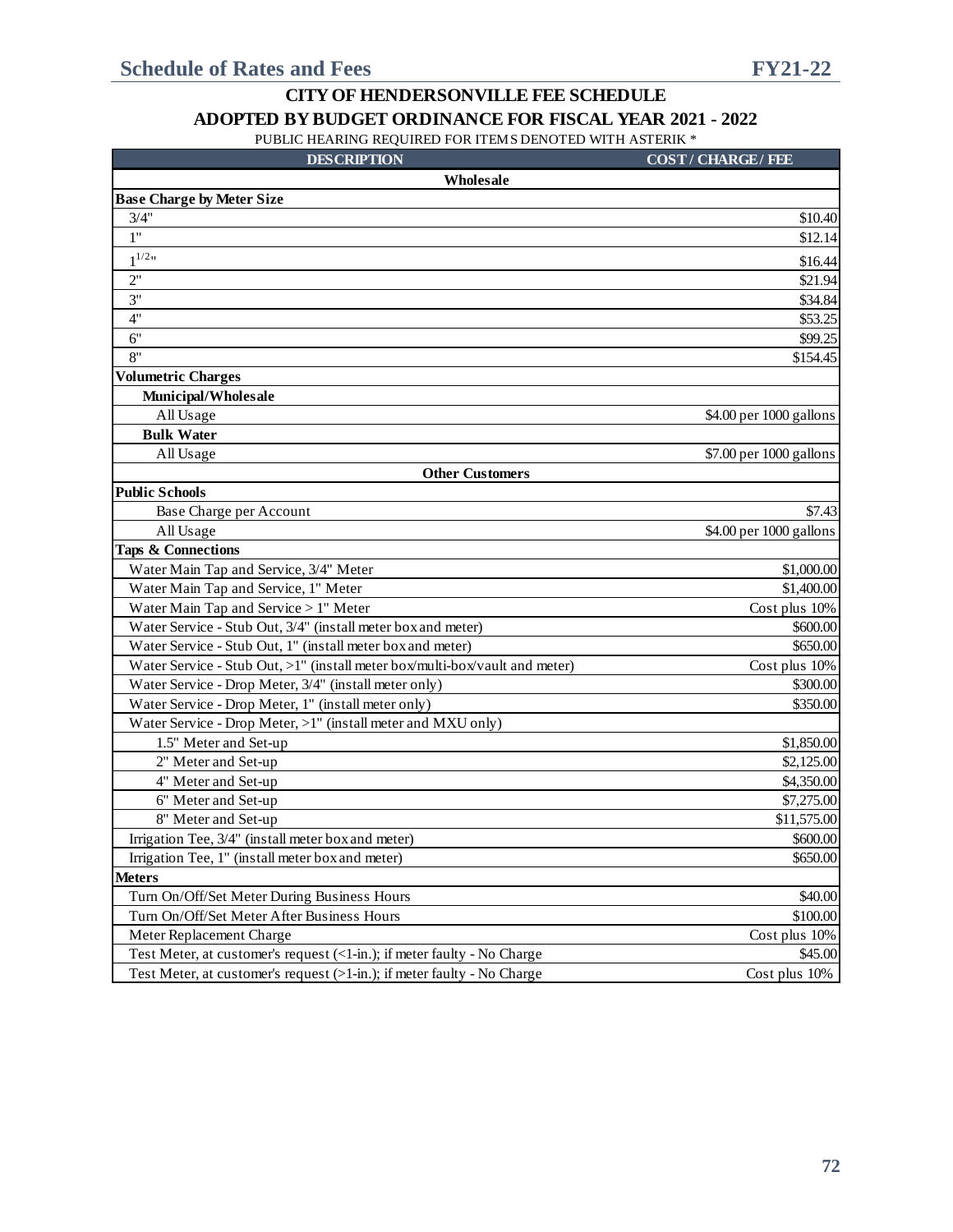PUBLIC HEARING REQUIRED FOR ITEMS DENOTED WITH ASTERIK \*

| <b>DESCRIPTION</b> |  |  |
|--------------------|--|--|
|                    |  |  |

**COST / CHARGE / FEE** 

| <b>Engineering Review Fees</b>                                                 |                                    |
|--------------------------------------------------------------------------------|------------------------------------|
| Line Extensions                                                                | \$400.00                           |
| <b>Pump Stations</b>                                                           | \$150.00                           |
| <b>Storage Tanks</b>                                                           | \$75.00                            |
| Failure to Install Backflow Assembly, 1st Notice                               | \$400.00                           |
| Failure to Install Backflow Assembly, 2nd Notice                               | \$500.00                           |
| Failure to Test Backflow Assembly Annually                                     | \$100.00                           |
| Failure to Replace/Repair Backflow Assembly                                    | \$500.00                           |
| Falsifying Records Regarding the Testing of Backflow Assemblies                | \$500.00                           |
| Water Line Inspections (\$100 min)                                             | \$3.00 per linear foot             |
| <b>Miscellaneous Fees</b>                                                      |                                    |
| Assist with Fire Hydrant Flow/Pressure Testing Conducted by Others             | \$50.00                            |
| Chemical Analysis of Water                                                     | Cost plus 10%                      |
| Drill for Main Tap, Cost/Inch of Diameter                                      | \$150.00                           |
| Fire Hydrant Installation                                                      | Cost plus 10%                      |
| Assist with Hydrant Flow/Pressure Testing Conducted by Others                  | \$50.00                            |
| Small Meter Box Access Program Permit Fee (good for 5-years, requires renewa   | \$50.00                            |
| Small Meter Box Access Key, each                                               | Cost plus 10%                      |
| Illegal Use of Fire Hydrant                                                    | $$500 + Damages$                   |
| Premise Visit                                                                  | \$40.00                            |
| Reconnection of Service at Main                                                | Cost plus 10%                      |
| Replace Removed Meter due to additional usage after non-payment cut-off        |                                    |
| During Business Hours                                                          | \$75.00                            |
| <b>After Business Hours</b>                                                    | \$100.00                           |
| <b>Water Conservation Incentives Program Rebate Schedule</b>                   |                                    |
| Clothes Washer (\$75 min; \$150 max) - Limit one per account                   | 15% of purchase price              |
| High-Efficiency Toilet (\$25 min; \$100 max) - Limit 2 per residential account | 15% of purchase price              |
| Customer-Side Shut-Off Valve - Limit one per account                           | up to \$300.00                     |
| Weather-Based Irrigation System Controller - Limit one per account             | ** 50% of purchase price or \$200, |
|                                                                                | whichever is less                  |
| Limited number of rebates offered annually                                     |                                    |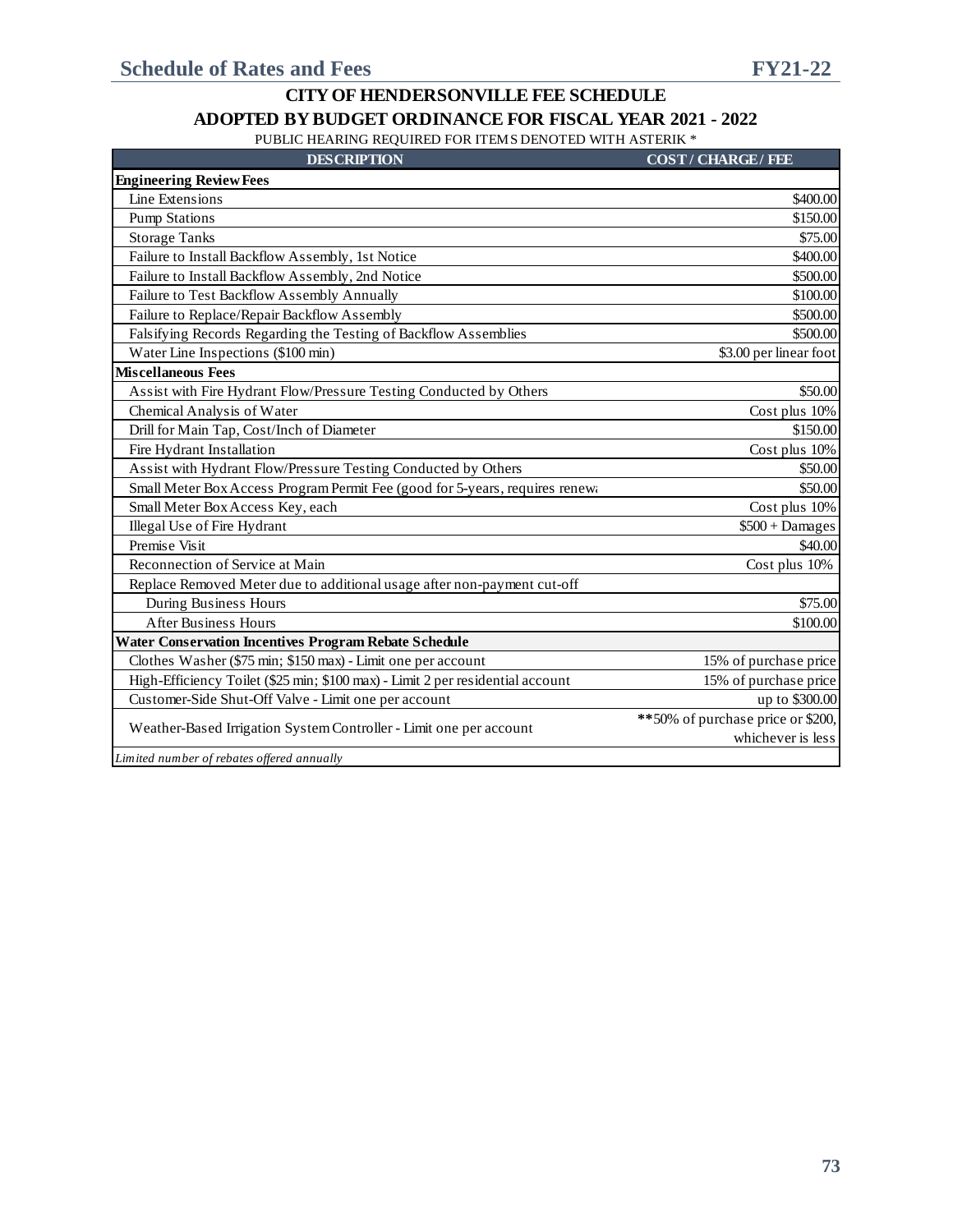| <b>DESCRIPTION</b>                                                      | <b>COST/CHARGE/FEE</b>                                  |
|-------------------------------------------------------------------------|---------------------------------------------------------|
| <b>Sewer</b>                                                            |                                                         |
| <b>General</b>                                                          |                                                         |
| Residential Water & Sewer Deposit                                       |                                                         |
| Tier 1                                                                  | \$0.00                                                  |
| Tier 2                                                                  | \$80.00                                                 |
| Tier 3                                                                  | \$120.00                                                |
| Customer unable to perform utility credit check - Residential           | \$240.00                                                |
| Residential - Rental Water & Sewer Deposit                              |                                                         |
| Tier 1                                                                  | \$60.00                                                 |
| Tier 2                                                                  | \$80.00                                                 |
| Tier 3                                                                  | \$120.00                                                |
| Customer unable to perform utility credit check - Residential Rental    | \$240.00                                                |
| Commercial Water & Sewer Deposit                                        |                                                         |
| Tier 1                                                                  | \$125.00                                                |
| Tier 2                                                                  | \$175.00                                                |
| Tier 3                                                                  | \$250.00                                                |
| Customer unable to perform utility credit check - Commercial/Industrial | \$500.00                                                |
| Utility Bill Late Fee                                                   | \$10.00 or 5% of past due balance, whichever is greater |
| <b>Inside City Limits</b>                                               |                                                         |
| <b>Base Charge by Meter Size</b>                                        |                                                         |
| 3/4"                                                                    | \$8.00                                                  |
| 1"                                                                      | \$10.09                                                 |
| $1^{1/2}$ "                                                             | \$15.29                                                 |
| 2"                                                                      | \$21.55                                                 |
| 3"                                                                      | \$36.27                                                 |
| 4"                                                                      | \$57.30                                                 |
| 6"                                                                      | \$109.82                                                |
| 8"                                                                      | \$172.87                                                |
| <b>Volumetric Charges</b>                                               |                                                         |
| All Usage                                                               | \$5.68 per 1000 gallons                                 |
| Sewer Only-Flat Rate                                                    | \$29.58 per month                                       |
| <b>Outside City Limits</b>                                              |                                                         |
| <b>Base Charge by Meter Size</b>                                        |                                                         |
| $3/4$ "                                                                 | \$12.00                                                 |
| 1"                                                                      | \$15.14                                                 |
| $1^{1/2}$ "                                                             | \$22.93                                                 |
| 2"                                                                      | \$32.32                                                 |
| 3"                                                                      | \$54.41                                                 |
| 4"                                                                      | \$85.94                                                 |
| 6"                                                                      | \$164.73                                                |
| 8"                                                                      | \$259.30                                                |
| <b>Volumetric Charges</b>                                               |                                                         |
| All Usage                                                               | \$8.52 per 1000 gallons                                 |
| Sewer Only-Flat Rate                                                    | \$44.66 per month                                       |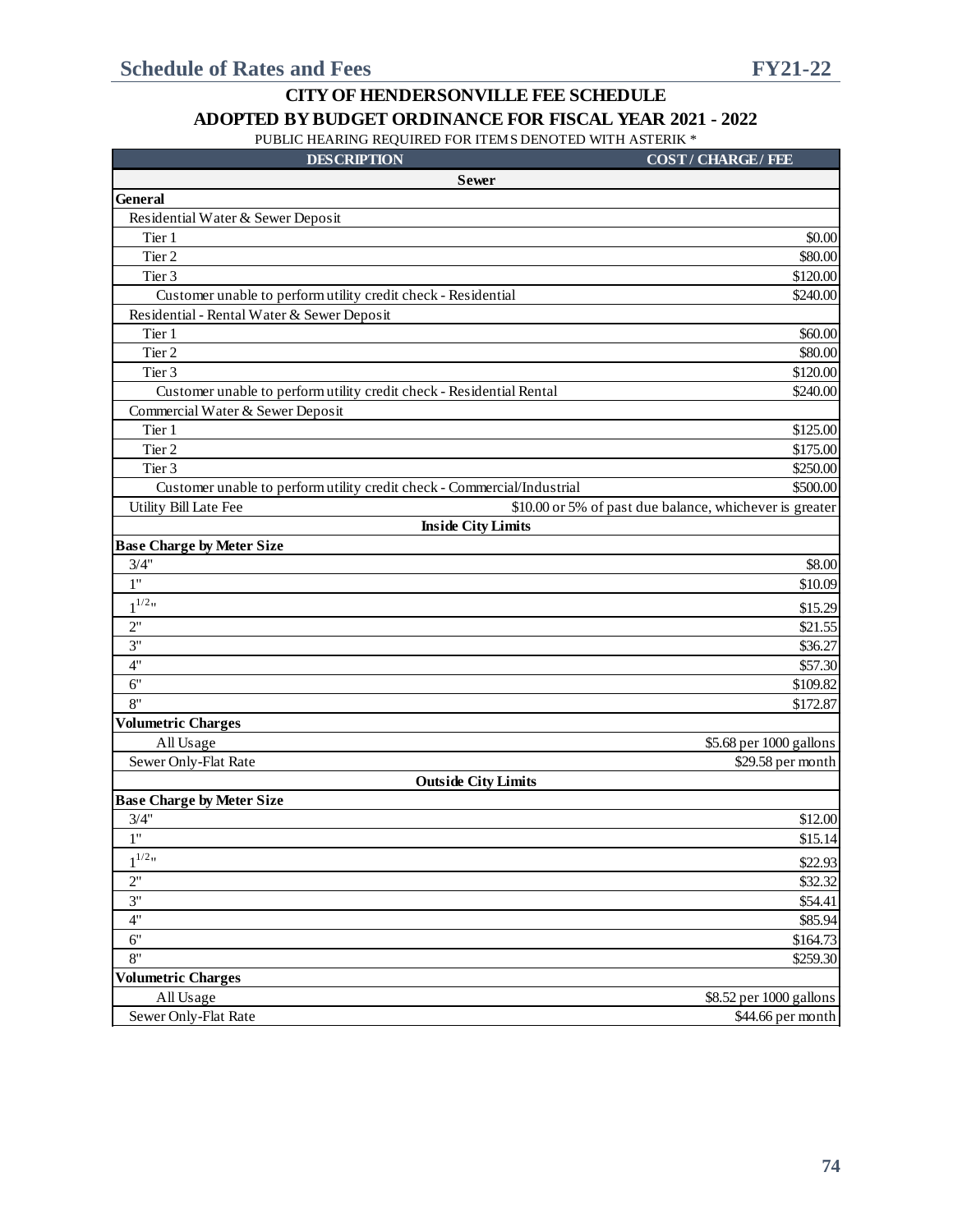| <b>DESCRIPTION</b>                                                                  | <b>COST/CHARGE/FEE</b>  |
|-------------------------------------------------------------------------------------|-------------------------|
| Wholesale                                                                           |                         |
| <b>Base Charge by Meter Size</b>                                                    |                         |
| 3/4"                                                                                | \$12.00                 |
| 1"                                                                                  | \$15.14                 |
| $1^{1/2}$                                                                           | \$22.93                 |
| 2"                                                                                  | \$32.32                 |
| 3"                                                                                  | \$54.41                 |
| 4"                                                                                  | \$85.94                 |
| 6"                                                                                  | \$164.73                |
| 8"                                                                                  | \$259.30                |
| <b>Volumetric Charges</b>                                                           |                         |
| All Usage                                                                           | \$8.52 per 1000 gallons |
| <b>Other Customers</b>                                                              |                         |
| <b>Public Schools</b>                                                               |                         |
| Base Charge per Account                                                             | \$8.00                  |
| All Usage                                                                           | \$5.68 per 1000 gallons |
| <b>Municipal</b>                                                                    |                         |
| Base Charge per Account                                                             | \$8.00                  |
| All Usage                                                                           | \$8.52 per 1000 gallons |
| <b>Internal Sewer</b>                                                               |                         |
| Base Charge per Account                                                             | See Wholesale Charges   |
| All Usage                                                                           | \$8.52 per 1000 gallons |
| <b>Henderson County Sewer</b>                                                       |                         |
| Base Charge per Account                                                             | See Wholesale Charges   |
| All Usage                                                                           | \$8.52 per 1000 gallons |
| Note: City sewer rates are not applicable to the Cane Creek Sanitary Sewer District |                         |
| <b>Taps and Connections</b>                                                         |                         |
| 4" Gravity Sewer Service Installation                                               | \$1,600.00              |
| 6" Gravity Sewer Service Installation                                               | \$2,000.00              |
| 8" Gravity Sewer Service Installation                                               | \$2,400.00              |
| <b>Surcharges</b>                                                                   |                         |
| Biochemical Oxygen Demand (BOD), per lb. in excess of 250-mg/l                      | \$0.28                  |
| Total Suspended Residue (TSR), per lb. in excess of 250-mg/l                        | \$0.17                  |
| Ammonia nitrogen, per lb. in excess of 30-mg/l                                      | \$1.65                  |
| <b>Engineering Review Fees</b>                                                      |                         |
| Line Extensions<br><b>Pump Stations</b>                                             | \$300.00                |
|                                                                                     | \$75.00                 |
| Sewer Line Inspections (\$100 min)<br><b>Miscellaneous Fees</b>                     | \$5.00 per linear foot  |
| Concrete Core Drill (manhole), Cost/Inch of Diameter                                | \$200.00                |
| Drill for Main Extension or Fire Line Connection, Cost/Inch of Diameter             | \$150.00                |
| Food Services Sewer Connection Application Fee                                      | \$75.00                 |
| Nondischarge Permit Fee                                                             | \$300.00                |
| Pretreatment Program                                                                | Cost of Program Per SIU |
| Septic Tank Waste Disposal, per 1000-gallons                                        | \$60.00                 |
| Septic Tank Waste Disposal Permit                                                   | \$75.00                 |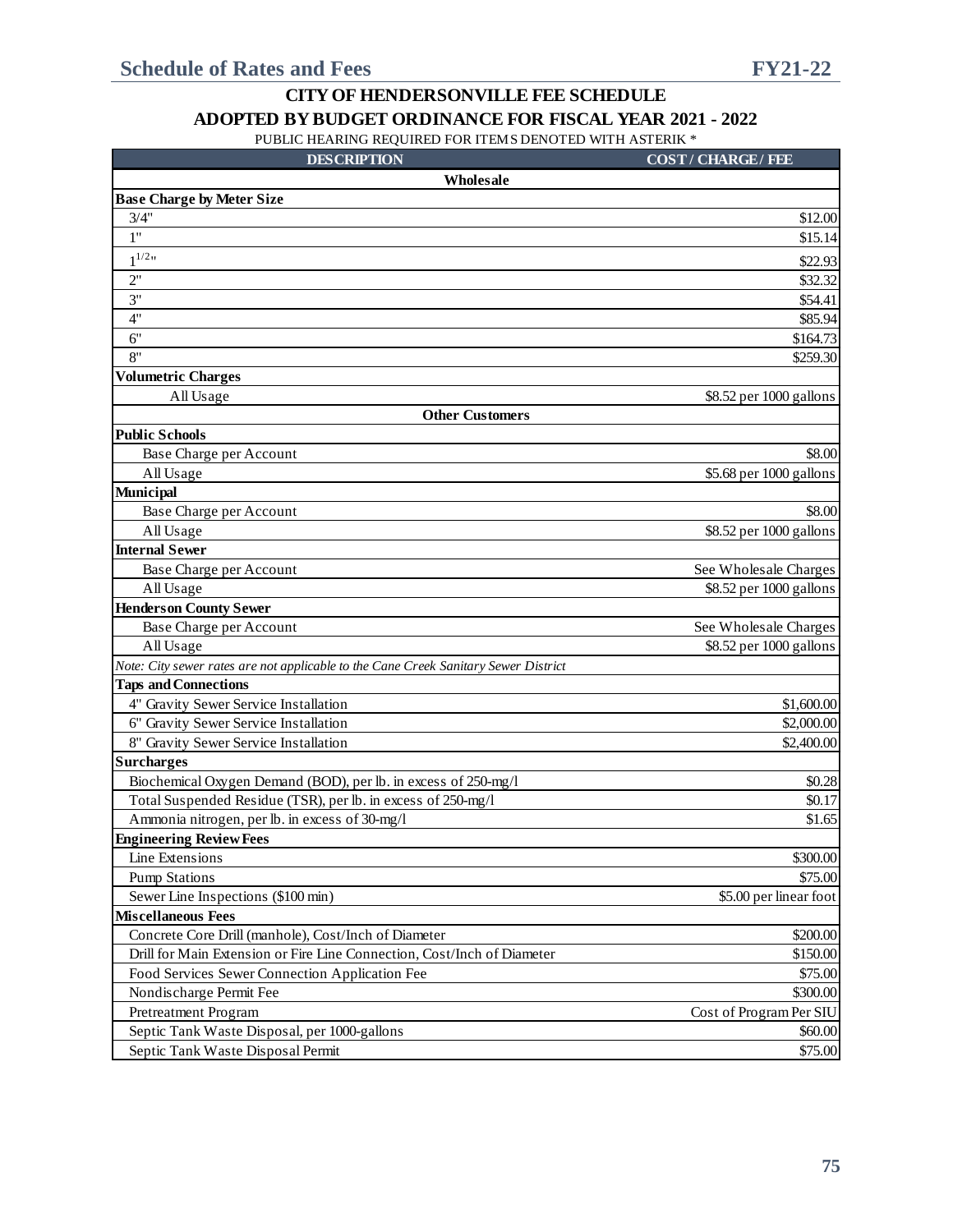| <b>DESCRIPTION</b>                    | <b>COST/CHARGE/FEE</b> |  |  |  |  |  |  |
|---------------------------------------|------------------------|--|--|--|--|--|--|
| <b>Equipment Usage (hourly rates)</b> |                        |  |  |  |  |  |  |
| Rubber-Tired Backhoe, Small           | \$33.00                |  |  |  |  |  |  |
| Rubber-Tired Backhoe, Large           | \$38.00                |  |  |  |  |  |  |
| Mini-Excavator, 8,000-lb              | \$18.00                |  |  |  |  |  |  |
| Mini-Excavator, 12,000-lb             | \$39.00                |  |  |  |  |  |  |
| Excavator, 30,000-lb                  | \$65.00                |  |  |  |  |  |  |
| Vac Truck                             | \$75.00                |  |  |  |  |  |  |
| Dump Truck (single-axle), Small       | \$20.00                |  |  |  |  |  |  |
| Dump Truck (single-axle), Large       | \$35.00                |  |  |  |  |  |  |
| Dump Truck (dual axle)                | \$55.00                |  |  |  |  |  |  |
| Dump Truck (triaxle)                  | \$65.00                |  |  |  |  |  |  |
| Pick-Up Truck                         | \$14.00                |  |  |  |  |  |  |
| Harben                                | \$25.00                |  |  |  |  |  |  |
| Camera Truck                          | \$75.00                |  |  |  |  |  |  |
| Air Compressor                        | \$20.00                |  |  |  |  |  |  |
| Air Hammer/Pusher                     | \$0.65                 |  |  |  |  |  |  |
| Soil Tamp                             | \$20.00                |  |  |  |  |  |  |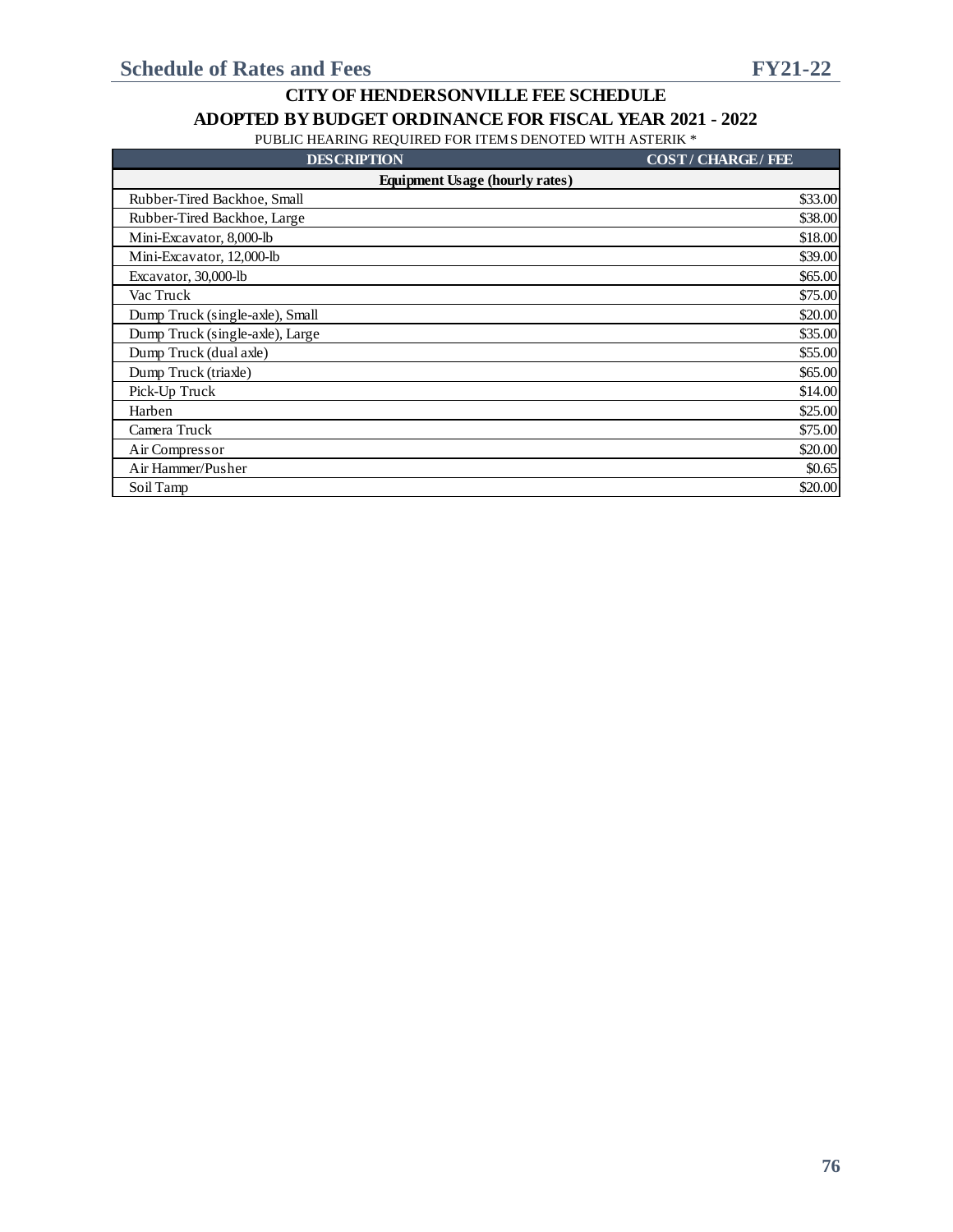|  |  |  |  |  | <b>10- Year Water Rate Forecast</b> |
|--|--|--|--|--|-------------------------------------|
|--|--|--|--|--|-------------------------------------|

|             | Rate Equalization (%):               | 150%                 | 145%                  | 140%                  | 135%                                | 130%     |                       | 125%               |               | 120%            | 115%       |               | 110%                |                    | 105%           |               | <b>100%</b>                       |                           | $100\%$        |               | 100%    |
|-------------|--------------------------------------|----------------------|-----------------------|-----------------------|-------------------------------------|----------|-----------------------|--------------------|---------------|-----------------|------------|---------------|---------------------|--------------------|----------------|---------------|-----------------------------------|---------------------------|----------------|---------------|---------|
|             |                                      | <b>FY19-20</b>       | <b>FY20-21</b>        | FY21-22               | <b>FY22-23</b>                      | FY23-24  |                       | FY24-25            |               | <b>FY25-26</b>  | FY26-27    |               | <b>FY27-28</b>      |                    | <b>FY28-29</b> |               | <b>FY29-30</b>                    |                           | <b>FY30-31</b> |               | FY31-32 |
|             |                                      | <b>Adopted</b>       | <b>Adopted</b>        | Proposed              | Forecast                            | Forecast |                       | Forecast           |               | Forecast        | Forecast   |               | Forecast            |                    | Forecast       |               | <b>Forecast Forecast Forecast</b> |                           |                |               |         |
|             |                                      |                      |                       |                       |                                     |          |                       |                    |               |                 |            |               |                     |                    |                |               |                                   |                           |                |               |         |
|             | <b>Base Charges</b>                  |                      |                       |                       |                                     |          |                       |                    |               |                 |            |               |                     |                    |                |               |                                   |                           |                |               |         |
|             | 3/4"                                 | $\mathbb{S}$<br>6.00 | 6.52<br>$\mathcal{S}$ | $\mathcal{S}$<br>7.43 | $\mathbb{S}$<br>$7.85$ \$           |          | $8.23$ \$             | 8.72               | $\mathcal{S}$ | $9.38$ \$       | 10.00      | -S            | $10.91 \text{ }$ \$ |                    | 11.67          | <b>S</b>      | 12.25                             | $\mathbb{S}$              | 12.25          | $\mathbb{S}$  | 12.25   |
|             | 1'                                   | 7.11                 | 7.61                  | 8.67                  | 9.22                                |          | 9.64                  | 10.61              |               | 11.37           | 12.16      |               | 13.22               |                    | 14.11          |               | 14.78                             |                           | 14.74          |               | 14.71   |
|             | 1.5"                                 | 9.87                 | 10.51                 | 11.74                 | 12.60                               | 13.14    |                       | 15.29              |               | 16.33           | 17.49      |               | 18.96               |                    | 20.17          |               | 21.06                             |                           | 20.94          |               | 20.82   |
|             | $2^{\prime}$                         | 13.17                | 14.04                 | 15.67                 | 16.66                               | 17.34    |                       | 20.92              |               | 22.29           | 23.93      |               | 25.87               |                    | 27.46          |               | 28.61                             |                           | 28.39          |               | 28.18   |
|             | 3"                                   | 20.92                | 22.29                 | 24.89                 | 26.16                               | 27.18    |                       | 34.07              |               | 36.22           | 38.94      |               | 42.00               |                    | 44.48          |               | 46.24                             |                           | 45.78          |               | 45.32   |
|             | $4^{\prime}$                         | 31.96                | 34.06                 | 38.04                 | 39.73                               | 41.22    |                       | 52.85              |               | 56.11           | 60.39      |               | 65.05               |                    | 68.79          |               | 71.44                             |                           | 70.63          |               | 69.82   |
|             | 6'                                   | 59.58                | 63.48                 | 70.89                 | 73.63                               | 76.29    |                       | 99.77              |               | 105.81          | 113.96     |               | 122.61              |                    | 129.54         |               | 134.35                            |                           | 132.68         |               | 131.01  |
|             | 8"                                   | 92.71                | 98.79                 | 110.32                | 114.32                              | 118.40   |                       | 156.10             |               | 165.46          | 178.27     |               | 191.71              |                    | 202.45         |               | 209.88                            |                           | 207.18         |               | 204.48  |
| Inside City | <b>Vol. Charges - Residential</b>    |                      |                       |                       |                                     |          |                       |                    |               |                 |            |               |                     |                    |                |               |                                   |                           |                |               |         |
|             | $0 - 6$ kgal $\$\$                   | 2.85                 | $\sqrt{\ }$<br>3.17   | $\mathcal{S}$<br>4.00 | $\mathcal{S}$<br>4.41 $\sqrt$       |          | 4.62 $\sqrt{$}$       | 4.88               | $\mathcal{S}$ | 5.08 $\sqrt{ }$ | 5.35       | $\mathcal{S}$ | 5.64 $\frac{1}{2}$  |                    | 5.95           | $\mathcal{S}$ | 6.27                              | $\mathbb{S}$              | 6.30           | $\mathcal{S}$ | 6.32    |
|             | 6 - 14 kgal                          | 3.14                 | 3.49                  | 4.40                  | 4.85                                |          | 5.08                  | 5.37               |               | 5.59            | 5.88       |               | 6.20                |                    | 6.55           |               | 6.90                              |                           | 6.93           |               | 6.95    |
|             | $> 14$ kgal                          | 3.56                 | 3.97                  | 5.00                  | 5.51                                |          | 5.77                  | 6.10               |               | 6.35            | 6.68       |               | 7.05                |                    | 7.44           |               | 7.84                              |                           | 7.88           |               | 7.90    |
|             | Vol. Charges - Commercial/Industrial |                      |                       |                       |                                     |          |                       |                    |               |                 |            |               |                     |                    |                |               |                                   |                           |                |               |         |
|             |                                      | 2.85                 | $\mathcal{S}$<br>3.17 | $\mathcal{S}$<br>4.00 | $\mathbb{S}$<br>4.41 $\sqrt{s}$     |          | 4.62 $\sqrt{$}$       | 4.88               | $\mathcal{S}$ | 5.08 $\sqrt{ }$ | 5.35       | $\mathcal{S}$ | 5.64 $\frac{1}{2}$  |                    | 5.95           | $\mathcal{S}$ | 6.27                              | <sup>\$</sup>             | 6.30           | $\mathbb{S}$  | 6.32    |
|             | 40 - 200 kgal                        | 2.35                 | 2.75                  | 3.65                  | 4.21 $\sqrt{s}$<br>$\mathbb{S}$     |          | 4.62<br>$\mathcal{S}$ | 4.88               | $\mathcal{S}$ | 5.08 $\sqrt{ }$ | 5.35       | $\mathcal{S}$ | 5.64 $\sqrt$        |                    | 5.95           | $\mathcal{S}$ | 6.27                              | $\mathbb{S}$              | 6.30           | $\mathcal{S}$ | 6.32    |
|             | $>$ 200 kgal                         | 2.22                 | 2.53                  | 3.28                  | 3.74 $\frac{1}{2}$<br>$\mathcal{S}$ |          | 4.62<br>$\mathcal{S}$ | 4.88               | $\mathcal{S}$ | 5.08 $\sqrt{ }$ | 5.35       | $\mathcal{S}$ | 5.64 $\sqrt$        |                    | 5.95           | $\mathcal{S}$ | 6.27                              | $\boldsymbol{\mathsf{S}}$ | 6.30           | $\mathcal{S}$ | 6.32    |
|             | <b>Vol. Charges - Irrigation</b>     |                      |                       |                       |                                     |          |                       |                    |               |                 |            |               |                     |                    |                |               |                                   |                           |                |               |         |
|             | $0 - 40$ kgal \\$                    | 3.56                 | $\sqrt{\ }$<br>3.97   | $\mathcal{S}$<br>5.00 | $\mathcal{S}$<br>5.51 $\sqrt{ }$    |          | 5.77<br>$\mathcal{S}$ | 6.10 $\frac{1}{2}$ |               | 6.35 $\sqrt{ }$ | 6.68       | - \$          | $7.05$ \$           |                    | 7.44           | $\mathcal{S}$ | 7.84                              | <sup>\$</sup>             | 7.88           | $\mathbb{S}$  | 7.90    |
|             | $>40$ kgal $ $                       | 3.56                 | 3.97                  | 5.50                  | $6.06$ \\$<br>$\mathcal{S}$         |          | 6.35<br>$\mathcal{S}$ | 6.71               | $\mathcal{S}$ | 6.99            | \$<br>7.35 | $\mathcal{S}$ | 7.75                | $\mathbf{\hat{s}}$ | 8.18           | $\mathcal{S}$ | 8.62                              | $\mathbb{S}$              | 8.66           | $\mathcal{S}$ | 8.69    |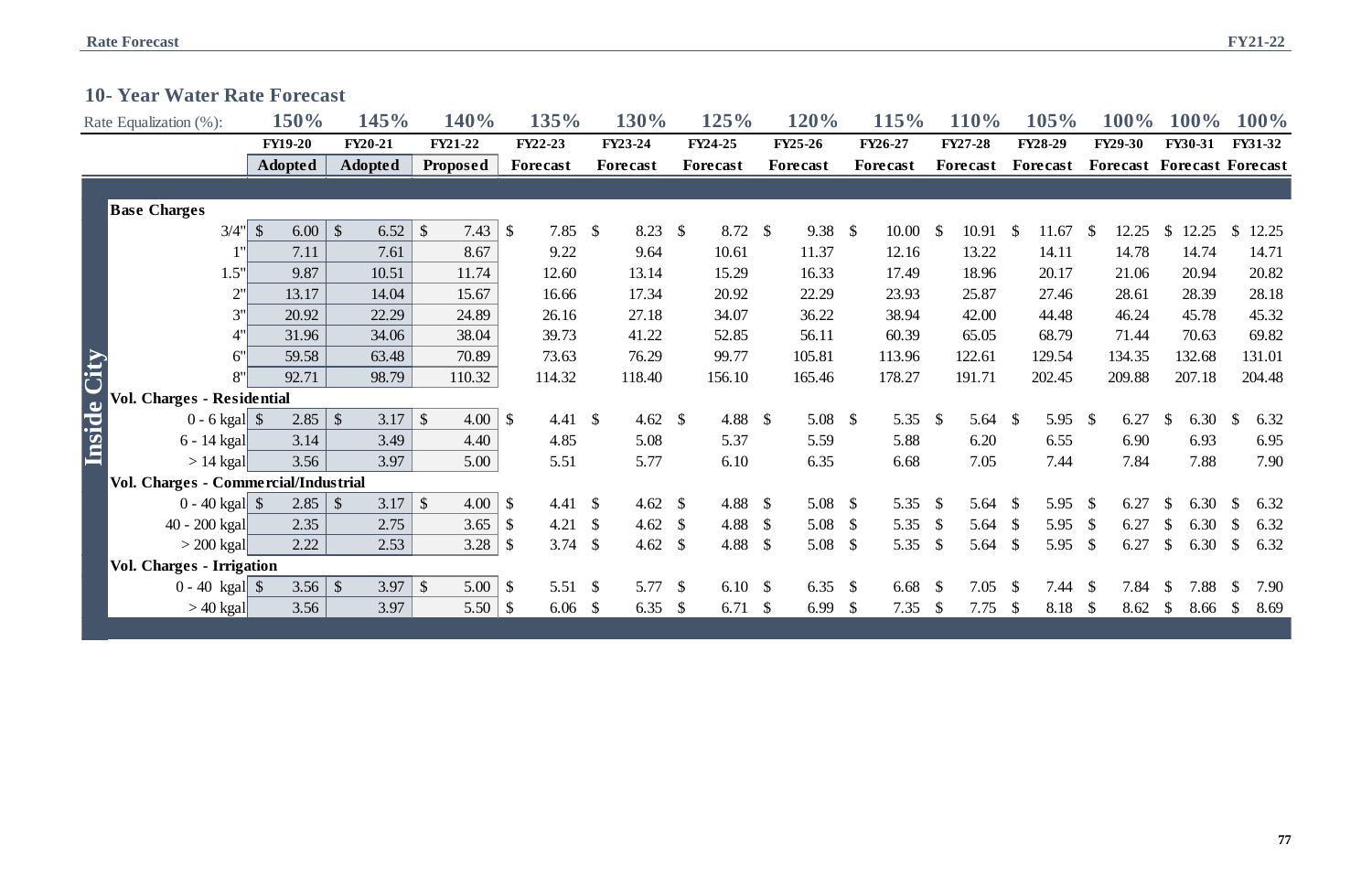|  |  |  |  | <b>10- Year Water Rate Forecast</b> |
|--|--|--|--|-------------------------------------|
|--|--|--|--|-------------------------------------|

|                     | Rate Equalization (%):               | 150%                  | 145%                              | <b>140%</b>            | 135%                                | 130%     |               | 125%            |               | 120%               |               | 115%      |                | <b>110%</b>   | 105%           |               | $100\%$                           |               | <b>100%</b>    |               | 100%    |
|---------------------|--------------------------------------|-----------------------|-----------------------------------|------------------------|-------------------------------------|----------|---------------|-----------------|---------------|--------------------|---------------|-----------|----------------|---------------|----------------|---------------|-----------------------------------|---------------|----------------|---------------|---------|
|                     |                                      | <b>FY19-20</b>        | <b>FY20-21</b>                    | FY21-22                | <b>FY22-23</b>                      | FY23-24  |               | FY24-25         |               | FY25-26            |               | FY26-27   | <b>FY27-28</b> |               | <b>FY28-29</b> |               | <b>FY29-30</b>                    |               | <b>FY30-31</b> |               | FY31-32 |
|                     |                                      | <b>Adopted</b>        | <b>Adopted</b>                    | Proposed               | Forecast                            | Forecast |               | <b>Forecast</b> |               | Forecast           |               | Forecast  | Forecast       |               | Forecast       |               | <b>Forecast Forecast Forecast</b> |               |                |               |         |
|                     |                                      |                       |                                   |                        |                                     |          |               |                 |               |                    |               |           |                |               |                |               |                                   |               |                |               |         |
|                     | <b>Base Charges</b>                  |                       |                                   |                        |                                     |          |               |                 |               |                    |               |           |                |               |                |               |                                   |               |                |               |         |
|                     | 3/4"                                 | $\mathcal{S}$<br>9.00 | $\vert \mathcal{S} \vert$<br>9.45 | $\mathcal{S}$<br>10.40 | $\mathcal{S}$<br>$10.60\quad$ \$    |          | $10.70\quad$  | $10.90\quad$ \$ |               | 11.25 $\$\$        |               | 11.50     | <sup>S</sup>   | $12.00 \,$ \$ | 12.25          | - S           | 12.25                             | $\mathbb{S}$  | 12.25          | $\mathbb{S}$  | 12.25   |
|                     | 1"                                   | 10.66                 | 11.03                             | 12.14                  | 12.44                               | 12.54    |               | 13.27           |               | 13.65              |               | 13.99     |                | 14.54         | 14.81          |               | 14.78                             |               | 14.74          |               | 14.71   |
|                     | 1.5"                                 | 14.80                 | 15.24                             | 16.44                  | 17.01                               | 17.08    |               | 19.11           |               | 19.59              |               | 20.11     |                | 20.86         | 21.18          |               | 21.06                             |               | 20.94          |               | 20.82   |
|                     | 2"                                   | 19.76                 | 20.35                             | 21.94                  | 22.49                               | 22.54    |               | 26.15           |               | 26.75              |               | 27.52     |                | 28.45         | 28.84          |               | 28.61                             |               | 28.39          |               | 28.18   |
|                     | 3"                                   | 31.37                 | 32.32                             | 34.84                  | 35.32                               | 35.33    |               | 42.59           |               | 43.46              |               | 44.78     |                | 46.20         | 46.71          |               | 46.24                             |               | 45.78          |               | 45.32   |
|                     | 4"                                   | 47.95                 | 49.39                             | 53.25                  | 53.64                               | 53.59    |               | 66.06           |               | 67.33              |               | 69.45     |                | 71.56         | 72.23          |               | 71.44                             |               | 70.63          |               | 69.82   |
|                     | 6"                                   | 89.37                 | 92.05                             | 99.25                  | 99.40                               | 99.17    |               | 124.71          |               | 126.97             |               | 131.05    |                | 134.87        | 136.02         |               | 134.35                            |               | 132.68         |               | 131.01  |
|                     | 8"                                   | 139.07                | 143.25                            | 154.45                 | 154.33                              | 153.92   |               | 195.12          |               | 198.55             |               | 205.01    |                | 210.88        | 212.57         |               | 209.88                            |               | 207.18         |               | 204.48  |
|                     | <b>Vol. Charges - Residential</b>    |                       |                                   |                        |                                     |          |               |                 |               |                    |               |           |                |               |                |               |                                   |               |                |               |         |
|                     |                                      | 4.28                  | $\sqrt{\ }$<br>4.60               | $\mathcal{S}$<br>5.60  | $\mathcal{S}$<br>5.95 $\frac{1}{2}$ | 6.00     | $\mathbb{S}$  | 6.10 $\sqrt$    |               | 6.10 $\sqrt$       |               | 6.15      | $\mathcal{S}$  | $6.20\quad$   | 6.25           | <b>S</b>      | 6.27                              | \$            | 6.30           | $\mathbb{S}$  | 6.32    |
|                     | 6 - 14 kgal                          | 4.70                  | 5.06                              | 6.16                   | 6.55 $\frac{1}{2}$<br>$\mathcal{S}$ | 6.60     | $\mathcal{S}$ | 6.71            | $\mathbb{S}$  | 6.71 $\sqrt$       |               | 6.77      | $\mathcal{S}$  | 6.82 $$$      | 6.88           | - \$          | 6.90                              | $\mathbb{S}$  | 6.93           | $\mathbb{S}$  | 6.95    |
| <b>Outside City</b> | $> 14$ kgal                          | 5.34                  | 5.75                              | 7.00                   | $7.44 \text{ } $$<br>$\mathcal{S}$  | 7.50     | $\mathcal{S}$ | 7.63            | $\mathcal{S}$ | 7.63 $\frac{1}{2}$ |               | 7.69      | $\mathcal{S}$  | $7.75$ \$     | 7.81           | <b>S</b>      | 7.84                              | $\mathbb{S}$  | 7.88           | $\mathcal{S}$ | 7.90    |
|                     | Vol. Charges - Commercial/Industrial |                       |                                   |                        |                                     |          |               |                 |               |                    |               |           |                |               |                |               |                                   |               |                |               |         |
|                     |                                      | 4.28                  | $\vert$ \$<br>4.60                | $\mathcal{S}$<br>5.60  | $\mathcal{S}$<br>5.95 $\frac{1}{2}$ | 6.00     | $\mathcal{S}$ | 6.10 $\sqrt$    |               | 6.10 $\sqrt$       |               | 6.15      | - \$           | $6.20\quad$   | 6.25           | $\mathcal{S}$ | 6.27                              | <sup>\$</sup> | 6.30           | <sup>\$</sup> | 6.32    |
|                     | $40 - 200$ kgal                      | 3.52                  | 3.99                              | 5.11                   | 5.69 $\frac{1}{2}$<br>$\mathcal{S}$ | 6.00     | $\mathcal{S}$ | 6.10            | $\mathcal{S}$ | 6.10 $\sqrt$       |               | 6.15      | $\mathcal{S}$  | $6.20\quad$   | 6.25           | $\mathcal{S}$ | 6.27                              | $\mathbb{S}$  | 6.30           | $\mathbb{S}$  | 6.32    |
|                     | $>$ 200 kgal                         | 3.33                  | 3.67                              | 4.60                   | 5.05 \$<br>$\mathcal{S}$            | 6.00     | $\mathcal{S}$ | 6.10            | $\mathcal{S}$ | 6.10 $\sqrt$       |               | 6.15      | $\mathcal{S}$  | $6.20\quad$   | 6.25           | $\mathcal{S}$ | 6.27                              | $\mathbb{S}$  | 6.30           | $\mathcal{S}$ | 6.32    |
|                     | <b>Vol. Charges - Irrigation</b>     |                       |                                   |                        |                                     |          |               |                 |               |                    |               |           |                |               |                |               |                                   |               |                |               |         |
|                     | $0 - 40$ kgal \\$                    | 5.34                  | $\vert \mathcal{S} \vert$<br>5.75 | $\mathcal{S}$<br>7.00  | $\mathcal{S}$<br>$7.44 \text{ } $$  |          | $7.50*$       | 7.63            | $\mathcal{S}$ | 7.63 $\frac{1}{2}$ |               | $7.69$ \$ |                | $7.75$ \$     | 7.81           | $\mathcal{S}$ | 7.84                              | <sup>S</sup>  | 7.88           | $\mathcal{S}$ | 7.90    |
|                     | $>40$ kgal $\vert$                   | 5.34                  | 5.75                              | 7.70                   | 8.18 \$<br>$\mathcal{S}$            | 8.25     | $\mathcal{S}$ | 8.39            | $\mathcal{S}$ | 8.39               | $\mathcal{S}$ | 8.46      | $\mathcal{S}$  | $8.53$ \$     | 8.59           | $\mathcal{S}$ | 8.62                              | $\mathbb{S}$  | 8.66           | $\mathcal{S}$ | 8.69    |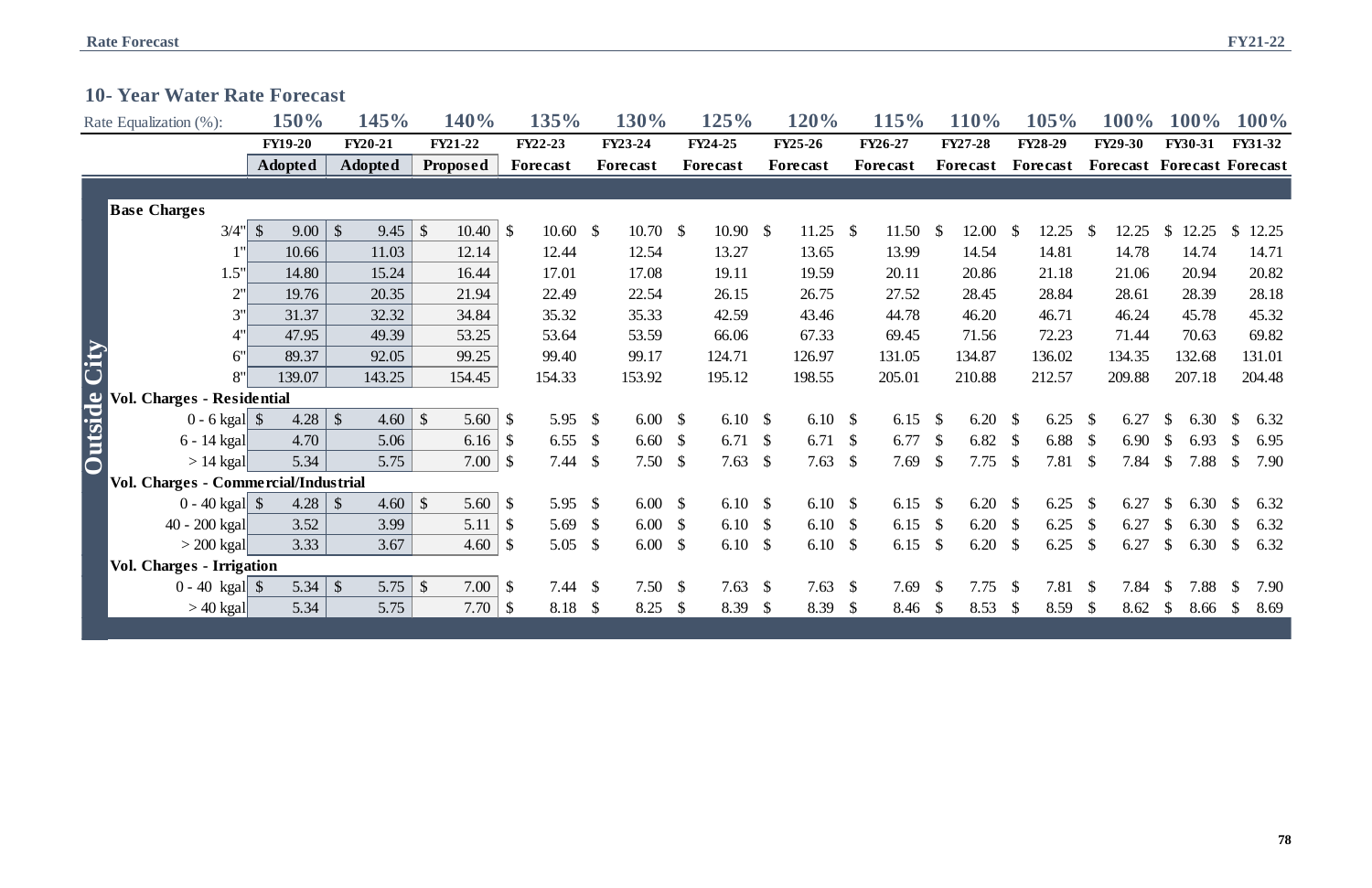# **10- Year Water Rate Forecast**

|                   | Rate Equalization (%):               | 150%                  | 145%                    | <b>140%</b>            | 135%                                 |               | 130%               |               | 125%            |               | <b>120%</b>         |     | <b>115%</b>     |               | <b>110%</b>        |              | 105%           |               | <b>100%</b>                       |               | $100\%$        |               | 100%    |
|-------------------|--------------------------------------|-----------------------|-------------------------|------------------------|--------------------------------------|---------------|--------------------|---------------|-----------------|---------------|---------------------|-----|-----------------|---------------|--------------------|--------------|----------------|---------------|-----------------------------------|---------------|----------------|---------------|---------|
|                   |                                      | <b>FY19-20</b>        | <b>FY20-21</b>          | FY21-22                | <b>FY22-23</b>                       |               | FY23-24            |               | <b>FY24-25</b>  |               | <b>FY25-26</b>      |     | FY26-27         |               | <b>FY27-28</b>     |              | <b>FY28-29</b> |               | <b>FY29-30</b>                    |               | <b>FY30-31</b> |               | FY31-32 |
|                   |                                      | <b>Adopted</b>        | <b>Adopted</b>          | <b>Proposed</b>        | <b>Forecast</b>                      |               | <b>Forecast</b>    |               | <b>Forecast</b> |               | <b>Forecast</b>     |     | <b>Forecast</b> |               | Forecast           |              | Forecast       |               | <b>Forecast Forecast Forecast</b> |               |                |               |         |
|                   |                                      |                       |                         |                        |                                      |               |                    |               |                 |               |                     |     |                 |               |                    |              |                |               |                                   |               |                |               |         |
|                   | <b>Base Charges</b>                  |                       |                         |                        |                                      |               |                    |               |                 |               |                     |     |                 |               |                    |              |                |               |                                   |               |                |               |         |
|                   | 3/4"                                 | 9.00                  | 9.45<br>$\mathcal{S}$   | $\mathcal{S}$<br>10.40 | $10.60 \text{ }$ \$<br>$\mathcal{S}$ |               | $10.70\quad$ \$    |               | $10.90\quad$ \$ |               | 11.25 $\frac{1}{2}$ |     | 11.50           | $\mathcal{S}$ | 12.00              | - \$         | 12.25          | -S            | 12.25                             | $\mathbb{S}$  | 12.25          | <sup>S</sup>  | 12.25   |
|                   |                                      | 10.66                 | 11.03                   | 12.14                  | 12.44                                |               | 12.54              |               | 13.27           |               | 13.65               |     | 13.99           |               | 14.54              |              | 14.81          |               | 14.78                             |               | 14.74          |               | 14.71   |
|                   | 1.5"                                 | 14.80                 | 15.24                   | 16.44                  | 17.01                                |               | 17.08              |               | 19.11           |               | 19.59               |     | 20.11           |               | 20.86              |              | 21.18          |               | 21.06                             |               | 20.94          |               | 20.82   |
| <b>Other</b>      | 2"                                   | 19.76                 | 20.35                   | 21.94                  | 22.49                                |               | 22.54              |               | 26.15           |               | 26.75               |     | 27.52           |               | 28.45              |              | 28.84          |               | 28.61                             |               | 28.39          |               | 28.18   |
|                   | 3"                                   | 31.37                 | 32.32                   | 34.84                  | 35.32                                |               | 35.33              |               | 42.59           |               | 43.46               |     | 44.78           |               | 46.20              |              | 46.71          |               | 46.24                             |               | 45.78          |               | 45.32   |
|                   |                                      | 47.95                 | 49.39                   | 53.25                  | 53.64                                |               | 53.59              |               | 66.06           |               | 67.33               |     | 69.45           |               | 71.56              |              | 72.23          |               | 71.44                             |               | 70.63          |               | 69.82   |
| $\infty$          | 6"                                   | 89.37                 | 92.05                   | 99.25                  | 99.40                                |               | 99.17              |               | 124.71          |               | 126.97              |     | 131.05          |               | 134.87             |              | 136.02         |               | 134.35                            |               | 132.68         |               | 131.01  |
|                   | 8"                                   | 139.07                | 143.25                  | 154.45                 | 154.33                               |               | 153.92             |               | 195.12          |               | 198.55              |     | 205.01          |               | 210.88             |              | 212.57         |               | 209.88                            |               | 207.18         |               | 204.48  |
|                   | Vol. Charges - Municipal/Wholesale   |                       |                         |                        |                                      |               |                    |               |                 |               |                     |     |                 |               |                    |              |                |               |                                   |               |                |               |         |
| <u> Mholesale</u> | All Usage $\vert \$                  | $2.85 \, \vert \, \$  |                         | 4.00                   | \$<br>4.41 $\sqrt{s}$                |               | 4.62 $\frac{1}{2}$ |               | 4.88            | $\mathcal{S}$ | 5.08 $\frac{1}{2}$  |     | 5.35            | $\mathcal{S}$ | 5.64 $\frac{1}{2}$ |              | 5.95           | <sup>S</sup>  | 6.27                              | $\mathbb{S}$  | 6.30           | $\mathbb{S}$  | 6.32    |
|                   | Vol. Charges - Bulk Water            |                       |                         |                        |                                      |               |                    |               |                 |               |                     |     |                 |               |                    |              |                |               |                                   |               |                |               |         |
|                   | All Usage $\$\$                      |                       |                         | $7.00 \, \vert \, \$$  | $7.44 \text{ }$ \$                   |               | 7.50 $\sqrt{$}$    |               | 7.63 $\$\$      |               | 7.63 $\sqrt{ }$     |     | 7.69            | $\mathcal{S}$ | $7.75$ \$          |              | 7.81           | $\mathcal{S}$ | 7.84                              | $\mathcal{S}$ | 7.88           | $\mathcal{S}$ | 7.90    |
|                   | <b>Base Charges - Public Schools</b> |                       |                         |                        |                                      |               |                    |               |                 |               |                     |     |                 |               |                    |              |                |               |                                   |               |                |               |         |
|                   |                                      | 6.00<br>$\mathcal{S}$ | $\mathcal{S}$           | 7.43                   | $\mathcal{S}$<br>$7.85$ \$           |               | 8.23               | $\mathcal{S}$ | $8.72$ \$       |               | $9.38 \quad$        |     | 10.00           | $\mathcal{S}$ | 10.91              | $\mathbb{S}$ | 11.67          | $\mathbb{S}$  | 12.25                             |               | \$12.25        |               | \$12.25 |
|                   | <b>Vol. Charges - Public Schools</b> |                       |                         |                        |                                      |               |                    |               |                 |               |                     |     |                 |               |                    |              |                |               |                                   |               |                |               |         |
|                   | All Usage   \$                       | 2.85                  | $\sqrt[6]{\frac{1}{2}}$ | $4.00 \, \, \text{\$}$ | 4.41                                 | $\mathcal{S}$ | 4.62 $\sqrt$       |               | 4.88            | $\mathcal{S}$ | 5.08                | - S | 5.35            | <sup>S</sup>  | 5.64 $\frac{1}{2}$ |              | 5.95           | $\mathcal{S}$ | 6.27                              | $\mathcal{S}$ | 6.30           | $\mathcal{S}$ | 6.32    |
|                   |                                      |                       |                         |                        |                                      |               |                    |               |                 |               |                     |     |                 |               |                    |              |                |               |                                   |               |                |               |         |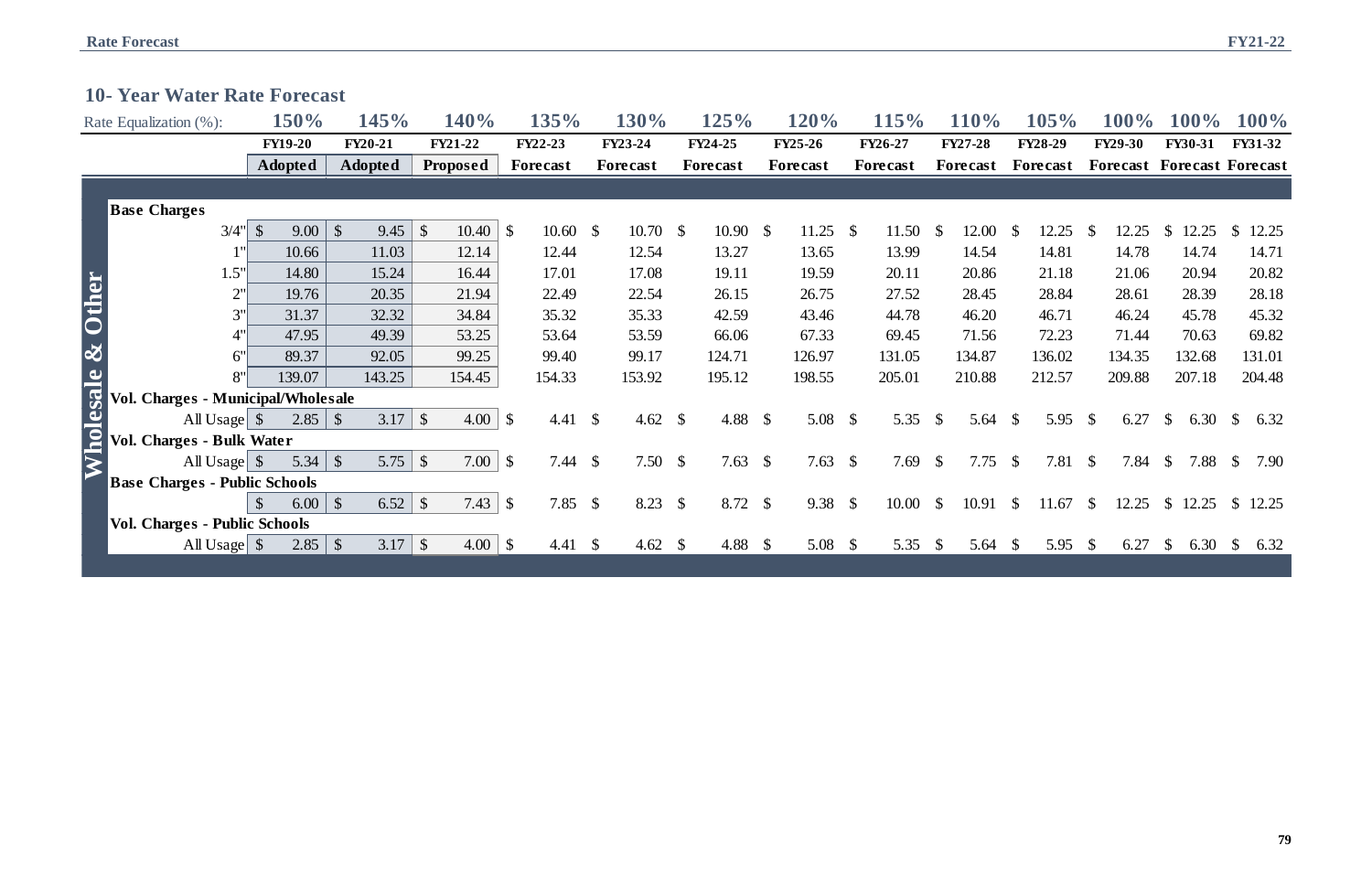# **10- Year Wastewater Rate Forecast**

|   | 150%           | 150%           | 150%                                         | 150%           | 150%           |
|---|----------------|----------------|----------------------------------------------|----------------|----------------|
|   | <b>FY27-28</b> | <b>FY28-29</b> | <b>FY29-30</b>                               | <b>FY30-31</b> | <b>FY31-32</b> |
|   |                |                | Proposed Proposed Proposed Proposed Proposed |                |                |
|   |                |                |                                              |                |                |
|   |                |                |                                              |                |                |
| ₿ | 9.33           | \$<br>9.40     | \$<br>9.47                                   | \$<br>9.50     | \$<br>9.67     |
|   | 11.37          | 11.83          | 11.88                                        | 12.16          | 12.54          |
|   | 16.90          | 17.85          | 17.84                                        | 18.42          | 19.09          |
|   | 23.83          | 25.09          | 25.03                                        | 25.78          | 26.67          |
|   | 40.11          | 42.01          | 41.82                                        | 42.89          | 44.22          |
|   | 63.36          | 66.18          | 65.80                                        | 67.34          | 69.30          |
|   | 121.44         | 126.55         | 125.68                                       | 128.40         | 131.93         |
|   | 191.16         | 199.02         | 197.58                                       | 201.70         | 207.12         |
|   |                |                |                                              |                |                |
| ₿ | 6.73           | \$<br>6.80     | \$<br>6.87                                   | \$<br>10.40    | \$<br>10.50    |
|   |                |                |                                              |                |                |

|               | 10- Year Wastewater Rate Forecast |                       |                       |                       |                       |                            |                       |                                                                                                    |                       |                      |                      |                      |                         |                |
|---------------|-----------------------------------|-----------------------|-----------------------|-----------------------|-----------------------|----------------------------|-----------------------|----------------------------------------------------------------------------------------------------|-----------------------|----------------------|----------------------|----------------------|-------------------------|----------------|
|               | Rate Equalization (%):            | <b>150%</b>           | 150%                  | <b>150%</b>           | 150%                  | <b>150%</b>                | <b>150%</b>           | 150%                                                                                               | 150%                  | <b>150%</b>          | 150%                 | <b>150%</b>          | 150%                    | <b>150%</b>    |
|               |                                   | <b>FY19-20</b>        | <b>FY20-21</b>        | <b>FY21-22</b>        | <b>FY22-23</b>        | <b>FY23-24</b>             | <b>FY24-25</b>        | <b>FY25-26</b>                                                                                     | <b>FY26-27</b>        | <b>FY27-28</b>       | <b>FY28-29</b>       | <b>FY29-30</b>       | <b>FY30-31</b>          | <b>FY31-32</b> |
|               |                                   | <b>Adopted</b>        | Adopted               |                       |                       |                            |                       | Proposed Proposed Proposed Proposed Proposed Proposed Proposed Proposed Proposed Proposed Proposed |                       |                      |                      |                      |                         |                |
|               |                                   |                       |                       |                       |                       |                            |                       |                                                                                                    |                       |                      |                      |                      |                         |                |
|               | <b>Base Charges</b>               |                       |                       |                       |                       |                            |                       |                                                                                                    |                       |                      |                      |                      |                         |                |
|               | 3/4"                              | $\mathcal{S}$<br>7.21 | $\mathcal{S}$<br>7.67 | 8.00<br>$\mathcal{S}$ | $\mathbb{S}$<br>8.07  | $\mathcal{S}$<br>$8.33$ \$ | 8.83                  | 9.00<br>$\mathcal{S}$                                                                              | 9.17<br><sup>S</sup>  | 9.33<br><sup>S</sup> | 9.40<br><sup>S</sup> | 9.47<br>$\mathbb{S}$ | $9.50*$<br><sup>S</sup> | 9.67           |
|               | 1"                                | 9.07                  | 9.64                  | 10.09                 | 10.18                 | 10.51                      | 11.15                 | 11.24                                                                                              | 11.20                 | 11.37                | 11.83                | 11.88                | 12.16                   | 12.54          |
| City          | 1.5"                              | 13.66                 | 14.53                 | 15.29                 | 15.41                 | 15.92                      | 16.88                 | 17.02                                                                                              | 16.90                 | 16.90                | 17.85                | 17.84                | 18.42                   | 19.09          |
|               | 2"                                | 19.20                 | 20.42                 | 21.55                 | 21.73                 | 22.45                      | 23.79                 | 23.99                                                                                              | 23.82                 | 23.83                | 25.09                | 25.03                | 25.78                   | 26.67          |
|               | 3"                                | 32.14                 | 34.18                 | 36.27                 | 36.57                 | 37.78                      | 40.05                 | 40.38                                                                                              | 40.10                 | 40.11                | 42.01                | 41.82                | 42.89                   | 44.22          |
| <b>Inside</b> | 4"                                | 50.62                 | 53.82                 | 57.30                 | 57.77                 | 59.68                      | 63.27                 | 63.79                                                                                              | 63.34                 | 63.36                | 66.18                | 65.80                | 67.34                   | 69.30          |
|               | 6"                                | 96.77                 | 102.90                | 109.82                | 110.73                | 114.39                     | 121.26                | 122.27                                                                                             | 121.41                | 121.44               | 126.55               | 125.68               | 128.40                  | 131.93         |
|               | 8"                                | 152.17                | 161.81                | 172.87                | 174.31                | 180.07                     | 190.87                | 192.47                                                                                             | 191.11                | 191.16               | 199.02               | 197.58               | 201.70                  | 207.12         |
|               | <b>Vol. Charges</b>               |                       |                       |                       |                       |                            |                       |                                                                                                    |                       |                      |                      |                      |                         |                |
|               | Per 1 kgal \\$                    | 5.05                  | $\sqrt{\$}$<br>5.07   | $\mathcal{S}$<br>5.68 | $\mathcal{S}$<br>5.20 | 5.20<br>$\mathcal{P}$      | 5.93<br>$\mathcal{P}$ | 6.33<br><sup>S</sup>                                                                               | 6.67<br>$\mathcal{P}$ | 6.73<br><sup>8</sup> | 6.80                 | 6.87<br>-S           | 10.40                   | 10.50          |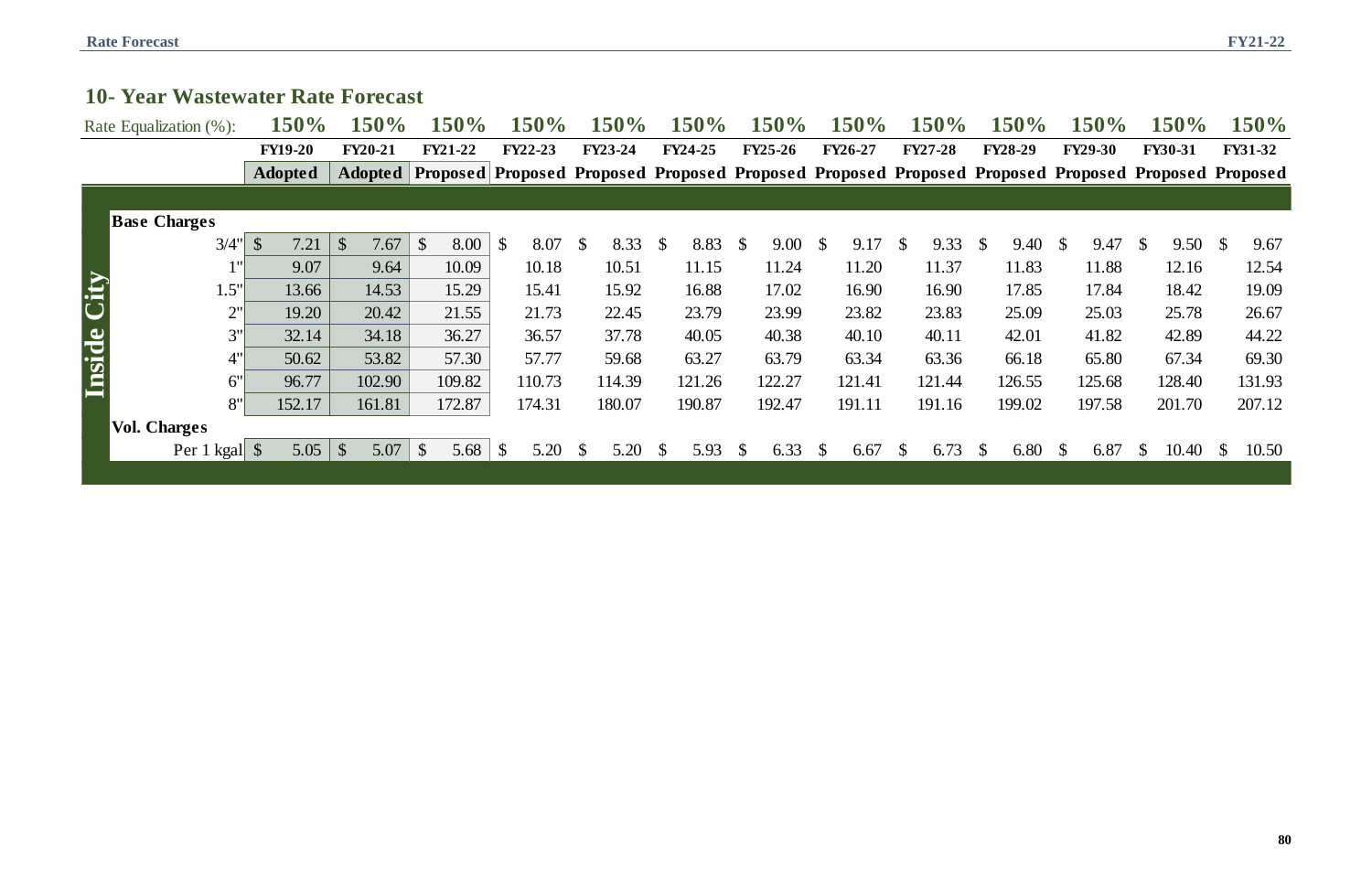|                     | Rate Equalization (%): | <b>150%</b>    | 150%                            | $150\%$                                                                                                        | 150%                 | 150%                  | 150%                 | 150%                  | 150%                   | 150%                  | <b>150%</b>            | $150\%$                | $150\%$               | 150%                  |
|---------------------|------------------------|----------------|---------------------------------|----------------------------------------------------------------------------------------------------------------|----------------------|-----------------------|----------------------|-----------------------|------------------------|-----------------------|------------------------|------------------------|-----------------------|-----------------------|
|                     |                        | <b>FY19-20</b> | <b>FY20-21</b>                  | <b>FY21-22</b>                                                                                                 | <b>FY22-23</b>       | <b>FY23-24</b>        | <b>FY24-25</b>       | <b>FY25-26</b>        | <b>FY26-27</b>         | <b>FY27-28</b>        | <b>FY28-29</b>         | <b>FY29-30</b>         | <b>FY30-31</b>        | <b>FY31-32</b>        |
|                     |                        | <b>Adopted</b> |                                 | Adopted   Proposed   Proposed Proposed Proposed Proposed Proposed Proposed Proposed Proposed Proposed Proposed |                      |                       |                      |                       |                        |                       |                        |                        |                       |                       |
|                     |                        |                |                                 |                                                                                                                |                      |                       |                      |                       |                        |                       |                        |                        |                       |                       |
|                     | <b>Base Charges</b>    |                |                                 |                                                                                                                |                      |                       |                      |                       |                        |                       |                        |                        |                       |                       |
|                     | 3/4"                   | 10.82          | $\mathcal{S}$<br>11.50          | 12.00<br>$\mathbb{S}$                                                                                          | \$<br>12.10          | 12.50                 | 3.25                 | 3.50<br>$\mathcal{F}$ | 13.75                  | 14.00<br>-S           | 14.10                  | 14.20<br><sup>S</sup>  | 14.25<br><sup>S</sup> | 14.50<br>$\mathbb{S}$ |
| <b>Outside City</b> |                        | 13.60          | 14.46                           | 15.14                                                                                                          | 15.27                | 15.77                 | 16.72                | 16.86                 | 16.80                  | 17.06                 | 17.75                  | 17.81                  | 18.24                 | 18.82                 |
|                     | $1.5$ "'               | 20.49          | 21.79                           | 22.93                                                                                                          | 23.12                | 23.88                 | 25.32                | 25.53                 | 25.35                  | 25.36                 | 26.77                  | 26.76                  | 27.62                 | 28.64                 |
|                     | 2"                     | 28.81          | 30.63                           | 32.32                                                                                                          | 32.59                | 33.67                 | 35.69                | 35.99                 | 35.74                  | 35.74                 | 37.64                  | 37.55                  | 38.66                 | 40.00                 |
|                     | 3"                     | 48.21          | 51.26                           | 54.41                                                                                                          | 54.86                | 56.67                 | 60.07                | 60.58                 | 60.15                  | 60.16                 | 63.02                  | 62.73                  | 64.34                 | 66.34                 |
|                     | 4"                     | 75.93          | 80.74                           | 85.94                                                                                                          | 86.66                | 89.53                 | 94.90                | 95.69                 | 95.02                  | 95.04                 | 99.27                  | 98.69                  | 101.01                | 103.95                |
|                     | 6"                     | 145.16         | 154.35                          | 164.73                                                                                                         | 166.10               | 171.59                | 181.88               | 183.41                | 182.11                 | 182.16                | 189.82                 | 188.52                 | 192.59                | 197.89                |
|                     | 8"                     | 228.26         | 242.72                          | 259.30                                                                                                         | 261.46               | 270.10                | 286.31               | 288.71                | 286.67                 | 286.74                | 298.54                 | 296.37                 | 302.54                | 310.68                |
|                     | <b>Vol. Charges</b>    |                |                                 |                                                                                                                |                      |                       |                      |                       |                        |                       |                        |                        |                       |                       |
|                     | Per 1 kgal \$          | 7.58           | $\sqrt[6]{\frac{1}{2}}$<br>7.60 | $\mathcal{S}$<br>8.52                                                                                          | 7.80<br><sup>S</sup> | $\mathcal{S}$<br>7.80 | $\mathbb{S}$<br>8.90 | $\mathbb{S}$<br>9.50  | 10.00<br>$\mathcal{P}$ | 10.10<br><sup>S</sup> | 10.20<br>$\mathcal{P}$ | 10.30<br>$\mathcal{P}$ | 10.40<br><sup>S</sup> | 10.50<br><sup>S</sup> |
|                     |                        |                |                                 |                                                                                                                |                      |                       |                      |                       |                        |                       |                        |                        |                       |                       |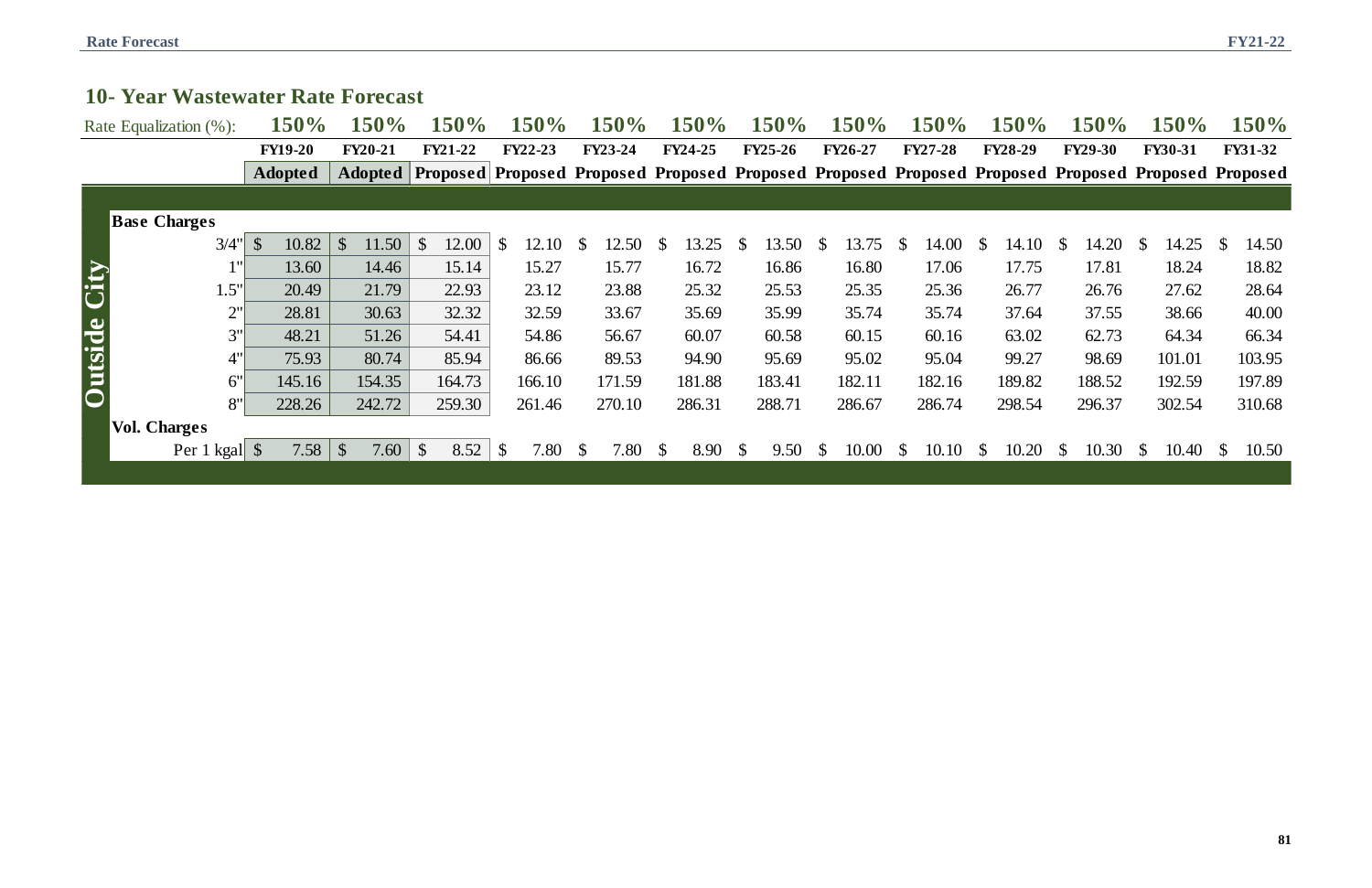| 10 Year Wastewater Rate Forecast                     |                      |                                    |                                     |                            |                        |                       |                       |                        |                            |                        |                       |                                                                                                                |                       |
|------------------------------------------------------|----------------------|------------------------------------|-------------------------------------|----------------------------|------------------------|-----------------------|-----------------------|------------------------|----------------------------|------------------------|-----------------------|----------------------------------------------------------------------------------------------------------------|-----------------------|
| Rate Equalization (%):                               | $150\%$              | 150%                               | <b>150%</b>                         | 150%                       | 150%                   | 150%                  | <b>150%</b>           | 150%                   | <b>150%</b>                | <b>150%</b>            | <b>150%</b>           | <b>150%</b>                                                                                                    | <b>150%</b>           |
|                                                      | <b>FY19-20</b>       | <b>FY20-21</b>                     | <b>FY21-22</b>                      | <b>FY22-23</b>             | <b>FY23-24</b>         | <b>FY24-25</b>        | <b>FY25-26</b>        | <b>FY26-27</b>         | <b>FY27-28</b>             | <b>FY28-29</b>         | <b>FY29-30</b>        | <b>FY30-31</b>                                                                                                 | <b>FY31-32</b>        |
|                                                      | <b>Adopted</b>       |                                    |                                     |                            |                        |                       |                       |                        |                            |                        |                       | Adopted   Proposed   Proposed Proposed Proposed Proposed Proposed Proposed Proposed Proposed Proposed Proposed |                       |
|                                                      |                      |                                    |                                     |                            |                        |                       |                       |                        |                            |                        |                       |                                                                                                                |                       |
| <b>Base Charges</b>                                  |                      |                                    |                                     |                            |                        |                       |                       |                        |                            |                        |                       |                                                                                                                |                       |
| 3/4"                                                 | $\sqrt$<br>10.82     | $\mathcal{S}$<br>11.50             | 12.00<br>$\boldsymbol{\mathcal{S}}$ | $\mathcal{S}$<br>12.10     | 12.50<br>$\mathcal{S}$ | 13.25                 | 13.50<br>$\mathbb{S}$ | <sup>\$</sup><br>13.75 | 14.00<br>$\mathbb{S}$      | 14.10<br><sup>\$</sup> | 14.20<br>-S           | 14.25                                                                                                          | 14.50<br><sup>S</sup> |
| 1"                                                   | 13.60                | 14.46                              | 15.14                               | 15.27                      | 15.77                  | 16.72                 | 16.86                 | 16.80                  | 17.06                      | 17.75                  | 17.81                 | 18.24                                                                                                          | 18.82                 |
| & Other<br>1.5"                                      | 20.49                | 21.79                              | 22.93                               | 23.12                      | 23.88                  | 25.32                 | 25.53                 | 25.35                  | 25.36                      | 26.77                  | 26.76                 | 27.62                                                                                                          | 28.64                 |
| 2"                                                   | 28.81                | 30.63                              | 32.32                               | 32.59                      | 33.67                  | 35.69                 | 35.99                 | 35.74                  | 35.74                      | 37.64                  | 37.55                 | 38.66                                                                                                          | 40.00                 |
| 3"                                                   | 48.21                | 51.26                              | 54.41                               | 54.86                      | 56.67                  | 60.07                 | 60.58                 | 60.15                  | 60.16                      | 63.02                  | 62.73                 | 64.34                                                                                                          | 66.34                 |
| 4"                                                   | 75.93                | 80.74                              | 85.94                               | 86.66                      | 89.53                  | 94.90                 | 95.69                 | 95.02                  | 95.04                      | 99.27                  | 98.69                 | 101.01                                                                                                         | 103.95                |
| 6"                                                   | 145.16               | 154.35                             | 164.73                              | 166.10                     | 171.59                 | 181.88                | 183.41                | 182.11                 | 182.16                     | 189.82                 | 188.52                | 192.59                                                                                                         | 197.89                |
| Wholesale<br>8"                                      | 228.26               | 242.72                             | 259.30                              | 261.46                     | 270.10                 | 286.31                | 288.71                | 286.67                 | 286.74                     | 298.54                 | 296.37                | 302.54                                                                                                         | 310.68                |
| Vol. Charges - Wholesale, Internal, Henderson County |                      |                                    |                                     |                            |                        |                       |                       |                        |                            |                        |                       |                                                                                                                |                       |
| All Usage $\$\$                                      | $7.58$   \$          | 7.60                               | $\sqrt[6]{\frac{1}{2}}$<br>8.52     | 7.80<br>$\mathcal{S}$      | 7.80<br>$\mathcal{S}$  | 8.90<br><sup>S</sup>  | $\mathcal{S}$<br>9.50 | 10.00<br>$\mathbb{S}$  | $\mathbb{S}$<br>10.10      | $\mathbb{S}$<br>10.20  | 10.30<br>$\mathbb{S}$ | 10.40                                                                                                          | 10.50                 |
| <b>Base Charges - Public Schools</b>                 |                      |                                    |                                     |                            |                        |                       |                       |                        |                            |                        |                       |                                                                                                                |                       |
|                                                      | 7.21<br>$\mathbb{S}$ | $\boldsymbol{\mathcal{S}}$<br>7.67 | 8.00<br>$\boldsymbol{\mathsf{S}}$   | $\mathcal{S}$<br>$8.07$ \$ | $8.33$ \$              | $8.83$ \$             | $9.00 \text{ }$ \$    | 9.17                   | $\mathcal{S}$<br>$9.33$ \$ | $9.40 \text{ }$ \$     | $9.47 \text{ }$ \$    | $9.50 \text{ }$ \$                                                                                             | 9.67                  |
| <b>Vol. Charges - Public Schools</b>                 |                      |                                    |                                     |                            |                        |                       |                       |                        |                            |                        |                       |                                                                                                                |                       |
| All Usage $\$\$                                      | 5.05                 | $\boldsymbol{\mathsf{S}}$<br>5.07  | $\boldsymbol{\mathsf{S}}$           | 5.20                       | 5.20<br>\$             | 5.93<br>$\mathcal{S}$ | 6.33<br>$\mathcal{S}$ | 6.67<br>$\mathcal{S}$  | 6.73<br>$\mathcal{S}$      | 6.80<br>$\mathcal{P}$  | 6.87<br><b>S</b>      | 10.40<br>S-                                                                                                    | 10.50                 |
|                                                      |                      |                                    |                                     |                            |                        |                       |                       |                        |                            |                        |                       |                                                                                                                |                       |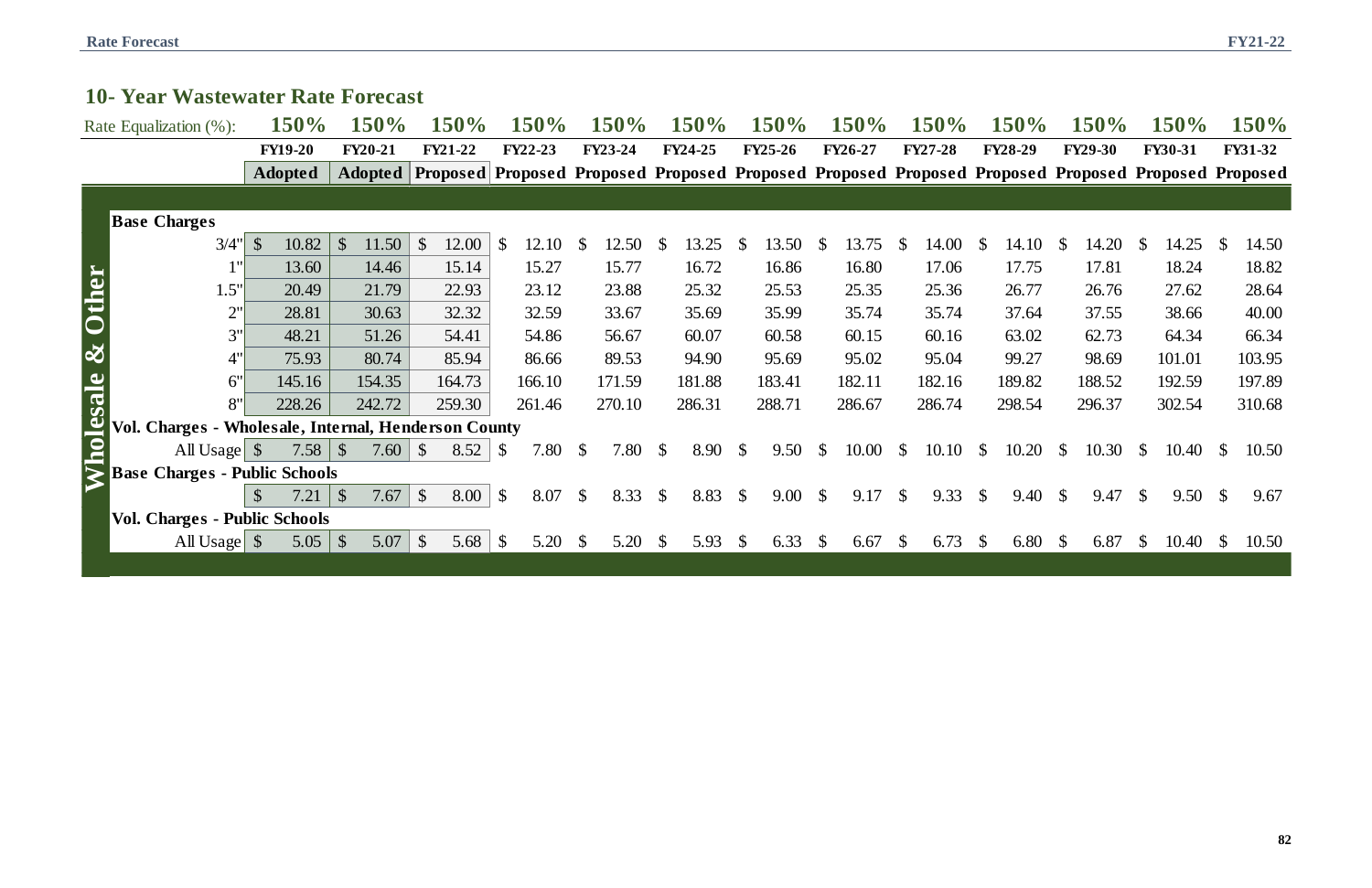| <b>Capital Improvement Plan</b>     |                              |                                                                                            |                             |                      |                                                 |                          |                      |                        |                          |                      |                                 |                          |                                  |                |                 |              |                  | <b>FY21-22</b>          |
|-------------------------------------|------------------------------|--------------------------------------------------------------------------------------------|-----------------------------|----------------------|-------------------------------------------------|--------------------------|----------------------|------------------------|--------------------------|----------------------|---------------------------------|--------------------------|----------------------------------|----------------|-----------------|--------------|------------------|-------------------------|
| <b>DEPARTMENT</b>                   | <b>FISCAL</b><br><b>YEAR</b> | <b>TITUD</b>                                                                               | <b>TOTAL</b><br><b>COST</b> |                      | FY21-22 FY22-23 FY23-24 FY24-25 FY25-26 FY26-27 |                          |                      |                        |                          |                      | FY27-28 FY28-29 FY29-30 FY30-31 |                          |                                  | $FY31+$        | Fund.           | Dept.        | Obj.             | <b>Funding Source</b>   |
| <b>City Engineer</b>                |                              | 7th Avenue Streetscape Improvements, Phase I                                               | 1,400,000                   | 1,400,000            | $\sim$                                          |                          |                      |                        |                          |                      |                                 |                          |                                  |                | 410/460         | 1014         | 550103           | Loan/Grant              |
|                                     |                              | City Hall/Ops Renovations                                                                  | 3,000,000<br>2,200,000      | 300,000<br>2,200,000 | 2,700,000                                       |                          |                      |                        |                          |                      |                                 |                          |                                  |                | 410/460         | 1014<br>1014 | 550103<br>550103 | Loan                    |
|                                     |                              | Clear Creek Greenway<br>Mud Creek Dump - Investigation Phase II                            | 100,000                     | 100,000              |                                                 | $\sim$                   |                      |                        |                          |                      |                                 |                          |                                  |                | 410<br>410      | 1014         | 550102           | Grant<br>GF Cash/Grant  |
|                                     | 2022 Total                   |                                                                                            | 6,700,000                   | 4,000,000            | 2,700,000                                       | $\sim$ $-$               |                      | $\sim$                 | $\sim$                   | $\sim$               |                                 | $\sim$                   | $\sim$ $-$                       |                |                 |              |                  |                         |
|                                     |                              | EB-5860 Blythe Street Sidewalk Improvements                                                | 2,070,000                   | $\sim$               | $\sim$                                          | $\sim$                   | 270,000              | 1,800,000              | $\sim$                   | $\sim$               |                                 |                          |                                  |                | 10/60           | 1014         | 555001           | GF/WS Cash/Loan         |
|                                     | 2025 Total                   | EB-5963 Grove Street Sidewalk Improvements                                                 | 1,610,000<br>3,680,000      | $\sim$               | $\sim$                                          | $\sim$                   | 210,000<br>480,000   | 1,400,000<br>3.200,000 |                          |                      |                                 |                          |                                  |                | 10/60           | 1014         | 555001           | GF/WS Cash/Loan         |
|                                     |                              | custa Trail Greenway Extension                                                             | 1,400,000                   | $\sim$<br>$\sim$     | $\sim$<br>$\sim$                                | $\sim$ $-$<br>$\sim$     | $\sim$               | 200,000                | $\sim$<br>1,200,000      | $\sim$ $-$<br>$\sim$ | $\sim$ $-$<br>$\sim$            | $\sim$                   |                                  |                | 410             | 1014         | 550103           | Loan/Grant              |
|                                     | 2026 Total                   |                                                                                            | 1,400,000                   | $\sim$               | $\sim$                                          | $\sim$ $-$               | $\sim 10^{-1}$       | 200,000                | 1,200,000                | $\sim$ $-$           | $\sim$                          |                          |                                  |                |                 |              |                  |                         |
|                                     |                              | th Avenue Streetscape Improvements, Phase II & III                                         | 3.200,000                   | $\sim$               | $\sim$                                          | $\sim$                   | $\sim$               | $\sim$                 | 200,000                  | 1,500,000            | 1,500,000                       | $\sim$                   | $\sim$                           |                | 410             | 1014         | 550103           | Loan/Grant              |
|                                     | 2027 Total                   | herry Branch Greenway                                                                      | 3.200,000<br>1,400,000      | $\sim$               | $\sim$                                          | $\sim$                   | $\sim$               | $\sim$ $ \sim$         | 200,000                  | 1,500,000            | 1,500,000<br>200,000            | $\sim$<br>1.200,000      | $\sim$ $-$                       |                |                 | 1014         | 550103           |                         |
|                                     | 2029 Total                   |                                                                                            | 1,400,000                   | $\sim$<br>$\sim$     | $\sim$<br>$\sim$                                | $\sim$<br>$\sim$         | $\sim$<br>$\sim$     | $\sim$<br>$\sim$ $-$   | $\sim$<br>$\sim$ $-$     | $\sim$<br>$\sim$ $-$ | 200,000                         | 1.200,000                | $\sim$                           |                | 410             |              |                  | Loan/Grant              |
|                                     |                              | Brittain Creek Greenway, Phase I                                                           | 450,000                     | $\sim$               | $\sim$                                          | $\sim$                   | $\sim$               | $\sim$                 | $\sim$                   | $\sim$               | $\sim$                          | 100,000                  | 350,000                          |                | 410             | 1014         | 550103           | Loan/Grant              |
|                                     | 2030 Total                   |                                                                                            | 450,000                     | $\sim$               | $\sim$                                          | $\sim$                   | $\sim$               | $\sim$                 | $\sim$                   | $\sim$               | $\sim$                          | 100,000                  | 350,000                          |                |                 |              |                  |                         |
| <b>City Engineer Total</b>          |                              |                                                                                            | 6,700,000                   | 4,000,000            | 2,700,000                                       | <b>College</b>           | 480,000              | 3,400,000              | 1.400.000                | 1.500.000            | 1.700.000                       | ,300,000                 | 350,000                          | <b>College</b> |                 |              |                  |                         |
| <b>Environmental Services</b>       |                              | Annual Brush and Leaf Grinding<br>Brush Truck Replacement (at 75%)                         | 415,000<br>120,000          | 35,000<br>120,000    | 35,000<br>$\overline{\phantom{a}}$              | 35,000<br>٠.             | 38,000               | 38,000                 | 38,000                   | 38,000               | 38,000                          | 40,000                   | 40,000                           | 40,000         | 68<br>67/68     | 7855<br>7855 | 519200<br>554001 | <b>ESF Cash</b><br>Loan |
|                                     |                              | Miscellaneous Tree Removal from Street ROW                                                 | 172,500                     | 15,000               | 15,000                                          | 15,000                   | 15,000               | 15,000                 | 15,000                   | 15,000               | 15,000                          | 17,500                   | 17,500                           | 17,500         | 68              | 7855         | 519200           | <b>ESF Cash</b>         |
|                                     |                              | <b>Truck Replacement</b>                                                                   | 460,000                     | 260,000              |                                                 | 200,000                  |                      |                        |                          |                      |                                 |                          |                                  |                | 68              | 7855         | 554001           | Loan                    |
|                                     | 2022 Total                   |                                                                                            | 1,167,500                   | 430,000              | 50,000                                          | 250,000                  | 53,000               | 53,000                 | 53,000                   | 53,000               | 53,000                          | 57,500                   | 57,500                           | 57,500         |                 |              |                  |                         |
|                                     |                              | eaf Machine Replacement                                                                    | 60,000                      | $\sim$               | $\sim$                                          | $\sim$                   | 60,000               | $\sim$ $-$             | $\sim$                   | $\sim$               | $\sim$                          | $\sim$                   | $\sim$                           |                | 68              | 7855         | 554001           | Loan                    |
| <b>Environmental Services Total</b> | 2025 Total                   |                                                                                            | 60,000<br>1,227,500         | $\sim$<br>430,000    | $\sim$<br>50,000                                | $\sim$<br>250,000        | 60,000<br>113,000    | $\sim$<br>53,000       | $\sim$<br>53,000         | $\sim$<br>53,000     | $\sim$<br>53,000                | $\sim$<br>57,500         | 57,500                           | 57,500         |                 |              |                  |                         |
| Fire                                |                              | Replace 11-04 2002 Van                                                                     | 39,000                      | 39,000               |                                                 |                          |                      |                        |                          |                      |                                 |                          |                                  |                | 10              | 1400         | 554002           | Loan                    |
|                                     |                              | Replace 14-51 2015 Ford Explorer                                                           | 41,000                      | 41,000               |                                                 |                          |                      |                        |                          |                      |                                 |                          |                                  |                | 10              | 1400         | 554002           | Loan                    |
|                                     |                              | Replace Extrication 554001 (Over 3 Years)                                                  | 75,000                      | 35,000               |                                                 |                          |                      |                        |                          |                      | 20,000                          |                          |                                  | 20,000         | 10              | 1400         | 554001           | GF Cash                 |
|                                     |                              | Replace Masimo - Rad 57 Monitors                                                           | 16,000                      | 16,000               |                                                 |                          |                      |                        |                          |                      |                                 |                          |                                  |                | 10              | 1400         | 554001           | GF Cash                 |
|                                     | 2022 Total                   | Thermal Imaging Camera Replacement (Over two years) - Recurring every 5 years              | 90,000<br>261,000           | 30,000<br>161,000    | 15,000<br>15,000                                | $\sim$<br>$\sim$ $-$     | $\sim$               | $\sim$<br>$\sim$ $-$   | 30,000<br>30,000         | 15,000<br>15,000     | 20,000                          |                          |                                  | 20,000         | 10 <sup>1</sup> | 1400         | 554001           | GF Cash                 |
|                                     |                              | Fire Engine #1 Replacement                                                                 | 800,000                     | $\sim$               | 800,000                                         | $\sim$                   |                      | $\sim$                 | $\overline{\phantom{a}}$ |                      |                                 |                          |                                  |                | 410             | 1400         | 550103           | Loan                    |
|                                     |                              | Fire Station #1 Construction                                                               | 9,500,000                   | $\sim$               | 9,500,000                                       |                          |                      |                        |                          |                      |                                 |                          |                                  |                | 410             | 1400         | 550103           | Loan                    |
|                                     |                              | Kubota RTU 900 w/ Trailer                                                                  | 27,500                      | $\sim$               | 27,500                                          |                          |                      |                        |                          |                      |                                 |                          |                                  |                | 10              | 1400         | 554001           | GF Cash                 |
|                                     |                              | Lion Digital Fire Extinguisher Trainer                                                     | 17,000                      | $\sim$               | 17,000                                          |                          |                      |                        |                          |                      |                                 |                          |                                  |                | 10              | 1400         | 554001           | GF Cash                 |
|                                     |                              | LUCAS Chest Compression System - Recurring every 9 years<br>Replace 14-43 2011 Chevy Tahoe | 34,000<br>51,000            |                      | 17,000<br>51,000                                |                          |                      |                        |                          | 17,000               |                                 |                          |                                  |                | 10<br>10        | 1400<br>1400 | 554001<br>554002 | GF Cash<br>Loan         |
|                                     |                              | Replace 14-67 2016 Jeep Patriot                                                            | 41,000                      |                      | 41,000                                          | $\sim$                   |                      |                        |                          | $\sim$               |                                 |                          |                                  |                | 10              | 1400         | 554002           | Loan                    |
|                                     |                              | Replace Multi Gas Monitors - Recurring every 4 years                                       | 100,000                     | $\sim$               | 20,000                                          | 20,000                   |                      |                        |                          | 10,000               | 10,000                          |                          |                                  | 40,000         | 10              | 1400         | 554001           | GF Cash                 |
|                                     |                              | Tablet Replacement - Recurring every 3 years                                               | 80,000                      | $\sim$               | 20,000                                          | $\sim$                   | $\sim$               | 20,000                 | $\sim$                   |                      | 20,000                          | $\sim$                   |                                  | 20,000         | 10              | 1400         | 554001           | GF Cash                 |
|                                     | 2023 Total                   | Commission on Fire Accreditation International - Applicant Agency                          | 10,650,500<br>16,250        | $\sim$               | 10,493,500                                      | 20,000<br>6,250          | $\sim$               | 20,000<br>10,000       | $\sim$ $-$               | 27,000               | 30,000                          |                          |                                  | 60,000         | 10              | 1400         | 519000           | GF Cash                 |
|                                     |                              | Fire Ladder #1 Replacement                                                                 | 1,500,000                   | $\sim$               | $\sim$                                          | 1,500,000                | $\sim$               |                        | $\sim$                   |                      |                                 |                          | $\sim$                           |                | 410             | 1400         | 550103           | Loan                    |
|                                     |                              | Replace 14-61 2016 Chevy Tahoe                                                             | 51,000                      |                      |                                                 | 51,000                   |                      |                        |                          |                      |                                 |                          |                                  |                | 10              | 1400         | 554002           | Loan                    |
|                                     |                              | Replace 14-101 2019 Ford F150                                                              | 38,000                      |                      |                                                 | 38,000                   |                      |                        |                          |                      |                                 |                          |                                  |                | 10              | 1400         | 554002           | Loan                    |
|                                     |                              | Replace Station Lawnmowers (Over 2 Years)                                                  | 16,000                      | $\sim$               | $\sim$                                          | 8,000                    | 8,000                |                        |                          |                      |                                 |                          |                                  |                | 10              | 1400         | 554001           | GF Cash                 |
|                                     | 2024 Total                   | Replacement of Self-Contained Breathing Apparatus                                          | 325,000<br>1,946,250        | $\sim$<br>$\sim$     | $\sim$<br>$\sim$ $-$                            | 325,000<br>1,928,250     | $\sim$<br>8,000      | 10,000                 | $\sim$                   | $\sim$<br>$\sim$     | $\sim 100$                      |                          |                                  |                | 10              | 1400         | 554001           | Loan                    |
|                                     |                              | Fire Department Training Facility                                                          | 250,000                     | $\sim$               |                                                 | $\sim$                   | 250,000              | $\sim$                 | $\sim$                   | $\sim$               |                                 |                          |                                  |                | 10              | 1400         | 552001           | Loan                    |
|                                     |                              | Purchase a Service/Rescue Company for Station 1                                            | 900,000                     |                      |                                                 | $\overline{\phantom{a}}$ | 900,000              |                        |                          |                      |                                 |                          |                                  |                | 10              | 1400         | 550103           | Loan                    |
|                                     |                              | Replace 14-84 2018 Ford F150                                                               | 38,000                      |                      |                                                 |                          | 38,000               |                        |                          |                      |                                 |                          |                                  |                | 10              | 1400         | 554002           | Loan                    |
|                                     |                              | Replace 14-103 2019 Ford F150<br>Replace 15-29 2020 Battlion Chief                         | 38,000                      |                      |                                                 |                          | 38,000               |                        |                          |                      |                                 |                          |                                  |                | 10<br>10        | 1400<br>1400 | 554002<br>554002 | Loan                    |
|                                     |                              | Replace AED's                                                                              | 51,000<br>65,000            |                      |                                                 |                          | 51,000<br>65,000     | $\sim$                 |                          |                      |                                 |                          |                                  |                | 10              | 1400         | 554001           | Loan<br>GF Cash         |
|                                     |                              | Replace Station 1 Breathing Air Compressor                                                 | 85,000                      | $\sim$               | $\sim$                                          | $\sim$                   | 85,000               | $\sim$                 |                          |                      |                                 |                          |                                  |                | 10              | 1400         | 552001           | GF Cash                 |
|                                     | 2025 Total                   |                                                                                            | 1,427,000                   | $\sim$               | $\sim$                                          | $\sim$                   | 1,427,000            | $\sim 100$             | $\sim$                   | $\sim$ $-$           | $\sim 10^{-1}$                  |                          |                                  |                |                 |              |                  |                         |
|                                     |                              | Replace 14-105 2019 4x4 Pickup                                                             | 38,000                      | $\sim$               | $\sim$                                          | $\sim$                   | $\sim$               | 38,000                 | $\sim$                   | $\sim$               | $\sim$                          |                          |                                  |                | 10              | 1400         | 554002           | Loan                    |
|                                     |                              | Vehicle Stabilization Struts                                                               | 20,000                      | $\sim$               | $\sim$                                          | $\sim$                   | $\sim$               | 20,000                 | $\sim$                   | $\sim$               | $\sim$                          |                          |                                  |                | 10              | 1400         | 554001           | GF Cash                 |
|                                     | 2026 Total                   | Replace 15-28 2020 4x4 SUV                                                                 | 20,000<br>51,000            | $\sim$ $-$<br>$\sim$ | $\sim$<br>$\sim$                                | $\sim$ $-$<br>$\sim$     | $\sim$ $-$<br>$\sim$ | 20,000<br>$\sim$       | $\sim$ $-$<br>51,000     | $\sim$ $-$<br>$\sim$ | $\sim 100$                      | $\overline{\phantom{a}}$ | $\sim$                           |                | 10              | 1400         | 554002           | Loan                    |
|                                     |                              | Replace Engine 4 (Engine 2 will go into Reserve)                                           | 800,000                     | $\sim$               |                                                 | $\sim$                   |                      | $\sim$                 | 800,000                  | $\sim$               |                                 |                          |                                  |                | 10              | 1400         | 550103           | Loan                    |
|                                     |                              | Replace Exercise Equipment                                                                 | 30,000                      | $\sim$               | $\sim$                                          | $\sim$                   | $\sim$               |                        | 30,000                   | $\sim$               |                                 |                          |                                  |                | 10              | 1400         | 554001           | GF Cash                 |
|                                     | 2027 Total                   |                                                                                            | 881,000                     | $\sim$               | $\sim$                                          | $\sim$                   | $\sim$               | $\sim$                 | 881,000                  | $\sim$               | $\sim 100$                      | $\sim$                   | $\sim$ $ \sim$                   |                |                 |              |                  |                         |
|                                     | 2028 Total                   | Replace 14-01 2002 Ford F150                                                               | 38,000<br>38,000            | $\sim$               | $\sim$                                          | $\sim$                   | $\sim$               | $\sim$                 | $\sim$                   | 38,000<br>38,000     | $\sim$ $ \sim$                  | $\sim$                   | $\sim$                           |                | 10              | 1400         | 554002           | Loan                    |
| <b>Fire Total</b>                   |                              |                                                                                            | 15,223,750                  | $\sim$<br>161,000    | $\sim$<br>10,508,500                            | $\sim$<br>1,948,250      | $\sim$<br>1,435,000  | $\sim$<br>50,000       | $\sim$ $-$<br>911,000    | 80,000               | $\sim$ $-$<br>50,000            | $\sim$ $-$<br>$\sim$ $-$ | $\sim$ $ \sim$<br>$\sim 10^{-1}$ | 80,000         |                 |              |                  |                         |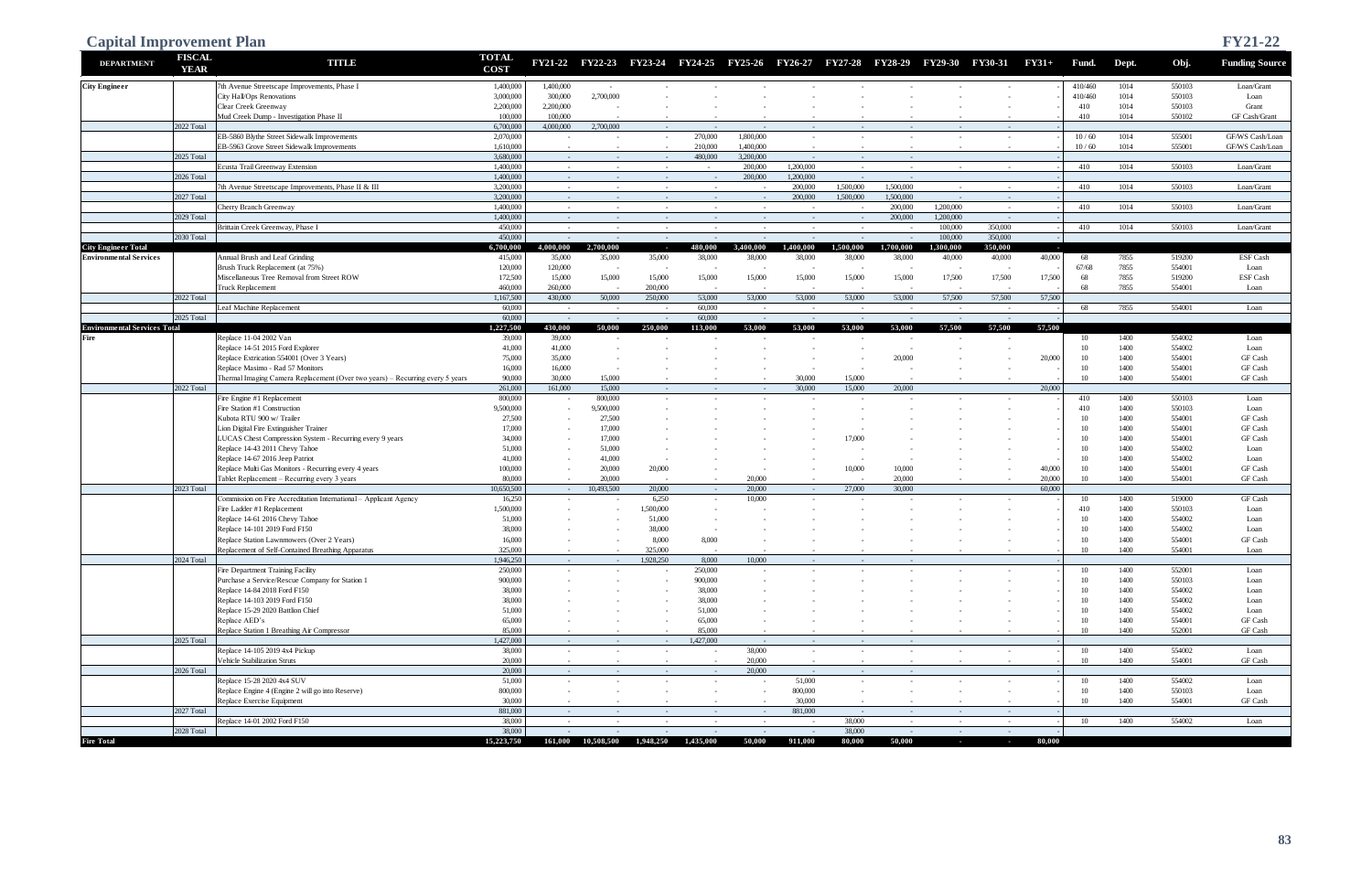| <b>Capital Improvement Plan</b> |                              |                                             |                             |                 |         |            |            |                |                                                                 |            |                  |            |                |         |       |       |        | <b>FY21-22</b>        |
|---------------------------------|------------------------------|---------------------------------------------|-----------------------------|-----------------|---------|------------|------------|----------------|-----------------------------------------------------------------|------------|------------------|------------|----------------|---------|-------|-------|--------|-----------------------|
| <b>DEPARTMENT</b>               | <b>FISCAL</b><br><b>YEAR</b> | <b>TITLE</b>                                | <b>TOTAL</b><br><b>COST</b> | FY21-22 FY22-23 |         |            |            |                | FY23-24 FY24-25 FY25-26 FY26-27 FY27-28 FY28-29 FY29-30 FY30-31 |            |                  |            |                | $FY31+$ | Fund. | Dept. | Obj.   | <b>Funding Source</b> |
| <b>Police</b>                   |                              | Body Camera Systems Replacements & Cradle   | 32,000                      | 4,000           | 8,000   | 4,000      | $\sim$     | 8,000          | $\sim$                                                          |            | 8,000            | $\sim$     |                |         | 10    | 1300  | 554001 | GF Cash               |
|                                 |                              | Domain Server Replacement                   | 10,000                      | 10,000          |         |            |            |                |                                                                 |            |                  |            |                |         | 10    | 1300  | 554001 | GF Cash               |
|                                 |                              | Laptop Replacements                         | 176,000                     | 22,000          | 22,000  |            |            | 22,000         | 22,000                                                          |            |                  | 22,000     | 22,000         | 44,000  | 10    | 1300  | 554001 | GF Cash               |
|                                 |                              | New Vehicle (marked)                        | 53,000                      | 53,000          |         |            |            |                |                                                                 |            |                  |            |                |         | 10    | 1300  | 554002 | Loan                  |
|                                 |                              | New Vehicle (marked)                        | 53,000                      | 53,000          |         |            |            |                |                                                                 |            |                  |            |                |         | 10    | 1300  | 554002 | Loan                  |
|                                 |                              | Replace 14-42 2009 Jeep Cherokee (unmarked) | 39,000                      | 39,000          |         |            |            |                |                                                                 |            |                  |            |                |         | 10    | 1300  | 554002 | Loan                  |
|                                 |                              | Replace 14-44 2013 Ford Explorer (marked)   | 53,000                      | 53,000          |         |            |            |                |                                                                 |            |                  |            |                |         | 10    | 1300  | 554002 | Loan                  |
|                                 |                              | Replace 14-47 2014 Ford Explorer (marked)   | 53,000                      | 53,000          |         |            |            |                |                                                                 |            |                  |            |                |         | 10    | 1300  | 554002 | Loan                  |
|                                 |                              | Replace 14-48 2014 Ford Explorer (marked)   | 53,000                      | 53,000          |         |            |            |                |                                                                 |            |                  |            |                |         | 10    | 1300  | 554002 | Loan                  |
|                                 |                              | Replace 14-49 2014 Ford Explorer (marked)   | 53,000                      | 53,000          |         |            |            |                |                                                                 |            |                  |            |                |         | 10    | 1300  | 554002 | Loan                  |
|                                 |                              | Replace 14-52 2015 Ford Explorer (marked)   | 53,000                      | 53,000          |         |            |            |                |                                                                 |            |                  |            |                |         | 10    | 1300  | 554002 | Loan                  |
|                                 |                              | Replace 14-53 2015 Ford Explorer (marked)   | 53,000                      | 53,000          |         |            |            |                |                                                                 |            |                  |            |                |         | 10    | 1300  | 554002 | Loan                  |
|                                 |                              | Tasers                                      | 48,750                      | 16,250          |         | 16,250     |            | 16,250         |                                                                 |            |                  |            |                |         | 10    | 1300  | 554001 | GF Cash               |
|                                 |                              | Video Server                                | 45,000                      | 15,000          | $\sim$  |            |            |                |                                                                 | $\sim$     | 15,000           | 15,000     |                |         | 10    | 1300  | 554001 | GF Cash               |
|                                 | 2022 Total                   |                                             | 774,750                     | 530,250         | 30,000  | 20,250     | $\sim$     | 46,250         | 22,000                                                          | $\sim$ $-$ | 23,000           | 37,000     | 22,000         | 44,000  |       |       |        |                       |
|                                 |                              | Annual Vehicle Replacement                  | 334,866                     | $\sim$          | 334,866 | $\sim$ $-$ | $\sim$     | $\sim$ $-$     | $\sim$                                                          | $\sim$     |                  | $\sim$     |                |         | 10    | 1300  | 554002 | Loan                  |
|                                 | 2023 Total                   |                                             | 334,866                     | $\sim$ $-$      | 334,866 | $\sim$ $-$ | $\sim$ $-$ | $\sim$ $ \sim$ | $\sim$                                                          | $\sim$     | $\sim$           | $\sim$ $-$ | $\sim$ $-$     |         |       |       |        |                       |
|                                 |                              | 011 Computer Replacement (all 911 funds)    | 10,000                      | $\sim$          | $\sim$  | 10,000     | $\sim$     |                |                                                                 |            |                  | $\sim$     | $\sim$         |         | 10    | 1300  | 554001 | GF Cash               |
|                                 |                              | <b>Annual Vehicle Replacement</b>           | 385,528                     |                 |         | 385,528    |            |                |                                                                 |            |                  |            |                |         | 10    | 1300  | 554002 | Loan                  |
|                                 |                              | Computer Replacements                       | 50,000                      |                 |         | 25,000     | 25,000     |                |                                                                 |            |                  |            |                |         | 10    | 1300  | 554001 | GF Cash               |
|                                 |                              | aptop Replacements                          | 88,000                      | $\sim$          |         | 22,000     | 22,000     | $\sim$         |                                                                 |            | 22,000           |            |                | 22,000  | 10    | 1300  | 554001 | GF Cash               |
|                                 | 2024 Total                   |                                             | 533,528                     | $\sim$          | $\sim$  | 442.528    | 47,000     | $\sim$ $-$     |                                                                 | $\sim$     | 22,000           | $\sim$     |                | 22,000  |       |       |        |                       |
|                                 |                              | 911 Voice Logger (all 911 funds)            | 30,000                      | $\sim$          |         | $\sim$     | 30,000     | $\sim$         |                                                                 |            |                  |            |                |         | 10    | 1300  | 554001 | N/A                   |
|                                 |                              | Annual Vehicle Replacement                  | 367,710                     | $\sim$          | $\sim$  | $\sim$     | 367,710    | $\sim$         |                                                                 |            |                  | $\sim$     |                |         | 10    | 1300  | 554002 | Loan                  |
|                                 | 2025 Total                   |                                             | 397,710                     | $\sim$          | $\sim$  | $\sim$     | 397,710    | $\sim$ $ \sim$ | $\sim$                                                          | $\sim$     | $\sim$           | $\sim$     | $\sim$         |         |       |       |        |                       |
|                                 |                              | Annual Vehicle Replacement                  | 335,469                     | $\sim$          | $\sim$  | $\sim$     | $\sim$     | 335,469        | $\sim$                                                          | $\sim$     | $\sim$           | $\sim$     | $\sim$         |         | 10    | 1300  | 554002 | Loan                  |
|                                 | 2026 Total                   |                                             | 335,469                     | $\sim$          | $\sim$  | $\sim$     | $\sim$ $-$ | 335,469        | $\sim$                                                          | $\sim$ $-$ | $\sim$           | $\sim$ $-$ | $\sim$ $-$     |         |       |       |        |                       |
|                                 |                              | Annual Vehicle Replacement                  | 327,776                     | $\sim$          | $\sim$  | $\sim$     | $\sim$     | $\sim$         | 327,776                                                         | $\sim$     | <b>CONTINUES</b> | $\sim$     | $\sim$         |         | 10    | 1300  | 554002 | Loan                  |
|                                 | 2027 Total                   |                                             | 327,776                     | $\sim$ $-$      | $\sim$  | $\sim$     | $\sim$     | $\sim 100$     | 327,776                                                         | $\sim$ $-$ | $\sim$           | $\sim$ $-$ | $\sim$ $ \sim$ |         |       |       |        |                       |
|                                 |                              | Annual Vehicle Replacement                  | 322,504                     | $\sim$          | $\sim$  | $\sim$     | $\sim$     | $\sim$         | $\sim$                                                          | 322,504    | $\sim$           | $\sim$     | $\sim$         |         | - 10  | 1300  | 554002 | Loan                  |
|                                 | 2028 Total                   |                                             | 322,504                     | $\sim$          | $\sim$  | $\sim$     | $\sim$     | $\sim$ $-$     | $\sim$                                                          | 322,504    | $\sim$           | $\sim$ $-$ | $\sim$         |         |       |       |        |                       |
|                                 |                              | <b>Annual Vehicle Replacement</b>           | 325,820                     | $\sim$          | $\sim$  | $\sim$     | $\sim$     | $\sim$         | $\sim$                                                          | $\sim$     | 325,820          | $\sim$     | $\sim$ $-$     |         | 10    | 1300  | 554002 | Loan                  |
|                                 | 2029 Total                   |                                             | 325,820                     | $\sim$          | $\sim$  | $\sim$     | $\sim$     | $\sim$         | $\sim$                                                          | $\sim$ $-$ | 325,820          | $\sim$ $-$ | $\sim$         |         |       |       |        |                       |
|                                 |                              | Annual Vehicle Replacement                  | 393,921                     | $\sim$          | $\sim$  | $\sim$     | $\sim$     | $\sim$         | $\sim$                                                          | $\sim$     |                  | 393,921    | $\sim$         |         | 10    | 1300  | 554002 | Loan                  |
|                                 | 2030 Total                   |                                             | 393,921                     | $\sim$ $-$      | $\sim$  | $\sim$     | $\sim$     | $\sim$ $-$     | $\sim$                                                          | $\sim$ $-$ | $\sim 10^{-1}$   | 393,921    | $\sim$ $-$     |         |       |       |        |                       |
|                                 |                              | Annual Vehicle Replacement                  | 377,545                     | $\sim$          | $\sim$  | $\sim$     | $\sim$     | $\sim$         | $\sim$                                                          | $\sim$     | $\sim$           | $\sim$     | 377,545        |         | - 10  | 1300  | 554002 | Loan                  |
|                                 | 2031 Total                   |                                             | 377,545                     | $\sim$          | $\sim$  | $\sim$     | $\sim$ $-$ | $\sim$ $-$     | $\sim$                                                          | $\sim$ $-$ | $\sim$ $-$       | $\sim$     | 377,545        |         |       |       |        |                       |
|                                 |                              | Netmotion Server Replacement                | 10,000                      | $\sim$          | $\sim$  | $\sim$     | $\sim$     | $\sim$         | $\sim$                                                          | $\sim$ $-$ | $\sim$           | $\sim$ $-$ | $\sim$ $-$     | 10,000  | 10    | 1300  | 554001 | GF Cash               |
|                                 | $2031+Total$                 |                                             | 10,000                      |                 |         |            |            |                |                                                                 |            |                  |            |                | 10,000  |       |       |        |                       |
| <b>Police Total</b>             |                              |                                             | 4,133,889                   | 530,250         | 364,866 | 462,778    | 444,710    | 381,719        | 349,776                                                         | 322.504    | 370,820          | 430,921    | 399,545        | 76,000  |       |       |        |                       |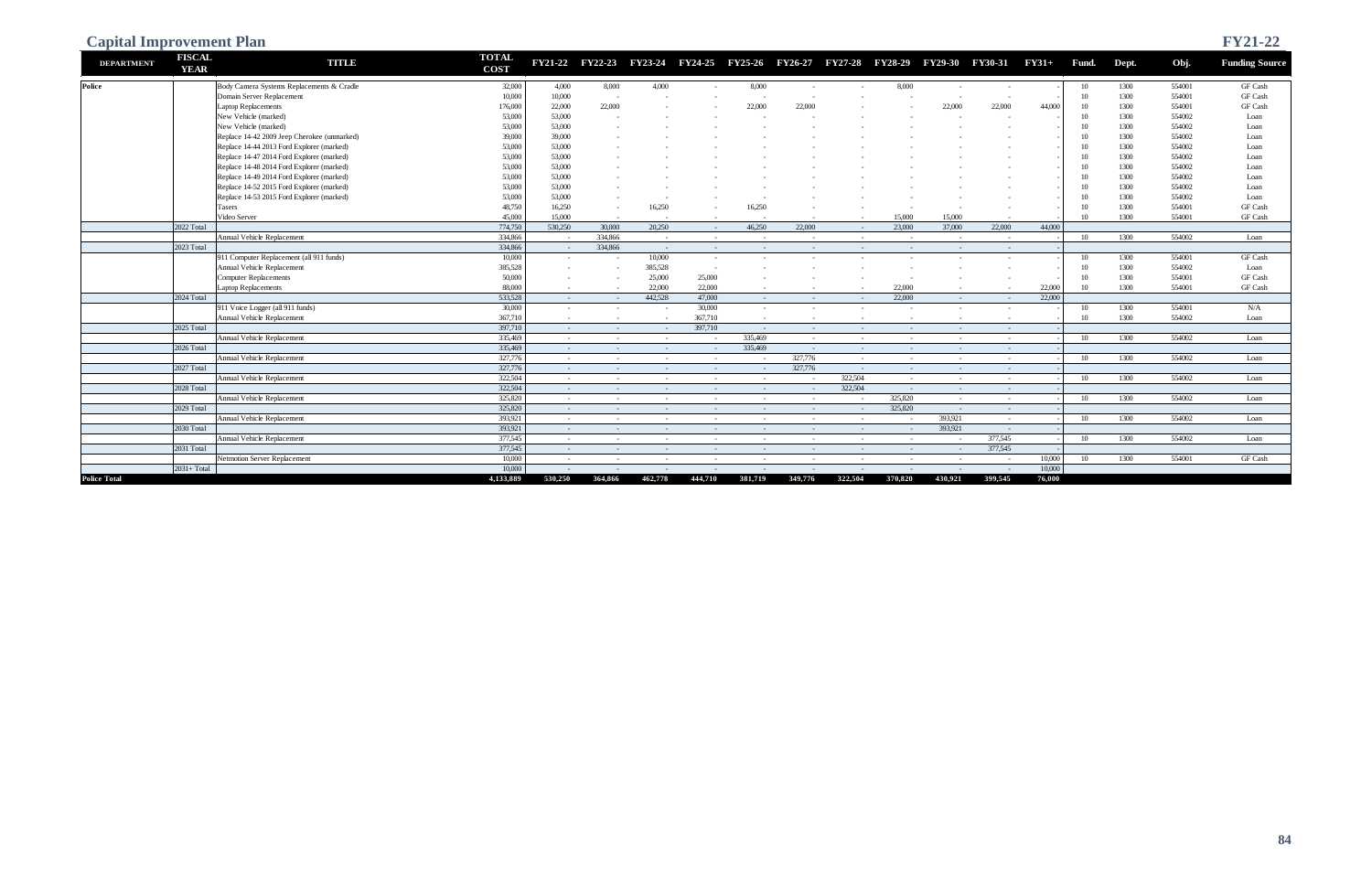| <b>FISCAL</b><br><b>TOTAL</b><br><b>DEPARTMENT</b><br><b>TITID</b><br>FY21-22 FY22-23<br>FY23-24 FY24-25 FY25-26 FY26-27 FY27-28 FY28-29 FY29-30 FY30-31<br>$FY31+$<br>Obj.<br>Fund.<br>Dept.<br><b>YEAR</b><br><b>COST</b><br><b>Public Works</b><br>60 Month Lease Agreement for 5 Zero Turn Mowers, UTV, and Spreader/Sprayer<br>15,114<br>15,114<br>15,114<br>1525<br>554001<br>GF Cash<br>60,456<br>15,114<br>10<br>GF Cash<br>Christmas Decorations for Downtown<br>5,000<br>5,000<br>20<br>2102<br>554001<br>٠.<br>$\overline{\phantom{a}}$<br>1523<br>1,218,000<br>70,000<br>257,000<br>550103<br>City Hall Exterior Improvements<br>580,000<br>285,000<br>26,000<br>410<br><b>Conflict Monitor Tester</b><br>15,000<br>15,000<br>1560<br>554001<br>GF Cash<br>10<br>1525<br>77,000<br>7,000<br>7,000<br>7,000<br>7,000<br>10<br>555000<br>GF Cash<br>Greenways Trail Annual Tree Maintenance<br>7,000<br>7,000<br>7,000<br>7,000<br>7.000<br>7,000<br>7,000<br>20<br>Main Street Electrical Panel Upgrade<br>28,000<br>7,000<br>7,000<br>7,000<br>2102<br>554001<br>GF Cash<br>7,000<br>28,000<br>1535<br>New 1M Dive Platforms<br>28,000<br>10<br>519200<br>GF Cash<br>$\sim$<br>15,000<br>1523<br>New Garage Door/Opener for Sugarloaf<br>15,000<br>10/60<br>519200<br>GF/WS Cash<br>10,000<br>1535<br><b>GF Cash</b><br>New Lifegaurd Stands<br>10,000<br>10<br>519200<br>10,000<br>1560<br>GF Cash<br>New Lockers, Desks, and Flooring<br>10,000<br>10<br>554001<br>New Vehicle A/C (Freon) Service Machine<br>8,000<br>1521<br>554001<br>8,000<br>10<br>GF Cash<br>1523<br>Painting Contract for City Buildings<br>250,000<br>20,000<br>20,000<br>20,000<br>50,000<br>10/60<br>519200<br>20,000<br>20,000<br>20,000<br>20,000<br>20,000<br>20,000<br>20,000<br>30,000<br>1525<br>555001<br><b>GF Cash</b><br>Patton Park Pedestrian Bridge and Vehicular Bridge Replacement<br>70,000<br>10<br>100,000<br>$\overline{\phantom{a}}$<br>580,000<br>1556<br>555001<br>7,630,000<br>600,000<br>650,000<br>750,000<br>10<br>GF Cash<br>Powell Bill Improvements<br>650,000<br>650,000<br>650,000<br>750,000<br>775,000<br>775,000<br>800,000<br>1521<br>554001<br>Purchase Mechanics Tool Box and Tools<br>48,000<br>12,000<br>12,000<br>12,000<br>12,000<br>10<br>GF Cash<br>1560<br>Replace 16-04 2002 Ford F250<br>30,000<br>10<br>554002<br>30,000<br>Loan<br>30,000<br>1525<br>554002<br>Replace 16-06 2003 Chevy 2500<br>30,000<br>10<br>Loan<br>1555<br>Replace 17-11 1995 Ford F350<br>45,000<br>45,000<br>10<br>554002<br>Loan<br>150,000<br>1560<br>554002<br>Replace 17-14 2004 Bucket Truck<br>150,000<br>10<br>Loan<br>1523<br>Replace HVAC at Depot<br>22,000<br>7,000<br>10<br>552001<br>GF Cash<br>15,000<br>15,000<br>1523<br>Replace Vehicle Lifts #4 and #5<br>15,000<br>10<br>554001<br>GF Cash<br>1523<br>Replace Vehicle Lift with HD 29 Ton Lift<br>30,000<br>10<br>554001<br>GF Cash<br>30,000<br>5,000<br><b>Replacement Water Barriers</b><br>25,000<br>5,000<br>20<br>2102<br>554001<br>GF Cash<br>5,000<br>5,000<br>5.000<br>1555<br>Resurface City Ops parking lot<br>40,000<br>10<br>555001<br>GF Cash<br>40,000<br>1555<br>555001<br>Resurface Whitmire Parking Lot<br>20,000<br>20,000<br>10<br>GF Cash<br>1560<br><b>Traffic Signal Cabinet Replacements</b><br>136,000<br>17,000<br>17,000<br>10<br>554001<br>GF Cash<br>17,000<br>17,000<br>17,000<br>17,000<br>34,000<br>$\sim$<br>2022 Total<br>1,020,114<br>1,296,114<br>802,000<br>896,000<br>10,045,456<br>1,221,114<br>1,013,114<br>725,000<br>677,000<br>799,000<br>794,000<br>802,000<br>130,560<br>Annual Vehicle Replacement<br>130,560<br>1502<br>554002<br>10<br>Loan<br>$\sim$<br>1555<br>555001<br><b>Expand Greenway Parking</b><br>25,000<br>10<br>GF Cash<br>25,000<br>$\sim$<br>1525<br>Large Fans at Building and Grounds<br>30,000<br>10<br>552001<br>GF Cash<br>30,000<br>$\sim$<br>1523<br>552001<br>Patton Park Tennis Lights<br>36,000<br>10<br>GF Cash<br>36,000<br>$\sim$<br>1523<br>Racquetball Court Demolition<br>25,000<br>10<br>553000<br>GF Cash<br>25,000<br>$\sim$<br>10<br>1523<br>554001<br>Redesign and Re-roof City Garage<br>GF Cash<br>100,000<br>100,000<br>$\sim$<br>1535<br>Remarsite Pool<br>150,000<br>10<br>519200<br>GF Cash<br>150,000<br>$\sim$<br>1555<br>554001<br>Replace Equip # 22-05 (2007 Pothole Patcher)<br>200,000<br>10<br>GF Cash<br>200,000<br>$\sim$<br>1555<br>Replace Equip # 44-02 (1997 New Holland Backhoe)<br>80,000<br>10<br>554001<br>GF Cash<br>80,000<br>$\sim$<br>1560<br>554001<br>Replace Two EV Charging Stations<br>8,000<br>10<br>GF Cash<br>8,000<br>$\sim$<br>Rotary Park Playground 554001<br>15,000<br>10<br>1525<br>554001<br>GF Cash<br>15,000<br>$\sim$<br>$\sim$<br>22,500<br>1555<br>554001<br>Stainless Steel Salt Spreader Stands<br>7,500<br>7,500<br>10<br>GF Cash<br>7,500<br>$\sim$<br>18,000<br>1525<br>VanAir All in One Power System<br>18,000<br>10<br>554001<br>GF Cash<br>$\sim$<br>$\sim$<br>10<br>1555<br>555001<br>West Lake Avenue Widening ROW<br>400,000<br>400,000<br>Loan<br>$\sim$<br>$\sim$<br>$\sim$<br>2023 Total<br>1,240,060<br>1.225.060<br>7,500<br>7,500<br>$\sim$<br>$\sim 100$<br>$\sim$<br>$\sim$ $-$<br>$\sim$<br>$\sim$<br>$\sim$<br>68,640<br>Annual Vehicle Replacement<br>68,640<br>1502<br>554002<br>10<br>Loan<br>$\sim$<br>$\sim$<br>$\sim$<br>$\sim$<br>$\overline{\phantom{a}}$<br>1523<br>553000<br>GF Cash<br>150,000<br>200,000<br>200,000<br>150,000<br>10<br>Berkeley Park Improvements<br>700,000<br>$\sim$<br>$\overline{\phantom{a}}$<br>7,000<br>1525<br>552001<br>GF Cash<br>Columbarium at Oakdale Cemetery<br>7,000<br>10<br>$\overline{\phantom{a}}$<br>Lazer Level Baseball Field<br>7,000<br>1525<br>553000<br>GF Cash<br>7,000<br>14,000<br>10<br>1525<br>554001<br>GF Cash<br>New Tractor with Loader Bucket & Blower Unit<br>55,000<br>55,000<br>10<br>1525<br>552001<br>GF Cash<br>Replace Furnace and Air Handlers at City Ops<br>40,000<br>40,000<br>10<br>1523<br>552001<br>GF Cash<br>Replace the Sheds at Sugarloaf<br>30,000<br>30,000<br>10<br>$\sim$<br>$\sim$<br>1555<br>519200<br>GF Cash<br>Street and Sidewalk Assessment for Resurfacing Project<br>60,000<br>30,000<br>30,000<br>10<br>$\sim$<br>$\sim$<br>$\sim$<br>75,000<br>25,000<br>10<br>1560<br>554001<br>Wayfinding/Gateway Signage<br>25,000<br>25,000<br>GF Cash<br>$\sim$<br>$\sim$<br>$\sim$<br>2024 Total<br>30,000<br>1,049,640<br>412,640<br>225,000<br>225,000<br>150,000<br>7,000<br>$\sim$ $-$<br>$\sim 10^{-1}$<br>$\sim$ $-$<br>$\sim$<br>$\sim 10^{-1}$ | <b>Capital Improvement Plan</b> |                            |        |  |        |  |  |  |    |      |        | <b>FY21-22</b>        |
|---------------------------------------------------------------------------------------------------------------------------------------------------------------------------------------------------------------------------------------------------------------------------------------------------------------------------------------------------------------------------------------------------------------------------------------------------------------------------------------------------------------------------------------------------------------------------------------------------------------------------------------------------------------------------------------------------------------------------------------------------------------------------------------------------------------------------------------------------------------------------------------------------------------------------------------------------------------------------------------------------------------------------------------------------------------------------------------------------------------------------------------------------------------------------------------------------------------------------------------------------------------------------------------------------------------------------------------------------------------------------------------------------------------------------------------------------------------------------------------------------------------------------------------------------------------------------------------------------------------------------------------------------------------------------------------------------------------------------------------------------------------------------------------------------------------------------------------------------------------------------------------------------------------------------------------------------------------------------------------------------------------------------------------------------------------------------------------------------------------------------------------------------------------------------------------------------------------------------------------------------------------------------------------------------------------------------------------------------------------------------------------------------------------------------------------------------------------------------------------------------------------------------------------------------------------------------------------------------------------------------------------------------------------------------------------------------------------------------------------------------------------------------------------------------------------------------------------------------------------------------------------------------------------------------------------------------------------------------------------------------------------------------------------------------------------------------------------------------------------------------------------------------------------------------------------------------------------------------------------------------------------------------------------------------------------------------------------------------------------------------------------------------------------------------------------------------------------------------------------------------------------------------------------------------------------------------------------------------------------------------------------------------------------------------------------------------------------------------------------------------------------------------------------------------------------------------------------------------------------------------------------------------------------------------------------------------------------------------------------------------------------------------------------------------------------------------------------------------------------------------------------------------------------------------------------------------------------------------------------------------------------------------------------------------------------------------------------------------------------------------------------------------------------------------------------------------------------------------------------------------------------------------------------------------------------------------------------------------------------------------------------------------------------------------------------------------------------------------------------------------------------------------------------------------------------------------------------------------------------------------------------------------------------------------------------------------------------------------------------------------------------------------------------------------------------------------------------------------------------------------------------------------------------------------------------------------------------------------------------------------------------------------------------------------------------------------------------------------------------------------------------------------------------------------------------------------------------------------------------------------------------------------------------------------------------------------------------------------------------------------------------------------------------------------------------------------------------------------------------------------------------------------------------------------------------------------------------------------------------------------------------------------------------------------------------------------------------------------------------------------------------------------------------------------------------------------------------------------------------------------------------------------------------------------------------------------------------------------------------------------------------------------------------------------------------------------------------------------------------------------------------------------------------------------------------------------------------------------------------------------------------------------------------------------------------------------------------------|---------------------------------|----------------------------|--------|--|--------|--|--|--|----|------|--------|-----------------------|
|                                                                                                                                                                                                                                                                                                                                                                                                                                                                                                                                                                                                                                                                                                                                                                                                                                                                                                                                                                                                                                                                                                                                                                                                                                                                                                                                                                                                                                                                                                                                                                                                                                                                                                                                                                                                                                                                                                                                                                                                                                                                                                                                                                                                                                                                                                                                                                                                                                                                                                                                                                                                                                                                                                                                                                                                                                                                                                                                                                                                                                                                                                                                                                                                                                                                                                                                                                                                                                                                                                                                                                                                                                                                                                                                                                                                                                                                                                                                                                                                                                                                                                                                                                                                                                                                                                                                                                                                                                                                                                                                                                                                                                                                                                                                                                                                                                                                                                                                                                                                                                                                                                                                                                                                                                                                                                                                                                                                                                                                                                                                                                                                                                                                                                                                                                                                                                                                                                                                                                                                                                                                                                                                                                                                                                                                                                                                                                                                                                                                                                                                                                                             |                                 |                            |        |  |        |  |  |  |    |      |        | <b>Funding Source</b> |
|                                                                                                                                                                                                                                                                                                                                                                                                                                                                                                                                                                                                                                                                                                                                                                                                                                                                                                                                                                                                                                                                                                                                                                                                                                                                                                                                                                                                                                                                                                                                                                                                                                                                                                                                                                                                                                                                                                                                                                                                                                                                                                                                                                                                                                                                                                                                                                                                                                                                                                                                                                                                                                                                                                                                                                                                                                                                                                                                                                                                                                                                                                                                                                                                                                                                                                                                                                                                                                                                                                                                                                                                                                                                                                                                                                                                                                                                                                                                                                                                                                                                                                                                                                                                                                                                                                                                                                                                                                                                                                                                                                                                                                                                                                                                                                                                                                                                                                                                                                                                                                                                                                                                                                                                                                                                                                                                                                                                                                                                                                                                                                                                                                                                                                                                                                                                                                                                                                                                                                                                                                                                                                                                                                                                                                                                                                                                                                                                                                                                                                                                                                                             |                                 |                            |        |  |        |  |  |  |    |      |        |                       |
|                                                                                                                                                                                                                                                                                                                                                                                                                                                                                                                                                                                                                                                                                                                                                                                                                                                                                                                                                                                                                                                                                                                                                                                                                                                                                                                                                                                                                                                                                                                                                                                                                                                                                                                                                                                                                                                                                                                                                                                                                                                                                                                                                                                                                                                                                                                                                                                                                                                                                                                                                                                                                                                                                                                                                                                                                                                                                                                                                                                                                                                                                                                                                                                                                                                                                                                                                                                                                                                                                                                                                                                                                                                                                                                                                                                                                                                                                                                                                                                                                                                                                                                                                                                                                                                                                                                                                                                                                                                                                                                                                                                                                                                                                                                                                                                                                                                                                                                                                                                                                                                                                                                                                                                                                                                                                                                                                                                                                                                                                                                                                                                                                                                                                                                                                                                                                                                                                                                                                                                                                                                                                                                                                                                                                                                                                                                                                                                                                                                                                                                                                                                             |                                 |                            |        |  |        |  |  |  |    |      |        |                       |
|                                                                                                                                                                                                                                                                                                                                                                                                                                                                                                                                                                                                                                                                                                                                                                                                                                                                                                                                                                                                                                                                                                                                                                                                                                                                                                                                                                                                                                                                                                                                                                                                                                                                                                                                                                                                                                                                                                                                                                                                                                                                                                                                                                                                                                                                                                                                                                                                                                                                                                                                                                                                                                                                                                                                                                                                                                                                                                                                                                                                                                                                                                                                                                                                                                                                                                                                                                                                                                                                                                                                                                                                                                                                                                                                                                                                                                                                                                                                                                                                                                                                                                                                                                                                                                                                                                                                                                                                                                                                                                                                                                                                                                                                                                                                                                                                                                                                                                                                                                                                                                                                                                                                                                                                                                                                                                                                                                                                                                                                                                                                                                                                                                                                                                                                                                                                                                                                                                                                                                                                                                                                                                                                                                                                                                                                                                                                                                                                                                                                                                                                                                                             |                                 |                            |        |  |        |  |  |  |    |      |        | GF Cash/Loan          |
|                                                                                                                                                                                                                                                                                                                                                                                                                                                                                                                                                                                                                                                                                                                                                                                                                                                                                                                                                                                                                                                                                                                                                                                                                                                                                                                                                                                                                                                                                                                                                                                                                                                                                                                                                                                                                                                                                                                                                                                                                                                                                                                                                                                                                                                                                                                                                                                                                                                                                                                                                                                                                                                                                                                                                                                                                                                                                                                                                                                                                                                                                                                                                                                                                                                                                                                                                                                                                                                                                                                                                                                                                                                                                                                                                                                                                                                                                                                                                                                                                                                                                                                                                                                                                                                                                                                                                                                                                                                                                                                                                                                                                                                                                                                                                                                                                                                                                                                                                                                                                                                                                                                                                                                                                                                                                                                                                                                                                                                                                                                                                                                                                                                                                                                                                                                                                                                                                                                                                                                                                                                                                                                                                                                                                                                                                                                                                                                                                                                                                                                                                                                             |                                 |                            |        |  |        |  |  |  |    |      |        |                       |
|                                                                                                                                                                                                                                                                                                                                                                                                                                                                                                                                                                                                                                                                                                                                                                                                                                                                                                                                                                                                                                                                                                                                                                                                                                                                                                                                                                                                                                                                                                                                                                                                                                                                                                                                                                                                                                                                                                                                                                                                                                                                                                                                                                                                                                                                                                                                                                                                                                                                                                                                                                                                                                                                                                                                                                                                                                                                                                                                                                                                                                                                                                                                                                                                                                                                                                                                                                                                                                                                                                                                                                                                                                                                                                                                                                                                                                                                                                                                                                                                                                                                                                                                                                                                                                                                                                                                                                                                                                                                                                                                                                                                                                                                                                                                                                                                                                                                                                                                                                                                                                                                                                                                                                                                                                                                                                                                                                                                                                                                                                                                                                                                                                                                                                                                                                                                                                                                                                                                                                                                                                                                                                                                                                                                                                                                                                                                                                                                                                                                                                                                                                                             |                                 |                            |        |  |        |  |  |  |    |      |        |                       |
|                                                                                                                                                                                                                                                                                                                                                                                                                                                                                                                                                                                                                                                                                                                                                                                                                                                                                                                                                                                                                                                                                                                                                                                                                                                                                                                                                                                                                                                                                                                                                                                                                                                                                                                                                                                                                                                                                                                                                                                                                                                                                                                                                                                                                                                                                                                                                                                                                                                                                                                                                                                                                                                                                                                                                                                                                                                                                                                                                                                                                                                                                                                                                                                                                                                                                                                                                                                                                                                                                                                                                                                                                                                                                                                                                                                                                                                                                                                                                                                                                                                                                                                                                                                                                                                                                                                                                                                                                                                                                                                                                                                                                                                                                                                                                                                                                                                                                                                                                                                                                                                                                                                                                                                                                                                                                                                                                                                                                                                                                                                                                                                                                                                                                                                                                                                                                                                                                                                                                                                                                                                                                                                                                                                                                                                                                                                                                                                                                                                                                                                                                                                             |                                 |                            |        |  |        |  |  |  |    |      |        |                       |
|                                                                                                                                                                                                                                                                                                                                                                                                                                                                                                                                                                                                                                                                                                                                                                                                                                                                                                                                                                                                                                                                                                                                                                                                                                                                                                                                                                                                                                                                                                                                                                                                                                                                                                                                                                                                                                                                                                                                                                                                                                                                                                                                                                                                                                                                                                                                                                                                                                                                                                                                                                                                                                                                                                                                                                                                                                                                                                                                                                                                                                                                                                                                                                                                                                                                                                                                                                                                                                                                                                                                                                                                                                                                                                                                                                                                                                                                                                                                                                                                                                                                                                                                                                                                                                                                                                                                                                                                                                                                                                                                                                                                                                                                                                                                                                                                                                                                                                                                                                                                                                                                                                                                                                                                                                                                                                                                                                                                                                                                                                                                                                                                                                                                                                                                                                                                                                                                                                                                                                                                                                                                                                                                                                                                                                                                                                                                                                                                                                                                                                                                                                                             |                                 |                            |        |  |        |  |  |  |    |      |        |                       |
|                                                                                                                                                                                                                                                                                                                                                                                                                                                                                                                                                                                                                                                                                                                                                                                                                                                                                                                                                                                                                                                                                                                                                                                                                                                                                                                                                                                                                                                                                                                                                                                                                                                                                                                                                                                                                                                                                                                                                                                                                                                                                                                                                                                                                                                                                                                                                                                                                                                                                                                                                                                                                                                                                                                                                                                                                                                                                                                                                                                                                                                                                                                                                                                                                                                                                                                                                                                                                                                                                                                                                                                                                                                                                                                                                                                                                                                                                                                                                                                                                                                                                                                                                                                                                                                                                                                                                                                                                                                                                                                                                                                                                                                                                                                                                                                                                                                                                                                                                                                                                                                                                                                                                                                                                                                                                                                                                                                                                                                                                                                                                                                                                                                                                                                                                                                                                                                                                                                                                                                                                                                                                                                                                                                                                                                                                                                                                                                                                                                                                                                                                                                             |                                 |                            |        |  |        |  |  |  |    |      |        |                       |
|                                                                                                                                                                                                                                                                                                                                                                                                                                                                                                                                                                                                                                                                                                                                                                                                                                                                                                                                                                                                                                                                                                                                                                                                                                                                                                                                                                                                                                                                                                                                                                                                                                                                                                                                                                                                                                                                                                                                                                                                                                                                                                                                                                                                                                                                                                                                                                                                                                                                                                                                                                                                                                                                                                                                                                                                                                                                                                                                                                                                                                                                                                                                                                                                                                                                                                                                                                                                                                                                                                                                                                                                                                                                                                                                                                                                                                                                                                                                                                                                                                                                                                                                                                                                                                                                                                                                                                                                                                                                                                                                                                                                                                                                                                                                                                                                                                                                                                                                                                                                                                                                                                                                                                                                                                                                                                                                                                                                                                                                                                                                                                                                                                                                                                                                                                                                                                                                                                                                                                                                                                                                                                                                                                                                                                                                                                                                                                                                                                                                                                                                                                                             |                                 |                            |        |  |        |  |  |  |    |      |        |                       |
|                                                                                                                                                                                                                                                                                                                                                                                                                                                                                                                                                                                                                                                                                                                                                                                                                                                                                                                                                                                                                                                                                                                                                                                                                                                                                                                                                                                                                                                                                                                                                                                                                                                                                                                                                                                                                                                                                                                                                                                                                                                                                                                                                                                                                                                                                                                                                                                                                                                                                                                                                                                                                                                                                                                                                                                                                                                                                                                                                                                                                                                                                                                                                                                                                                                                                                                                                                                                                                                                                                                                                                                                                                                                                                                                                                                                                                                                                                                                                                                                                                                                                                                                                                                                                                                                                                                                                                                                                                                                                                                                                                                                                                                                                                                                                                                                                                                                                                                                                                                                                                                                                                                                                                                                                                                                                                                                                                                                                                                                                                                                                                                                                                                                                                                                                                                                                                                                                                                                                                                                                                                                                                                                                                                                                                                                                                                                                                                                                                                                                                                                                                                             |                                 |                            |        |  |        |  |  |  |    |      |        |                       |
|                                                                                                                                                                                                                                                                                                                                                                                                                                                                                                                                                                                                                                                                                                                                                                                                                                                                                                                                                                                                                                                                                                                                                                                                                                                                                                                                                                                                                                                                                                                                                                                                                                                                                                                                                                                                                                                                                                                                                                                                                                                                                                                                                                                                                                                                                                                                                                                                                                                                                                                                                                                                                                                                                                                                                                                                                                                                                                                                                                                                                                                                                                                                                                                                                                                                                                                                                                                                                                                                                                                                                                                                                                                                                                                                                                                                                                                                                                                                                                                                                                                                                                                                                                                                                                                                                                                                                                                                                                                                                                                                                                                                                                                                                                                                                                                                                                                                                                                                                                                                                                                                                                                                                                                                                                                                                                                                                                                                                                                                                                                                                                                                                                                                                                                                                                                                                                                                                                                                                                                                                                                                                                                                                                                                                                                                                                                                                                                                                                                                                                                                                                                             |                                 |                            |        |  |        |  |  |  |    |      |        | GF/WS Cash            |
|                                                                                                                                                                                                                                                                                                                                                                                                                                                                                                                                                                                                                                                                                                                                                                                                                                                                                                                                                                                                                                                                                                                                                                                                                                                                                                                                                                                                                                                                                                                                                                                                                                                                                                                                                                                                                                                                                                                                                                                                                                                                                                                                                                                                                                                                                                                                                                                                                                                                                                                                                                                                                                                                                                                                                                                                                                                                                                                                                                                                                                                                                                                                                                                                                                                                                                                                                                                                                                                                                                                                                                                                                                                                                                                                                                                                                                                                                                                                                                                                                                                                                                                                                                                                                                                                                                                                                                                                                                                                                                                                                                                                                                                                                                                                                                                                                                                                                                                                                                                                                                                                                                                                                                                                                                                                                                                                                                                                                                                                                                                                                                                                                                                                                                                                                                                                                                                                                                                                                                                                                                                                                                                                                                                                                                                                                                                                                                                                                                                                                                                                                                                             |                                 |                            |        |  |        |  |  |  |    |      |        |                       |
|                                                                                                                                                                                                                                                                                                                                                                                                                                                                                                                                                                                                                                                                                                                                                                                                                                                                                                                                                                                                                                                                                                                                                                                                                                                                                                                                                                                                                                                                                                                                                                                                                                                                                                                                                                                                                                                                                                                                                                                                                                                                                                                                                                                                                                                                                                                                                                                                                                                                                                                                                                                                                                                                                                                                                                                                                                                                                                                                                                                                                                                                                                                                                                                                                                                                                                                                                                                                                                                                                                                                                                                                                                                                                                                                                                                                                                                                                                                                                                                                                                                                                                                                                                                                                                                                                                                                                                                                                                                                                                                                                                                                                                                                                                                                                                                                                                                                                                                                                                                                                                                                                                                                                                                                                                                                                                                                                                                                                                                                                                                                                                                                                                                                                                                                                                                                                                                                                                                                                                                                                                                                                                                                                                                                                                                                                                                                                                                                                                                                                                                                                                                             |                                 |                            |        |  |        |  |  |  |    |      |        |                       |
|                                                                                                                                                                                                                                                                                                                                                                                                                                                                                                                                                                                                                                                                                                                                                                                                                                                                                                                                                                                                                                                                                                                                                                                                                                                                                                                                                                                                                                                                                                                                                                                                                                                                                                                                                                                                                                                                                                                                                                                                                                                                                                                                                                                                                                                                                                                                                                                                                                                                                                                                                                                                                                                                                                                                                                                                                                                                                                                                                                                                                                                                                                                                                                                                                                                                                                                                                                                                                                                                                                                                                                                                                                                                                                                                                                                                                                                                                                                                                                                                                                                                                                                                                                                                                                                                                                                                                                                                                                                                                                                                                                                                                                                                                                                                                                                                                                                                                                                                                                                                                                                                                                                                                                                                                                                                                                                                                                                                                                                                                                                                                                                                                                                                                                                                                                                                                                                                                                                                                                                                                                                                                                                                                                                                                                                                                                                                                                                                                                                                                                                                                                                             |                                 |                            |        |  |        |  |  |  |    |      |        |                       |
|                                                                                                                                                                                                                                                                                                                                                                                                                                                                                                                                                                                                                                                                                                                                                                                                                                                                                                                                                                                                                                                                                                                                                                                                                                                                                                                                                                                                                                                                                                                                                                                                                                                                                                                                                                                                                                                                                                                                                                                                                                                                                                                                                                                                                                                                                                                                                                                                                                                                                                                                                                                                                                                                                                                                                                                                                                                                                                                                                                                                                                                                                                                                                                                                                                                                                                                                                                                                                                                                                                                                                                                                                                                                                                                                                                                                                                                                                                                                                                                                                                                                                                                                                                                                                                                                                                                                                                                                                                                                                                                                                                                                                                                                                                                                                                                                                                                                                                                                                                                                                                                                                                                                                                                                                                                                                                                                                                                                                                                                                                                                                                                                                                                                                                                                                                                                                                                                                                                                                                                                                                                                                                                                                                                                                                                                                                                                                                                                                                                                                                                                                                                             |                                 |                            |        |  |        |  |  |  |    |      |        |                       |
|                                                                                                                                                                                                                                                                                                                                                                                                                                                                                                                                                                                                                                                                                                                                                                                                                                                                                                                                                                                                                                                                                                                                                                                                                                                                                                                                                                                                                                                                                                                                                                                                                                                                                                                                                                                                                                                                                                                                                                                                                                                                                                                                                                                                                                                                                                                                                                                                                                                                                                                                                                                                                                                                                                                                                                                                                                                                                                                                                                                                                                                                                                                                                                                                                                                                                                                                                                                                                                                                                                                                                                                                                                                                                                                                                                                                                                                                                                                                                                                                                                                                                                                                                                                                                                                                                                                                                                                                                                                                                                                                                                                                                                                                                                                                                                                                                                                                                                                                                                                                                                                                                                                                                                                                                                                                                                                                                                                                                                                                                                                                                                                                                                                                                                                                                                                                                                                                                                                                                                                                                                                                                                                                                                                                                                                                                                                                                                                                                                                                                                                                                                                             |                                 |                            |        |  |        |  |  |  |    |      |        |                       |
|                                                                                                                                                                                                                                                                                                                                                                                                                                                                                                                                                                                                                                                                                                                                                                                                                                                                                                                                                                                                                                                                                                                                                                                                                                                                                                                                                                                                                                                                                                                                                                                                                                                                                                                                                                                                                                                                                                                                                                                                                                                                                                                                                                                                                                                                                                                                                                                                                                                                                                                                                                                                                                                                                                                                                                                                                                                                                                                                                                                                                                                                                                                                                                                                                                                                                                                                                                                                                                                                                                                                                                                                                                                                                                                                                                                                                                                                                                                                                                                                                                                                                                                                                                                                                                                                                                                                                                                                                                                                                                                                                                                                                                                                                                                                                                                                                                                                                                                                                                                                                                                                                                                                                                                                                                                                                                                                                                                                                                                                                                                                                                                                                                                                                                                                                                                                                                                                                                                                                                                                                                                                                                                                                                                                                                                                                                                                                                                                                                                                                                                                                                                             |                                 |                            |        |  |        |  |  |  |    |      |        |                       |
|                                                                                                                                                                                                                                                                                                                                                                                                                                                                                                                                                                                                                                                                                                                                                                                                                                                                                                                                                                                                                                                                                                                                                                                                                                                                                                                                                                                                                                                                                                                                                                                                                                                                                                                                                                                                                                                                                                                                                                                                                                                                                                                                                                                                                                                                                                                                                                                                                                                                                                                                                                                                                                                                                                                                                                                                                                                                                                                                                                                                                                                                                                                                                                                                                                                                                                                                                                                                                                                                                                                                                                                                                                                                                                                                                                                                                                                                                                                                                                                                                                                                                                                                                                                                                                                                                                                                                                                                                                                                                                                                                                                                                                                                                                                                                                                                                                                                                                                                                                                                                                                                                                                                                                                                                                                                                                                                                                                                                                                                                                                                                                                                                                                                                                                                                                                                                                                                                                                                                                                                                                                                                                                                                                                                                                                                                                                                                                                                                                                                                                                                                                                             |                                 |                            |        |  |        |  |  |  |    |      |        |                       |
|                                                                                                                                                                                                                                                                                                                                                                                                                                                                                                                                                                                                                                                                                                                                                                                                                                                                                                                                                                                                                                                                                                                                                                                                                                                                                                                                                                                                                                                                                                                                                                                                                                                                                                                                                                                                                                                                                                                                                                                                                                                                                                                                                                                                                                                                                                                                                                                                                                                                                                                                                                                                                                                                                                                                                                                                                                                                                                                                                                                                                                                                                                                                                                                                                                                                                                                                                                                                                                                                                                                                                                                                                                                                                                                                                                                                                                                                                                                                                                                                                                                                                                                                                                                                                                                                                                                                                                                                                                                                                                                                                                                                                                                                                                                                                                                                                                                                                                                                                                                                                                                                                                                                                                                                                                                                                                                                                                                                                                                                                                                                                                                                                                                                                                                                                                                                                                                                                                                                                                                                                                                                                                                                                                                                                                                                                                                                                                                                                                                                                                                                                                                             |                                 |                            |        |  |        |  |  |  |    |      |        |                       |
|                                                                                                                                                                                                                                                                                                                                                                                                                                                                                                                                                                                                                                                                                                                                                                                                                                                                                                                                                                                                                                                                                                                                                                                                                                                                                                                                                                                                                                                                                                                                                                                                                                                                                                                                                                                                                                                                                                                                                                                                                                                                                                                                                                                                                                                                                                                                                                                                                                                                                                                                                                                                                                                                                                                                                                                                                                                                                                                                                                                                                                                                                                                                                                                                                                                                                                                                                                                                                                                                                                                                                                                                                                                                                                                                                                                                                                                                                                                                                                                                                                                                                                                                                                                                                                                                                                                                                                                                                                                                                                                                                                                                                                                                                                                                                                                                                                                                                                                                                                                                                                                                                                                                                                                                                                                                                                                                                                                                                                                                                                                                                                                                                                                                                                                                                                                                                                                                                                                                                                                                                                                                                                                                                                                                                                                                                                                                                                                                                                                                                                                                                                                             |                                 |                            |        |  |        |  |  |  |    |      |        |                       |
|                                                                                                                                                                                                                                                                                                                                                                                                                                                                                                                                                                                                                                                                                                                                                                                                                                                                                                                                                                                                                                                                                                                                                                                                                                                                                                                                                                                                                                                                                                                                                                                                                                                                                                                                                                                                                                                                                                                                                                                                                                                                                                                                                                                                                                                                                                                                                                                                                                                                                                                                                                                                                                                                                                                                                                                                                                                                                                                                                                                                                                                                                                                                                                                                                                                                                                                                                                                                                                                                                                                                                                                                                                                                                                                                                                                                                                                                                                                                                                                                                                                                                                                                                                                                                                                                                                                                                                                                                                                                                                                                                                                                                                                                                                                                                                                                                                                                                                                                                                                                                                                                                                                                                                                                                                                                                                                                                                                                                                                                                                                                                                                                                                                                                                                                                                                                                                                                                                                                                                                                                                                                                                                                                                                                                                                                                                                                                                                                                                                                                                                                                                                             |                                 |                            |        |  |        |  |  |  |    |      |        |                       |
|                                                                                                                                                                                                                                                                                                                                                                                                                                                                                                                                                                                                                                                                                                                                                                                                                                                                                                                                                                                                                                                                                                                                                                                                                                                                                                                                                                                                                                                                                                                                                                                                                                                                                                                                                                                                                                                                                                                                                                                                                                                                                                                                                                                                                                                                                                                                                                                                                                                                                                                                                                                                                                                                                                                                                                                                                                                                                                                                                                                                                                                                                                                                                                                                                                                                                                                                                                                                                                                                                                                                                                                                                                                                                                                                                                                                                                                                                                                                                                                                                                                                                                                                                                                                                                                                                                                                                                                                                                                                                                                                                                                                                                                                                                                                                                                                                                                                                                                                                                                                                                                                                                                                                                                                                                                                                                                                                                                                                                                                                                                                                                                                                                                                                                                                                                                                                                                                                                                                                                                                                                                                                                                                                                                                                                                                                                                                                                                                                                                                                                                                                                                             |                                 |                            |        |  |        |  |  |  |    |      |        |                       |
|                                                                                                                                                                                                                                                                                                                                                                                                                                                                                                                                                                                                                                                                                                                                                                                                                                                                                                                                                                                                                                                                                                                                                                                                                                                                                                                                                                                                                                                                                                                                                                                                                                                                                                                                                                                                                                                                                                                                                                                                                                                                                                                                                                                                                                                                                                                                                                                                                                                                                                                                                                                                                                                                                                                                                                                                                                                                                                                                                                                                                                                                                                                                                                                                                                                                                                                                                                                                                                                                                                                                                                                                                                                                                                                                                                                                                                                                                                                                                                                                                                                                                                                                                                                                                                                                                                                                                                                                                                                                                                                                                                                                                                                                                                                                                                                                                                                                                                                                                                                                                                                                                                                                                                                                                                                                                                                                                                                                                                                                                                                                                                                                                                                                                                                                                                                                                                                                                                                                                                                                                                                                                                                                                                                                                                                                                                                                                                                                                                                                                                                                                                                             |                                 |                            |        |  |        |  |  |  |    |      |        |                       |
|                                                                                                                                                                                                                                                                                                                                                                                                                                                                                                                                                                                                                                                                                                                                                                                                                                                                                                                                                                                                                                                                                                                                                                                                                                                                                                                                                                                                                                                                                                                                                                                                                                                                                                                                                                                                                                                                                                                                                                                                                                                                                                                                                                                                                                                                                                                                                                                                                                                                                                                                                                                                                                                                                                                                                                                                                                                                                                                                                                                                                                                                                                                                                                                                                                                                                                                                                                                                                                                                                                                                                                                                                                                                                                                                                                                                                                                                                                                                                                                                                                                                                                                                                                                                                                                                                                                                                                                                                                                                                                                                                                                                                                                                                                                                                                                                                                                                                                                                                                                                                                                                                                                                                                                                                                                                                                                                                                                                                                                                                                                                                                                                                                                                                                                                                                                                                                                                                                                                                                                                                                                                                                                                                                                                                                                                                                                                                                                                                                                                                                                                                                                             |                                 |                            |        |  |        |  |  |  |    |      |        |                       |
|                                                                                                                                                                                                                                                                                                                                                                                                                                                                                                                                                                                                                                                                                                                                                                                                                                                                                                                                                                                                                                                                                                                                                                                                                                                                                                                                                                                                                                                                                                                                                                                                                                                                                                                                                                                                                                                                                                                                                                                                                                                                                                                                                                                                                                                                                                                                                                                                                                                                                                                                                                                                                                                                                                                                                                                                                                                                                                                                                                                                                                                                                                                                                                                                                                                                                                                                                                                                                                                                                                                                                                                                                                                                                                                                                                                                                                                                                                                                                                                                                                                                                                                                                                                                                                                                                                                                                                                                                                                                                                                                                                                                                                                                                                                                                                                                                                                                                                                                                                                                                                                                                                                                                                                                                                                                                                                                                                                                                                                                                                                                                                                                                                                                                                                                                                                                                                                                                                                                                                                                                                                                                                                                                                                                                                                                                                                                                                                                                                                                                                                                                                                             |                                 |                            |        |  |        |  |  |  |    |      |        |                       |
|                                                                                                                                                                                                                                                                                                                                                                                                                                                                                                                                                                                                                                                                                                                                                                                                                                                                                                                                                                                                                                                                                                                                                                                                                                                                                                                                                                                                                                                                                                                                                                                                                                                                                                                                                                                                                                                                                                                                                                                                                                                                                                                                                                                                                                                                                                                                                                                                                                                                                                                                                                                                                                                                                                                                                                                                                                                                                                                                                                                                                                                                                                                                                                                                                                                                                                                                                                                                                                                                                                                                                                                                                                                                                                                                                                                                                                                                                                                                                                                                                                                                                                                                                                                                                                                                                                                                                                                                                                                                                                                                                                                                                                                                                                                                                                                                                                                                                                                                                                                                                                                                                                                                                                                                                                                                                                                                                                                                                                                                                                                                                                                                                                                                                                                                                                                                                                                                                                                                                                                                                                                                                                                                                                                                                                                                                                                                                                                                                                                                                                                                                                                             |                                 |                            |        |  |        |  |  |  |    |      |        |                       |
|                                                                                                                                                                                                                                                                                                                                                                                                                                                                                                                                                                                                                                                                                                                                                                                                                                                                                                                                                                                                                                                                                                                                                                                                                                                                                                                                                                                                                                                                                                                                                                                                                                                                                                                                                                                                                                                                                                                                                                                                                                                                                                                                                                                                                                                                                                                                                                                                                                                                                                                                                                                                                                                                                                                                                                                                                                                                                                                                                                                                                                                                                                                                                                                                                                                                                                                                                                                                                                                                                                                                                                                                                                                                                                                                                                                                                                                                                                                                                                                                                                                                                                                                                                                                                                                                                                                                                                                                                                                                                                                                                                                                                                                                                                                                                                                                                                                                                                                                                                                                                                                                                                                                                                                                                                                                                                                                                                                                                                                                                                                                                                                                                                                                                                                                                                                                                                                                                                                                                                                                                                                                                                                                                                                                                                                                                                                                                                                                                                                                                                                                                                                             |                                 |                            |        |  |        |  |  |  |    |      |        |                       |
|                                                                                                                                                                                                                                                                                                                                                                                                                                                                                                                                                                                                                                                                                                                                                                                                                                                                                                                                                                                                                                                                                                                                                                                                                                                                                                                                                                                                                                                                                                                                                                                                                                                                                                                                                                                                                                                                                                                                                                                                                                                                                                                                                                                                                                                                                                                                                                                                                                                                                                                                                                                                                                                                                                                                                                                                                                                                                                                                                                                                                                                                                                                                                                                                                                                                                                                                                                                                                                                                                                                                                                                                                                                                                                                                                                                                                                                                                                                                                                                                                                                                                                                                                                                                                                                                                                                                                                                                                                                                                                                                                                                                                                                                                                                                                                                                                                                                                                                                                                                                                                                                                                                                                                                                                                                                                                                                                                                                                                                                                                                                                                                                                                                                                                                                                                                                                                                                                                                                                                                                                                                                                                                                                                                                                                                                                                                                                                                                                                                                                                                                                                                             |                                 |                            |        |  |        |  |  |  |    |      |        |                       |
|                                                                                                                                                                                                                                                                                                                                                                                                                                                                                                                                                                                                                                                                                                                                                                                                                                                                                                                                                                                                                                                                                                                                                                                                                                                                                                                                                                                                                                                                                                                                                                                                                                                                                                                                                                                                                                                                                                                                                                                                                                                                                                                                                                                                                                                                                                                                                                                                                                                                                                                                                                                                                                                                                                                                                                                                                                                                                                                                                                                                                                                                                                                                                                                                                                                                                                                                                                                                                                                                                                                                                                                                                                                                                                                                                                                                                                                                                                                                                                                                                                                                                                                                                                                                                                                                                                                                                                                                                                                                                                                                                                                                                                                                                                                                                                                                                                                                                                                                                                                                                                                                                                                                                                                                                                                                                                                                                                                                                                                                                                                                                                                                                                                                                                                                                                                                                                                                                                                                                                                                                                                                                                                                                                                                                                                                                                                                                                                                                                                                                                                                                                                             |                                 |                            |        |  |        |  |  |  |    |      |        |                       |
|                                                                                                                                                                                                                                                                                                                                                                                                                                                                                                                                                                                                                                                                                                                                                                                                                                                                                                                                                                                                                                                                                                                                                                                                                                                                                                                                                                                                                                                                                                                                                                                                                                                                                                                                                                                                                                                                                                                                                                                                                                                                                                                                                                                                                                                                                                                                                                                                                                                                                                                                                                                                                                                                                                                                                                                                                                                                                                                                                                                                                                                                                                                                                                                                                                                                                                                                                                                                                                                                                                                                                                                                                                                                                                                                                                                                                                                                                                                                                                                                                                                                                                                                                                                                                                                                                                                                                                                                                                                                                                                                                                                                                                                                                                                                                                                                                                                                                                                                                                                                                                                                                                                                                                                                                                                                                                                                                                                                                                                                                                                                                                                                                                                                                                                                                                                                                                                                                                                                                                                                                                                                                                                                                                                                                                                                                                                                                                                                                                                                                                                                                                                             |                                 |                            |        |  |        |  |  |  |    |      |        |                       |
|                                                                                                                                                                                                                                                                                                                                                                                                                                                                                                                                                                                                                                                                                                                                                                                                                                                                                                                                                                                                                                                                                                                                                                                                                                                                                                                                                                                                                                                                                                                                                                                                                                                                                                                                                                                                                                                                                                                                                                                                                                                                                                                                                                                                                                                                                                                                                                                                                                                                                                                                                                                                                                                                                                                                                                                                                                                                                                                                                                                                                                                                                                                                                                                                                                                                                                                                                                                                                                                                                                                                                                                                                                                                                                                                                                                                                                                                                                                                                                                                                                                                                                                                                                                                                                                                                                                                                                                                                                                                                                                                                                                                                                                                                                                                                                                                                                                                                                                                                                                                                                                                                                                                                                                                                                                                                                                                                                                                                                                                                                                                                                                                                                                                                                                                                                                                                                                                                                                                                                                                                                                                                                                                                                                                                                                                                                                                                                                                                                                                                                                                                                                             |                                 |                            |        |  |        |  |  |  |    |      |        |                       |
|                                                                                                                                                                                                                                                                                                                                                                                                                                                                                                                                                                                                                                                                                                                                                                                                                                                                                                                                                                                                                                                                                                                                                                                                                                                                                                                                                                                                                                                                                                                                                                                                                                                                                                                                                                                                                                                                                                                                                                                                                                                                                                                                                                                                                                                                                                                                                                                                                                                                                                                                                                                                                                                                                                                                                                                                                                                                                                                                                                                                                                                                                                                                                                                                                                                                                                                                                                                                                                                                                                                                                                                                                                                                                                                                                                                                                                                                                                                                                                                                                                                                                                                                                                                                                                                                                                                                                                                                                                                                                                                                                                                                                                                                                                                                                                                                                                                                                                                                                                                                                                                                                                                                                                                                                                                                                                                                                                                                                                                                                                                                                                                                                                                                                                                                                                                                                                                                                                                                                                                                                                                                                                                                                                                                                                                                                                                                                                                                                                                                                                                                                                                             |                                 |                            |        |  |        |  |  |  |    |      |        |                       |
|                                                                                                                                                                                                                                                                                                                                                                                                                                                                                                                                                                                                                                                                                                                                                                                                                                                                                                                                                                                                                                                                                                                                                                                                                                                                                                                                                                                                                                                                                                                                                                                                                                                                                                                                                                                                                                                                                                                                                                                                                                                                                                                                                                                                                                                                                                                                                                                                                                                                                                                                                                                                                                                                                                                                                                                                                                                                                                                                                                                                                                                                                                                                                                                                                                                                                                                                                                                                                                                                                                                                                                                                                                                                                                                                                                                                                                                                                                                                                                                                                                                                                                                                                                                                                                                                                                                                                                                                                                                                                                                                                                                                                                                                                                                                                                                                                                                                                                                                                                                                                                                                                                                                                                                                                                                                                                                                                                                                                                                                                                                                                                                                                                                                                                                                                                                                                                                                                                                                                                                                                                                                                                                                                                                                                                                                                                                                                                                                                                                                                                                                                                                             |                                 |                            |        |  |        |  |  |  |    |      |        |                       |
|                                                                                                                                                                                                                                                                                                                                                                                                                                                                                                                                                                                                                                                                                                                                                                                                                                                                                                                                                                                                                                                                                                                                                                                                                                                                                                                                                                                                                                                                                                                                                                                                                                                                                                                                                                                                                                                                                                                                                                                                                                                                                                                                                                                                                                                                                                                                                                                                                                                                                                                                                                                                                                                                                                                                                                                                                                                                                                                                                                                                                                                                                                                                                                                                                                                                                                                                                                                                                                                                                                                                                                                                                                                                                                                                                                                                                                                                                                                                                                                                                                                                                                                                                                                                                                                                                                                                                                                                                                                                                                                                                                                                                                                                                                                                                                                                                                                                                                                                                                                                                                                                                                                                                                                                                                                                                                                                                                                                                                                                                                                                                                                                                                                                                                                                                                                                                                                                                                                                                                                                                                                                                                                                                                                                                                                                                                                                                                                                                                                                                                                                                                                             |                                 |                            |        |  |        |  |  |  |    |      |        |                       |
|                                                                                                                                                                                                                                                                                                                                                                                                                                                                                                                                                                                                                                                                                                                                                                                                                                                                                                                                                                                                                                                                                                                                                                                                                                                                                                                                                                                                                                                                                                                                                                                                                                                                                                                                                                                                                                                                                                                                                                                                                                                                                                                                                                                                                                                                                                                                                                                                                                                                                                                                                                                                                                                                                                                                                                                                                                                                                                                                                                                                                                                                                                                                                                                                                                                                                                                                                                                                                                                                                                                                                                                                                                                                                                                                                                                                                                                                                                                                                                                                                                                                                                                                                                                                                                                                                                                                                                                                                                                                                                                                                                                                                                                                                                                                                                                                                                                                                                                                                                                                                                                                                                                                                                                                                                                                                                                                                                                                                                                                                                                                                                                                                                                                                                                                                                                                                                                                                                                                                                                                                                                                                                                                                                                                                                                                                                                                                                                                                                                                                                                                                                                             |                                 |                            |        |  |        |  |  |  |    |      |        |                       |
|                                                                                                                                                                                                                                                                                                                                                                                                                                                                                                                                                                                                                                                                                                                                                                                                                                                                                                                                                                                                                                                                                                                                                                                                                                                                                                                                                                                                                                                                                                                                                                                                                                                                                                                                                                                                                                                                                                                                                                                                                                                                                                                                                                                                                                                                                                                                                                                                                                                                                                                                                                                                                                                                                                                                                                                                                                                                                                                                                                                                                                                                                                                                                                                                                                                                                                                                                                                                                                                                                                                                                                                                                                                                                                                                                                                                                                                                                                                                                                                                                                                                                                                                                                                                                                                                                                                                                                                                                                                                                                                                                                                                                                                                                                                                                                                                                                                                                                                                                                                                                                                                                                                                                                                                                                                                                                                                                                                                                                                                                                                                                                                                                                                                                                                                                                                                                                                                                                                                                                                                                                                                                                                                                                                                                                                                                                                                                                                                                                                                                                                                                                                             |                                 |                            |        |  |        |  |  |  |    |      |        |                       |
|                                                                                                                                                                                                                                                                                                                                                                                                                                                                                                                                                                                                                                                                                                                                                                                                                                                                                                                                                                                                                                                                                                                                                                                                                                                                                                                                                                                                                                                                                                                                                                                                                                                                                                                                                                                                                                                                                                                                                                                                                                                                                                                                                                                                                                                                                                                                                                                                                                                                                                                                                                                                                                                                                                                                                                                                                                                                                                                                                                                                                                                                                                                                                                                                                                                                                                                                                                                                                                                                                                                                                                                                                                                                                                                                                                                                                                                                                                                                                                                                                                                                                                                                                                                                                                                                                                                                                                                                                                                                                                                                                                                                                                                                                                                                                                                                                                                                                                                                                                                                                                                                                                                                                                                                                                                                                                                                                                                                                                                                                                                                                                                                                                                                                                                                                                                                                                                                                                                                                                                                                                                                                                                                                                                                                                                                                                                                                                                                                                                                                                                                                                                             |                                 |                            |        |  |        |  |  |  |    |      |        |                       |
|                                                                                                                                                                                                                                                                                                                                                                                                                                                                                                                                                                                                                                                                                                                                                                                                                                                                                                                                                                                                                                                                                                                                                                                                                                                                                                                                                                                                                                                                                                                                                                                                                                                                                                                                                                                                                                                                                                                                                                                                                                                                                                                                                                                                                                                                                                                                                                                                                                                                                                                                                                                                                                                                                                                                                                                                                                                                                                                                                                                                                                                                                                                                                                                                                                                                                                                                                                                                                                                                                                                                                                                                                                                                                                                                                                                                                                                                                                                                                                                                                                                                                                                                                                                                                                                                                                                                                                                                                                                                                                                                                                                                                                                                                                                                                                                                                                                                                                                                                                                                                                                                                                                                                                                                                                                                                                                                                                                                                                                                                                                                                                                                                                                                                                                                                                                                                                                                                                                                                                                                                                                                                                                                                                                                                                                                                                                                                                                                                                                                                                                                                                                             |                                 |                            |        |  |        |  |  |  |    |      |        |                       |
|                                                                                                                                                                                                                                                                                                                                                                                                                                                                                                                                                                                                                                                                                                                                                                                                                                                                                                                                                                                                                                                                                                                                                                                                                                                                                                                                                                                                                                                                                                                                                                                                                                                                                                                                                                                                                                                                                                                                                                                                                                                                                                                                                                                                                                                                                                                                                                                                                                                                                                                                                                                                                                                                                                                                                                                                                                                                                                                                                                                                                                                                                                                                                                                                                                                                                                                                                                                                                                                                                                                                                                                                                                                                                                                                                                                                                                                                                                                                                                                                                                                                                                                                                                                                                                                                                                                                                                                                                                                                                                                                                                                                                                                                                                                                                                                                                                                                                                                                                                                                                                                                                                                                                                                                                                                                                                                                                                                                                                                                                                                                                                                                                                                                                                                                                                                                                                                                                                                                                                                                                                                                                                                                                                                                                                                                                                                                                                                                                                                                                                                                                                                             |                                 |                            |        |  |        |  |  |  |    |      |        |                       |
|                                                                                                                                                                                                                                                                                                                                                                                                                                                                                                                                                                                                                                                                                                                                                                                                                                                                                                                                                                                                                                                                                                                                                                                                                                                                                                                                                                                                                                                                                                                                                                                                                                                                                                                                                                                                                                                                                                                                                                                                                                                                                                                                                                                                                                                                                                                                                                                                                                                                                                                                                                                                                                                                                                                                                                                                                                                                                                                                                                                                                                                                                                                                                                                                                                                                                                                                                                                                                                                                                                                                                                                                                                                                                                                                                                                                                                                                                                                                                                                                                                                                                                                                                                                                                                                                                                                                                                                                                                                                                                                                                                                                                                                                                                                                                                                                                                                                                                                                                                                                                                                                                                                                                                                                                                                                                                                                                                                                                                                                                                                                                                                                                                                                                                                                                                                                                                                                                                                                                                                                                                                                                                                                                                                                                                                                                                                                                                                                                                                                                                                                                                                             |                                 |                            |        |  |        |  |  |  |    |      |        |                       |
|                                                                                                                                                                                                                                                                                                                                                                                                                                                                                                                                                                                                                                                                                                                                                                                                                                                                                                                                                                                                                                                                                                                                                                                                                                                                                                                                                                                                                                                                                                                                                                                                                                                                                                                                                                                                                                                                                                                                                                                                                                                                                                                                                                                                                                                                                                                                                                                                                                                                                                                                                                                                                                                                                                                                                                                                                                                                                                                                                                                                                                                                                                                                                                                                                                                                                                                                                                                                                                                                                                                                                                                                                                                                                                                                                                                                                                                                                                                                                                                                                                                                                                                                                                                                                                                                                                                                                                                                                                                                                                                                                                                                                                                                                                                                                                                                                                                                                                                                                                                                                                                                                                                                                                                                                                                                                                                                                                                                                                                                                                                                                                                                                                                                                                                                                                                                                                                                                                                                                                                                                                                                                                                                                                                                                                                                                                                                                                                                                                                                                                                                                                                             |                                 |                            |        |  |        |  |  |  |    |      |        |                       |
|                                                                                                                                                                                                                                                                                                                                                                                                                                                                                                                                                                                                                                                                                                                                                                                                                                                                                                                                                                                                                                                                                                                                                                                                                                                                                                                                                                                                                                                                                                                                                                                                                                                                                                                                                                                                                                                                                                                                                                                                                                                                                                                                                                                                                                                                                                                                                                                                                                                                                                                                                                                                                                                                                                                                                                                                                                                                                                                                                                                                                                                                                                                                                                                                                                                                                                                                                                                                                                                                                                                                                                                                                                                                                                                                                                                                                                                                                                                                                                                                                                                                                                                                                                                                                                                                                                                                                                                                                                                                                                                                                                                                                                                                                                                                                                                                                                                                                                                                                                                                                                                                                                                                                                                                                                                                                                                                                                                                                                                                                                                                                                                                                                                                                                                                                                                                                                                                                                                                                                                                                                                                                                                                                                                                                                                                                                                                                                                                                                                                                                                                                                                             |                                 |                            |        |  |        |  |  |  |    |      |        |                       |
|                                                                                                                                                                                                                                                                                                                                                                                                                                                                                                                                                                                                                                                                                                                                                                                                                                                                                                                                                                                                                                                                                                                                                                                                                                                                                                                                                                                                                                                                                                                                                                                                                                                                                                                                                                                                                                                                                                                                                                                                                                                                                                                                                                                                                                                                                                                                                                                                                                                                                                                                                                                                                                                                                                                                                                                                                                                                                                                                                                                                                                                                                                                                                                                                                                                                                                                                                                                                                                                                                                                                                                                                                                                                                                                                                                                                                                                                                                                                                                                                                                                                                                                                                                                                                                                                                                                                                                                                                                                                                                                                                                                                                                                                                                                                                                                                                                                                                                                                                                                                                                                                                                                                                                                                                                                                                                                                                                                                                                                                                                                                                                                                                                                                                                                                                                                                                                                                                                                                                                                                                                                                                                                                                                                                                                                                                                                                                                                                                                                                                                                                                                                             |                                 |                            |        |  |        |  |  |  |    |      |        |                       |
|                                                                                                                                                                                                                                                                                                                                                                                                                                                                                                                                                                                                                                                                                                                                                                                                                                                                                                                                                                                                                                                                                                                                                                                                                                                                                                                                                                                                                                                                                                                                                                                                                                                                                                                                                                                                                                                                                                                                                                                                                                                                                                                                                                                                                                                                                                                                                                                                                                                                                                                                                                                                                                                                                                                                                                                                                                                                                                                                                                                                                                                                                                                                                                                                                                                                                                                                                                                                                                                                                                                                                                                                                                                                                                                                                                                                                                                                                                                                                                                                                                                                                                                                                                                                                                                                                                                                                                                                                                                                                                                                                                                                                                                                                                                                                                                                                                                                                                                                                                                                                                                                                                                                                                                                                                                                                                                                                                                                                                                                                                                                                                                                                                                                                                                                                                                                                                                                                                                                                                                                                                                                                                                                                                                                                                                                                                                                                                                                                                                                                                                                                                                             |                                 |                            |        |  |        |  |  |  |    |      |        |                       |
|                                                                                                                                                                                                                                                                                                                                                                                                                                                                                                                                                                                                                                                                                                                                                                                                                                                                                                                                                                                                                                                                                                                                                                                                                                                                                                                                                                                                                                                                                                                                                                                                                                                                                                                                                                                                                                                                                                                                                                                                                                                                                                                                                                                                                                                                                                                                                                                                                                                                                                                                                                                                                                                                                                                                                                                                                                                                                                                                                                                                                                                                                                                                                                                                                                                                                                                                                                                                                                                                                                                                                                                                                                                                                                                                                                                                                                                                                                                                                                                                                                                                                                                                                                                                                                                                                                                                                                                                                                                                                                                                                                                                                                                                                                                                                                                                                                                                                                                                                                                                                                                                                                                                                                                                                                                                                                                                                                                                                                                                                                                                                                                                                                                                                                                                                                                                                                                                                                                                                                                                                                                                                                                                                                                                                                                                                                                                                                                                                                                                                                                                                                                             |                                 |                            |        |  |        |  |  |  |    |      |        |                       |
|                                                                                                                                                                                                                                                                                                                                                                                                                                                                                                                                                                                                                                                                                                                                                                                                                                                                                                                                                                                                                                                                                                                                                                                                                                                                                                                                                                                                                                                                                                                                                                                                                                                                                                                                                                                                                                                                                                                                                                                                                                                                                                                                                                                                                                                                                                                                                                                                                                                                                                                                                                                                                                                                                                                                                                                                                                                                                                                                                                                                                                                                                                                                                                                                                                                                                                                                                                                                                                                                                                                                                                                                                                                                                                                                                                                                                                                                                                                                                                                                                                                                                                                                                                                                                                                                                                                                                                                                                                                                                                                                                                                                                                                                                                                                                                                                                                                                                                                                                                                                                                                                                                                                                                                                                                                                                                                                                                                                                                                                                                                                                                                                                                                                                                                                                                                                                                                                                                                                                                                                                                                                                                                                                                                                                                                                                                                                                                                                                                                                                                                                                                                             |                                 |                            |        |  |        |  |  |  |    |      |        |                       |
|                                                                                                                                                                                                                                                                                                                                                                                                                                                                                                                                                                                                                                                                                                                                                                                                                                                                                                                                                                                                                                                                                                                                                                                                                                                                                                                                                                                                                                                                                                                                                                                                                                                                                                                                                                                                                                                                                                                                                                                                                                                                                                                                                                                                                                                                                                                                                                                                                                                                                                                                                                                                                                                                                                                                                                                                                                                                                                                                                                                                                                                                                                                                                                                                                                                                                                                                                                                                                                                                                                                                                                                                                                                                                                                                                                                                                                                                                                                                                                                                                                                                                                                                                                                                                                                                                                                                                                                                                                                                                                                                                                                                                                                                                                                                                                                                                                                                                                                                                                                                                                                                                                                                                                                                                                                                                                                                                                                                                                                                                                                                                                                                                                                                                                                                                                                                                                                                                                                                                                                                                                                                                                                                                                                                                                                                                                                                                                                                                                                                                                                                                                                             |                                 |                            |        |  |        |  |  |  |    |      |        |                       |
|                                                                                                                                                                                                                                                                                                                                                                                                                                                                                                                                                                                                                                                                                                                                                                                                                                                                                                                                                                                                                                                                                                                                                                                                                                                                                                                                                                                                                                                                                                                                                                                                                                                                                                                                                                                                                                                                                                                                                                                                                                                                                                                                                                                                                                                                                                                                                                                                                                                                                                                                                                                                                                                                                                                                                                                                                                                                                                                                                                                                                                                                                                                                                                                                                                                                                                                                                                                                                                                                                                                                                                                                                                                                                                                                                                                                                                                                                                                                                                                                                                                                                                                                                                                                                                                                                                                                                                                                                                                                                                                                                                                                                                                                                                                                                                                                                                                                                                                                                                                                                                                                                                                                                                                                                                                                                                                                                                                                                                                                                                                                                                                                                                                                                                                                                                                                                                                                                                                                                                                                                                                                                                                                                                                                                                                                                                                                                                                                                                                                                                                                                                                             |                                 |                            |        |  |        |  |  |  |    |      |        |                       |
| Loan<br>$\sim$<br>$\sim$ $-$<br>$\sim$ 100 $\pm$<br>$\sim$<br>$\sim$<br>$\sim$<br>$\sim$<br>$\sim$<br>$\sim$                                                                                                                                                                                                                                                                                                                                                                                                                                                                                                                                                                                                                                                                                                                                                                                                                                                                                                                                                                                                                                                                                                                                                                                                                                                                                                                                                                                                                                                                                                                                                                                                                                                                                                                                                                                                                                                                                                                                                                                                                                                                                                                                                                                                                                                                                                                                                                                                                                                                                                                                                                                                                                                                                                                                                                                                                                                                                                                                                                                                                                                                                                                                                                                                                                                                                                                                                                                                                                                                                                                                                                                                                                                                                                                                                                                                                                                                                                                                                                                                                                                                                                                                                                                                                                                                                                                                                                                                                                                                                                                                                                                                                                                                                                                                                                                                                                                                                                                                                                                                                                                                                                                                                                                                                                                                                                                                                                                                                                                                                                                                                                                                                                                                                                                                                                                                                                                                                                                                                                                                                                                                                                                                                                                                                                                                                                                                                                                                                                                                                |                                 | Annual Vehicle Replacement | 90,300 |  | 90,300 |  |  |  | 10 | 1502 | 554002 |                       |
| 2025 Total<br>90,300<br>90,300<br>$\sim$ $-$<br>$\sim 10^{-1}$<br>$\sim 10^{-1}$<br>$\sim$ $-$<br>$\sim 10^{-1}$<br>$\sim$ $ \sim$<br>$\sim$ $-$<br>$\sim 100$<br>$\sim 10^{-1}$                                                                                                                                                                                                                                                                                                                                                                                                                                                                                                                                                                                                                                                                                                                                                                                                                                                                                                                                                                                                                                                                                                                                                                                                                                                                                                                                                                                                                                                                                                                                                                                                                                                                                                                                                                                                                                                                                                                                                                                                                                                                                                                                                                                                                                                                                                                                                                                                                                                                                                                                                                                                                                                                                                                                                                                                                                                                                                                                                                                                                                                                                                                                                                                                                                                                                                                                                                                                                                                                                                                                                                                                                                                                                                                                                                                                                                                                                                                                                                                                                                                                                                                                                                                                                                                                                                                                                                                                                                                                                                                                                                                                                                                                                                                                                                                                                                                                                                                                                                                                                                                                                                                                                                                                                                                                                                                                                                                                                                                                                                                                                                                                                                                                                                                                                                                                                                                                                                                                                                                                                                                                                                                                                                                                                                                                                                                                                                                                            |                                 |                            |        |  |        |  |  |  |    |      |        |                       |
| 243,800<br>243,800<br>554002<br>Annual Vehicle Replacement<br>1502<br>10<br>Loan<br>$\sim$<br>$\sim$ $-$<br>$\sim$<br>$\sim$<br>$\sim$<br>$\sim$<br>$\sim$<br>$\sim$ $-$<br>$\sim$                                                                                                                                                                                                                                                                                                                                                                                                                                                                                                                                                                                                                                                                                                                                                                                                                                                                                                                                                                                                                                                                                                                                                                                                                                                                                                                                                                                                                                                                                                                                                                                                                                                                                                                                                                                                                                                                                                                                                                                                                                                                                                                                                                                                                                                                                                                                                                                                                                                                                                                                                                                                                                                                                                                                                                                                                                                                                                                                                                                                                                                                                                                                                                                                                                                                                                                                                                                                                                                                                                                                                                                                                                                                                                                                                                                                                                                                                                                                                                                                                                                                                                                                                                                                                                                                                                                                                                                                                                                                                                                                                                                                                                                                                                                                                                                                                                                                                                                                                                                                                                                                                                                                                                                                                                                                                                                                                                                                                                                                                                                                                                                                                                                                                                                                                                                                                                                                                                                                                                                                                                                                                                                                                                                                                                                                                                                                                                                                          |                                 |                            |        |  |        |  |  |  |    |      |        |                       |
| 2026 Total<br>243,800<br>243,800<br>$\sim 10^{-1}$<br>$\sim$ $-$<br>$\sim$ $-$<br>$\sim$ $ \sim$<br>$\sim 10^{-11}$<br>$\sim$ $-$<br>$\sim$ $-$<br>$\sim$ $-$<br>$\sim 10^{-1}$                                                                                                                                                                                                                                                                                                                                                                                                                                                                                                                                                                                                                                                                                                                                                                                                                                                                                                                                                                                                                                                                                                                                                                                                                                                                                                                                                                                                                                                                                                                                                                                                                                                                                                                                                                                                                                                                                                                                                                                                                                                                                                                                                                                                                                                                                                                                                                                                                                                                                                                                                                                                                                                                                                                                                                                                                                                                                                                                                                                                                                                                                                                                                                                                                                                                                                                                                                                                                                                                                                                                                                                                                                                                                                                                                                                                                                                                                                                                                                                                                                                                                                                                                                                                                                                                                                                                                                                                                                                                                                                                                                                                                                                                                                                                                                                                                                                                                                                                                                                                                                                                                                                                                                                                                                                                                                                                                                                                                                                                                                                                                                                                                                                                                                                                                                                                                                                                                                                                                                                                                                                                                                                                                                                                                                                                                                                                                                                                             |                                 |                            |        |  |        |  |  |  |    |      |        |                       |
| 221,970<br>221,970<br>1502<br>554002<br>Annual Vehicle Replacement<br>10<br>Loan<br>$\sim$ $ \sim$<br>$\sim$<br>$\sim$<br>$\sim$<br>$\sim$<br>$\sim$<br>$\sim$<br>$\sim$ $-$<br>$\sim$                                                                                                                                                                                                                                                                                                                                                                                                                                                                                                                                                                                                                                                                                                                                                                                                                                                                                                                                                                                                                                                                                                                                                                                                                                                                                                                                                                                                                                                                                                                                                                                                                                                                                                                                                                                                                                                                                                                                                                                                                                                                                                                                                                                                                                                                                                                                                                                                                                                                                                                                                                                                                                                                                                                                                                                                                                                                                                                                                                                                                                                                                                                                                                                                                                                                                                                                                                                                                                                                                                                                                                                                                                                                                                                                                                                                                                                                                                                                                                                                                                                                                                                                                                                                                                                                                                                                                                                                                                                                                                                                                                                                                                                                                                                                                                                                                                                                                                                                                                                                                                                                                                                                                                                                                                                                                                                                                                                                                                                                                                                                                                                                                                                                                                                                                                                                                                                                                                                                                                                                                                                                                                                                                                                                                                                                                                                                                                                                      |                                 |                            |        |  |        |  |  |  |    |      |        |                       |
| 2027 Total<br>221,970<br>221,970<br>$\sim 100$<br>$\sim$ $-$<br>$\sim$ $ \sim$<br>$\sim$ $-$<br>$\sim$ $-$<br>$\sim$ $ \sim$<br>$\sim$ $-$<br>$\sim$ $-$<br>$\sim 10^{-1}$                                                                                                                                                                                                                                                                                                                                                                                                                                                                                                                                                                                                                                                                                                                                                                                                                                                                                                                                                                                                                                                                                                                                                                                                                                                                                                                                                                                                                                                                                                                                                                                                                                                                                                                                                                                                                                                                                                                                                                                                                                                                                                                                                                                                                                                                                                                                                                                                                                                                                                                                                                                                                                                                                                                                                                                                                                                                                                                                                                                                                                                                                                                                                                                                                                                                                                                                                                                                                                                                                                                                                                                                                                                                                                                                                                                                                                                                                                                                                                                                                                                                                                                                                                                                                                                                                                                                                                                                                                                                                                                                                                                                                                                                                                                                                                                                                                                                                                                                                                                                                                                                                                                                                                                                                                                                                                                                                                                                                                                                                                                                                                                                                                                                                                                                                                                                                                                                                                                                                                                                                                                                                                                                                                                                                                                                                                                                                                                                                  |                                 |                            |        |  |        |  |  |  |    |      |        |                       |
| Annual Vehicle Replacement<br>224,640<br>224,640<br>554002<br>1502<br>10<br>Loan<br>$\sim$<br>$\sim$<br>$\sim$<br>$\sim$<br>$\sim$<br>$\sim$<br>$\sim$<br>$\sim$<br>$\sim$                                                                                                                                                                                                                                                                                                                                                                                                                                                                                                                                                                                                                                                                                                                                                                                                                                                                                                                                                                                                                                                                                                                                                                                                                                                                                                                                                                                                                                                                                                                                                                                                                                                                                                                                                                                                                                                                                                                                                                                                                                                                                                                                                                                                                                                                                                                                                                                                                                                                                                                                                                                                                                                                                                                                                                                                                                                                                                                                                                                                                                                                                                                                                                                                                                                                                                                                                                                                                                                                                                                                                                                                                                                                                                                                                                                                                                                                                                                                                                                                                                                                                                                                                                                                                                                                                                                                                                                                                                                                                                                                                                                                                                                                                                                                                                                                                                                                                                                                                                                                                                                                                                                                                                                                                                                                                                                                                                                                                                                                                                                                                                                                                                                                                                                                                                                                                                                                                                                                                                                                                                                                                                                                                                                                                                                                                                                                                                                                                  |                                 |                            |        |  |        |  |  |  |    |      |        |                       |
| 2028 Total<br>224,640<br>224,640<br>$\sim$<br>$\sim$<br>$\sim$<br>$\sim$<br>$\sim$ $ \sim$<br>$\sim$<br>$\sim$ $-$<br>$\sim$<br>$\sim$                                                                                                                                                                                                                                                                                                                                                                                                                                                                                                                                                                                                                                                                                                                                                                                                                                                                                                                                                                                                                                                                                                                                                                                                                                                                                                                                                                                                                                                                                                                                                                                                                                                                                                                                                                                                                                                                                                                                                                                                                                                                                                                                                                                                                                                                                                                                                                                                                                                                                                                                                                                                                                                                                                                                                                                                                                                                                                                                                                                                                                                                                                                                                                                                                                                                                                                                                                                                                                                                                                                                                                                                                                                                                                                                                                                                                                                                                                                                                                                                                                                                                                                                                                                                                                                                                                                                                                                                                                                                                                                                                                                                                                                                                                                                                                                                                                                                                                                                                                                                                                                                                                                                                                                                                                                                                                                                                                                                                                                                                                                                                                                                                                                                                                                                                                                                                                                                                                                                                                                                                                                                                                                                                                                                                                                                                                                                                                                                                                                      |                                 |                            |        |  |        |  |  |  |    |      |        |                       |
| 99,000<br>1502<br>554002<br>Annual Vehicle Replacement<br>99,000<br>10<br>Loan<br>$\sim$<br>$\sim$<br>$\sim$<br>$\sim$<br>$\sim$ $-$<br>$\sim$<br>$\sim$<br>$\sim$<br>$\sim$                                                                                                                                                                                                                                                                                                                                                                                                                                                                                                                                                                                                                                                                                                                                                                                                                                                                                                                                                                                                                                                                                                                                                                                                                                                                                                                                                                                                                                                                                                                                                                                                                                                                                                                                                                                                                                                                                                                                                                                                                                                                                                                                                                                                                                                                                                                                                                                                                                                                                                                                                                                                                                                                                                                                                                                                                                                                                                                                                                                                                                                                                                                                                                                                                                                                                                                                                                                                                                                                                                                                                                                                                                                                                                                                                                                                                                                                                                                                                                                                                                                                                                                                                                                                                                                                                                                                                                                                                                                                                                                                                                                                                                                                                                                                                                                                                                                                                                                                                                                                                                                                                                                                                                                                                                                                                                                                                                                                                                                                                                                                                                                                                                                                                                                                                                                                                                                                                                                                                                                                                                                                                                                                                                                                                                                                                                                                                                                                                |                                 |                            |        |  |        |  |  |  |    |      |        |                       |
| 2029 Total<br>99,000<br>99,000<br>$\sim$<br>$\sim$<br>$\sim$<br>$\sim$<br>$\sim$ $-$<br>$\sim$<br>$\sim$<br>$\sim$<br>$\sim$<br><b>Public Works Total</b><br>2,245,174<br>1,716,254<br>13,214,866<br>1,221,114<br>1,335,914<br>1,193,800<br>1,048,970<br>1,030,640<br>893,000<br>802,000<br>802,000<br>926,000                                                                                                                                                                                                                                                                                                                                                                                                                                                                                                                                                                                                                                                                                                                                                                                                                                                                                                                                                                                                                                                                                                                                                                                                                                                                                                                                                                                                                                                                                                                                                                                                                                                                                                                                                                                                                                                                                                                                                                                                                                                                                                                                                                                                                                                                                                                                                                                                                                                                                                                                                                                                                                                                                                                                                                                                                                                                                                                                                                                                                                                                                                                                                                                                                                                                                                                                                                                                                                                                                                                                                                                                                                                                                                                                                                                                                                                                                                                                                                                                                                                                                                                                                                                                                                                                                                                                                                                                                                                                                                                                                                                                                                                                                                                                                                                                                                                                                                                                                                                                                                                                                                                                                                                                                                                                                                                                                                                                                                                                                                                                                                                                                                                                                                                                                                                                                                                                                                                                                                                                                                                                                                                                                                                                                                                                              |                                 |                            |        |  |        |  |  |  |    |      |        |                       |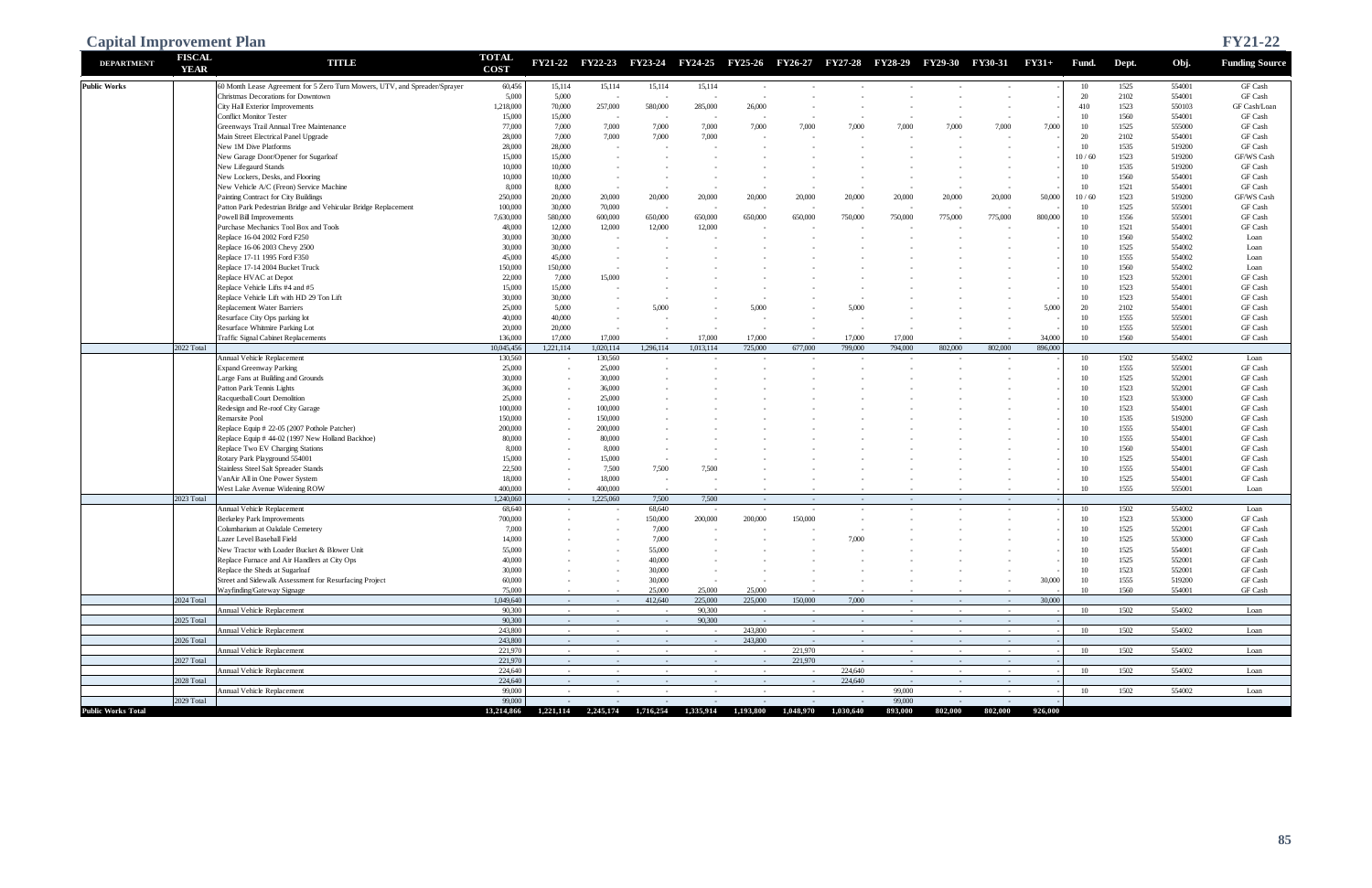| <b>Capital Improvement Plan</b>          |                              |                                                                                |                             |                          |                                     |                    |                    |                    |                    |                    |                    |                                                                         |                    |                    |            |              |                  | <b>FY21-22</b>        |
|------------------------------------------|------------------------------|--------------------------------------------------------------------------------|-----------------------------|--------------------------|-------------------------------------|--------------------|--------------------|--------------------|--------------------|--------------------|--------------------|-------------------------------------------------------------------------|--------------------|--------------------|------------|--------------|------------------|-----------------------|
| <b>DEPARTMENT</b>                        | <b>FISCAL</b><br><b>YEAR</b> | <b>TITUD</b>                                                                   | <b>TOTAL</b><br><b>COST</b> | <b>FY21-22</b>           |                                     |                    |                    |                    |                    |                    |                    | FY22-23 FY23-24 FY24-25 FY25-26 FY26-27 FY27-28 FY28-29 FY29-30 FY30-31 |                    | $FY31+$            | Fund.      | Dept.        | Obj.             | <b>Funding Source</b> |
| <b>Stormwater</b>                        |                              | Assest Inventory Assesment (AIA), Phase II                                     | 100,000                     | 100,000                  | $\sim$                              | $\sim$             |                    |                    |                    |                    |                    |                                                                         |                    |                    | 67         | 7555         | 519200           | SW Cash               |
|                                          |                              | Invasive Species Control/Removal                                               | 275,000                     | 15,000                   | 20,000                              | 20,000             | 20,000             | 20,000             | 20,000             | 20,000             | 20,000             | 30,000                                                                  | 30,000             | 60,000             | 67         | 7555         | 519200           | SW Cash               |
|                                          |                              | Replace Brush Truck - FY22 554001 Loan<br>Stormwater AIA Projects              | 40,000<br>1,940,000         | 40,000<br>90,000         | $\overline{\phantom{a}}$<br>150,000 | 150,000            | 150,000            | 150,000            | 150,000            | 150,000            | 150,000            | 200,000                                                                 | 200,000            | 400,000            | 67<br>67   | 7555<br>7555 | 554001<br>550103 | Loan<br>SW Cash       |
|                                          |                              | Stormwater Easement Acquisition                                                | 210,000                     | 10,000                   | 100,000                             | 100,000            |                    |                    |                    |                    |                    |                                                                         |                    |                    | 67         | 7555         | 551000           | SW Cash               |
|                                          |                              | Stormwater Pipe CCTV Survey                                                    | 215,000                     | 50,000                   | 15,000                              | 15,000             | 15,000             | 15,000             | 15,000             | 15,000             | 15,000             | 15,000                                                                  | 15,000             | 30,000             | 67         | 7555         | 519200           | SW Cash               |
|                                          |                              | Sullivan Park Stream Restoration                                               | 50,000                      | 50,000                   |                                     |                    |                    |                    |                    |                    |                    |                                                                         |                    |                    | 67         | 7555         | 553000           | SW Cash               |
|                                          |                              | Wash Creek Master Plan CIP Projects                                            | 270,000                     | 270,000                  |                                     |                    |                    |                    |                    |                    |                    |                                                                         |                    |                    | 67         | 7555         | 550103           | SW Cash               |
|                                          | 2022 Total                   | Water Quality Grant Matching                                                   | 55,000                      | 25,000                   |                                     |                    |                    |                    |                    |                    | 30,000             |                                                                         |                    |                    | 67         | 7555         | 556001           | SW Cash               |
|                                          |                              | Green Infrastructure in City ROW                                               | 3.155,000<br>1,650,000      | 650,000<br>$\sim$        | 285,000<br>150,000                  | 285,000<br>150,000 | 185,000<br>150,000 | 185,000<br>150,000 | 185,000<br>150,000 | 185,000<br>150,000 | 215,000<br>150,000 | 245,000<br>150,000                                                      | 245,000<br>150,000 | 490,000<br>300,000 | 67         | 7555         | 553000           | SW Cash               |
|                                          |                              | Stream Bank Stabilization/Riparian Buffer Enhancement                          | 235,000                     | $\sim$                   | 20,000                              | 20,000             | 20,000             | 20,000             | 20,000             | 20,000             | 20,000             | 20,000                                                                  | 25,000             | 50,000             | 67         | 7555         | 553000           | SW Cash               |
|                                          | 2023 Total                   |                                                                                | 1,885,000                   | $\sim$ $-$               | 170,000                             | 170,000            | 170,000            | 170,000            | 170,000            | 170,000            | 170,000            | 170,000                                                                 | 175,000            | 350,000            |            |              |                  |                       |
|                                          |                              | Stormwater Vehicle Replacement                                                 | 45,000                      | $\sim$                   | $\sim$                              | $\sim$ $-$         | $\sim$             | 45,000             | $\sim$             | $\sim$             | $\sim$             | $\sim$                                                                  | $\sim$             |                    | 67         | 7555         | 554002           | SW Cash               |
|                                          | 2026 Total                   |                                                                                | 45,000                      | $\sim$                   | $\sim$                              | $\sim$ $-$         | $\sim$             | 45,000             | $\sim$             | $\sim$ $-$         | $\sim$             | $\sim$                                                                  |                    |                    |            |              |                  |                       |
| <b>Stormwater Total</b><br>Water & Sewer |                              | 4th Ave. & Ashe St. Improvements (SRF) #18017                                  | 5,085,000<br>2,683,620      | 650,000<br>2,683,620     | 455,000                             | 455,000            | 355,000            | 400,000            | 355,000            | 355,000            | 385,000            | 415,000                                                                 | 420,000            | 840,000            | 460        | 1014         | 550103           | Loan                  |
|                                          |                              | 7th Avenue Streetscape Improvements #18022                                     | 300,000                     | 300,000                  |                                     |                    |                    |                    |                    |                    |                    |                                                                         |                    |                    | 460        | 1014         | 550103           | Reserve               |
|                                          |                              | Basin Six I&I Study #20009                                                     | 150,000                     | 150,000                  |                                     |                    |                    |                    |                    |                    |                    |                                                                         |                    |                    | 460        | 1014         | 550103           | Reserve               |
|                                          |                              | CCTV Sewer Inspection Vehicle                                                  | 1,050,000                   | 350,000                  |                                     | 350,000            |                    |                    |                    |                    |                    |                                                                         |                    | 350,000            | 60         | 7155         | 554001           | WS Cash               |
|                                          |                              | Church & King Improvements #19014                                              | 5,780,000                   | 5,780,000                |                                     |                    |                    |                    |                    |                    |                    |                                                                         |                    |                    | 460        | 1014         | 550103           | Loan                  |
|                                          |                              | Clear Creek Interceptor #18033                                                 | 4,078,232                   | 4,078,232                |                                     |                    |                    |                    |                    |                    |                    |                                                                         |                    |                    | 460        | 1014         | 550103           | Loan                  |
|                                          |                              | Correlator Replacement<br>Fleetwood (Laurel Park) - ARP Funded                 | 40,000<br>1,400,000         | 40,000<br>1,400,000      |                                     |                    |                    |                    |                    |                    |                    |                                                                         |                    |                    | 60<br>460  | 7055<br>1014 | 554001<br>550103 | WS Cash<br>Grant      |
|                                          |                              | French Broad Intake (SRF) #16007                                               | 17,209,228                  | 8,604,614                | 8,604,614                           |                    |                    |                    |                    |                    |                    |                                                                         |                    |                    | 460        | 1014         | 550103           | Loan                  |
|                                          |                              | Generator Lube Skid                                                            | 10,000                      | 10,000                   |                                     |                    |                    |                    |                    |                    |                    |                                                                         |                    |                    | 60         | 7032         | 554001           | WS Cash               |
|                                          |                              | Generator Lube Skid (sewer portion)                                            | 10,000                      | 10,000                   |                                     |                    |                    |                    |                    |                    |                    |                                                                         |                    |                    | 60         | 7132         | 554001           | WS Cash               |
|                                          |                              | Generators and ATS - Sewer                                                     | 225,000                     | 75,000                   | 75,000                              | 75,000             |                    |                    |                    |                    |                    |                                                                         |                    |                    | 60         | 7132         | 554001           | WS Cash               |
|                                          |                              | Generators and ATS - Water                                                     | 225,000                     | 75,000                   | 75,000                              | 75,000             |                    |                    |                    |                    |                    |                                                                         |                    |                    | 60         | 7032         | 554001           | WS Cash               |
|                                          |                              | Mini-Excavator Replacement (44-06)<br>NCDOT - Highland Lake Rd. #17127         | 77,000                      | 77,000<br>400,000        | $\overline{\phantom{a}}$            |                    |                    |                    |                    |                    |                    |                                                                         |                    |                    | 60<br>460  | 7055<br>1014 | 554001<br>550103 | WS Cash               |
|                                          |                              | Old Brickyard Rd. Water Improvements #20010                                    | 400,000<br>460,000          | 460,000                  | $\overline{\phantom{a}}$<br>$\sim$  | $\sim$             |                    |                    |                    |                    |                    |                                                                         |                    |                    | 460        | 1014         | 550103           | Reserve<br>Reserve    |
|                                          |                              | Painting Contract for City Buildings                                           | 80,000                      | 10,000                   | 10,000                              | 10,000             | 10,000             | 10,000             | 10,000             | 10,000             | 10,000             |                                                                         |                    |                    | 60         | 1523         | 519200           | WS Cash               |
|                                          |                              | Rutledge Road Improvements #17002                                              | 476,000                     | 476,000                  | $\overline{\phantom{a}}$            |                    |                    |                    |                    |                    |                    |                                                                         |                    |                    | 460        | 1014         | 550103           | Reserve               |
|                                          |                              | Sewer Extensions for Petition/Assessment - Study/Evaluate                      | 6,450,000                   | 50,000                   | 200,000                             | 300,000            | 400,000            | 500,000            | 600,000            | 700,000            | 800,000            | 900,000                                                                 | 1,000,000          | 1,000,000          | 60         | 7155         | 555002           | WS Cash               |
|                                          |                              | Sewer Pump Station Metering and Rain Gauges                                    | 100,000                     | 25,000                   | 25,000                              | 25,000             | 25,000             |                    |                    |                    |                    |                                                                         |                    |                    | 60         | 7132         | 554001           | WS Cash               |
|                                          |                              | Sewer Pump Station Upgrades<br>Sewershed 3 SSES                                | 1,100,000<br>125,000        | 100,000<br>125,000       | 100,000                             | 100,000            | 100,000            | 100,000            | 100,000            | 100,000            | 100,000            | 100,000                                                                 | 100,000            | 100,000            | 60<br>60   | 7132<br>7155 | 552001<br>519200 | WS Cash<br>WS Cash    |
|                                          |                              | Skid Steer Shin Grinder                                                        | 106,000                     | 35,000                   |                                     |                    |                    | 71,000             |                    |                    |                    |                                                                         |                    |                    | 60         | 7055         | 554001           | WS Cash               |
|                                          |                              | Truck Toolboxes (16-17 and 16-18)                                              | 30,000                      | 30,000                   | $\sim$                              | $\sim$             |                    |                    |                    |                    |                    | $\sim$                                                                  |                    |                    | 60         | 7032         | 554001           | WS Cash               |
|                                          |                              | Vehicle Replacement                                                            | 2,190,000                   | 140,000                  | 205,000                             | 205,000            | 205,000            | 205,000            | 205,000            | 205,000            | 205,000            | 205,000                                                                 | 205,000            | 205,000            | 60         | 7002         | 554002           | WS Cash               |
|                                          |                              | Water Pump Station Metering                                                    | 100,000                     | 25,000                   | 25,000                              | 25,000             | 25,000             |                    |                    |                    |                    |                                                                         |                    |                    | 60         | 7032         | 554001           | WS Cash               |
|                                          |                              | Water Pump Station Upgrades                                                    | 1,100,000                   | 100,000                  | 100,000                             | 100,000            | 100,000            | 100,000            | 100,000            | 100,000            | 100,000            | 100,000                                                                 | 100,000            | 100,000            | 60         | 7032         | 552001           | WS Cash               |
|                                          |                              | <b>WS Finance Kiosk</b><br>WTP - Electric hoist for sludge building            | 30,000<br>20,000            | 30,000<br>20,000         |                                     |                    |                    |                    |                    |                    |                    |                                                                         |                    |                    | 60<br>60   | 1008<br>7035 | 554001<br>554001 | WS Cash<br>WS Cash    |
|                                          |                              | WTP - Enclosed trailer (7' x 16')                                              | 6,000                       | 6,000                    |                                     |                    |                    |                    |                    |                    |                    |                                                                         |                    |                    | 60         | 7035         | 554001           | WS Cash               |
|                                          |                              | WTP - Laser turbidity meter, bench-top (TU5200)                                | 8,000                       | 8,000                    |                                     |                    |                    |                    |                    |                    |                    |                                                                         |                    |                    | 60         | 7035         | 554001           | WS Cash               |
|                                          |                              | WTP - Laser turbidity meters, in-line (TU5300)                                 | 22,000                      | 22,000                   |                                     |                    |                    |                    |                    |                    |                    |                                                                         |                    |                    | 60         | 7035         | 554001           | WS Cash               |
|                                          |                              | WTP - Replace Zeta meter                                                       | 40,000                      | 40,000                   |                                     |                    |                    |                    |                    |                    |                    |                                                                         |                    |                    | 60         | 7035         | 554001           | WS Cash               |
|                                          |                              | WTP - SC200 controllers                                                        | 15,000                      | 15,000                   |                                     |                    |                    |                    |                    |                    |                    |                                                                         |                    |                    | 60         | 7035         | 554001           | WS Cash               |
|                                          |                              | WTP Master Plan #21020<br>WWTP Master Plan #19007                              | 300,000<br>300,000          | 300,000<br>300,000       | $\sim$                              |                    |                    |                    |                    |                    |                    |                                                                         |                    |                    | 460<br>460 | 7035<br>1014 | 550102<br>550103 | Reserve<br>Reserve    |
|                                          | 2022 Total                   |                                                                                | 46,696,080                  | 26,350,466               | 9,419,614                           | 1,265,000          | 865,000            | 986,000            | 1,015,000          | 1,115,000          | 1,215,000          | 1,305,000                                                               | 1,405,000          | 1,755,000          |            |              |                  |                       |
|                                          |                              | Air Compressor Replacement                                                     | 84,000                      | $\sim$                   | 21,000                              | 21,000             | 21,000             | 21,000             |                    |                    |                    | $\overline{\phantom{a}}$                                                |                    |                    | 60         | 7032         | 554001           | WS Cash               |
|                                          |                              | <b>CCTV</b> Generator Replacement                                              | 7,700                       | $\sim$                   | 7,700                               | $\sim$             |                    |                    |                    |                    |                    |                                                                         |                    |                    | 60         | 7155         | 554001           | WS Cash               |
|                                          |                              | Dump Truck (17-05)                                                             | 82,000                      | $\sim$                   | 82,000                              | $\sim$             |                    |                    |                    |                    |                    | $\sim$                                                                  |                    |                    | 60         | 7155         | 554001           | WS Cash               |
|                                          |                              | Ewart security upgrades (additional fencing and cameras)                       | 45,000                      | $\sim$                   | 45,000                              |                    |                    |                    |                    |                    |                    | $\sim$                                                                  |                    |                    | 60         | 7035         | 555003           | WS Cash               |
|                                          |                              | Fire Flow (AFF) Improvements<br>Forklift Replacement - Warehouse               | 2,400,000<br>35,000         | $\sim$<br>$\sim$         | 300,000<br>35,000                   | 300,000            | 300,000            | 300,000            | 300,000            | 300,000            | 300,000            | 300,000<br>$\sim$                                                       |                    |                    | 60<br>60   | 7055<br>7050 | 555002<br>554001 | WS Cash<br>WS Cash    |
|                                          |                              | Front-end Loader (50-01)                                                       | 190,000                     | $\sim$                   | 82,000                              | $\sim$             |                    |                    |                    |                    |                    | 108,000                                                                 |                    |                    | 60         | 7155         | 554001           | WS Cash               |
|                                          |                              | Mud Creek Interceptor (SRF) #18032                                             | 8,802,000                   |                          | 8,802,000                           |                    |                    |                    |                    |                    |                    | $\sim$                                                                  |                    |                    | 460        | 1014         | 550103           | Loan                  |
|                                          |                              | Parallel Water Main- Willow Rd. from Price Rd. & PRV Bypass Champion Hill P.S. | 502,000                     |                          | 502,000                             | $\sim$             |                    |                    |                    | $\sim$             |                    | $\sim$                                                                  |                    |                    | 60         | 7055         | 552001           | WS Cash               |
|                                          |                              | Replacement of Aging and Undersized Sewer Mains                                | 4,400,000                   |                          | 550,000                             | 550,000            | 550,000            | 550,000            | 550,000            | 550,000            | 550,000            | 550,000                                                                 |                    |                    | 60         | 7155         | 555002           | WS Cash               |
|                                          |                              | Replacement of Aging and Undersized Water Mains                                | 4,400,000                   | $\sim$                   | 550,000                             | 550,000            | 550,000            | 550,000            | 550,000            | 550,000            | 550,000            | 550,000                                                                 |                    |                    | 60         | 7055         | 555002           | WS Cash               |
|                                          |                              | Water Dist. Master Plan<br>Water Extensions for Petition/Assessment            | 300,000                     | $\sim$                   | 300,000                             | $\sim$             |                    |                    |                    |                    |                    | $\sim$                                                                  |                    |                    | 60<br>60   | 7055<br>7055 | 519200<br>555002 | WS Cash               |
|                                          |                              | WTP - Maintenance/storage                                                      | 3,300,000<br>446,000        | $\sim$                   | 150,000<br>30,000                   | 225,000            | 300,000            | 375,000            | 450,000            | 525,000            | 600,000            | 675,000                                                                 |                    | 416,000            | 60         | 7035         | 552001           | WS Cash<br>WS Cash    |
|                                          |                              | WTP - North Fork Dredging #19010                                               | 800,000                     | $\overline{\phantom{a}}$ | 800,000                             |                    |                    |                    |                    |                    |                    | $\sim$                                                                  |                    |                    | 460        | 1014         | 550103           | Loan                  |
|                                          |                              | WTP Security upgrade (fencing, gates and camera additions)                     | 25,000                      | $\sim$                   | 25,000                              |                    |                    |                    |                    |                    |                    |                                                                         |                    |                    | 60         | 7035         | 552001           | WS Cash               |
|                                          | 2023 Total                   |                                                                                | 25,818,700                  | $\sim 10^{-11}$          | 12,281,700                          | 1,646,000          | 1,721,000          | 1,796,000          | 1,850,000          | 1,925,000          | 2,000,000          | 2,183,000                                                               | $\sim$             | 416,000            |            |              |                  |                       |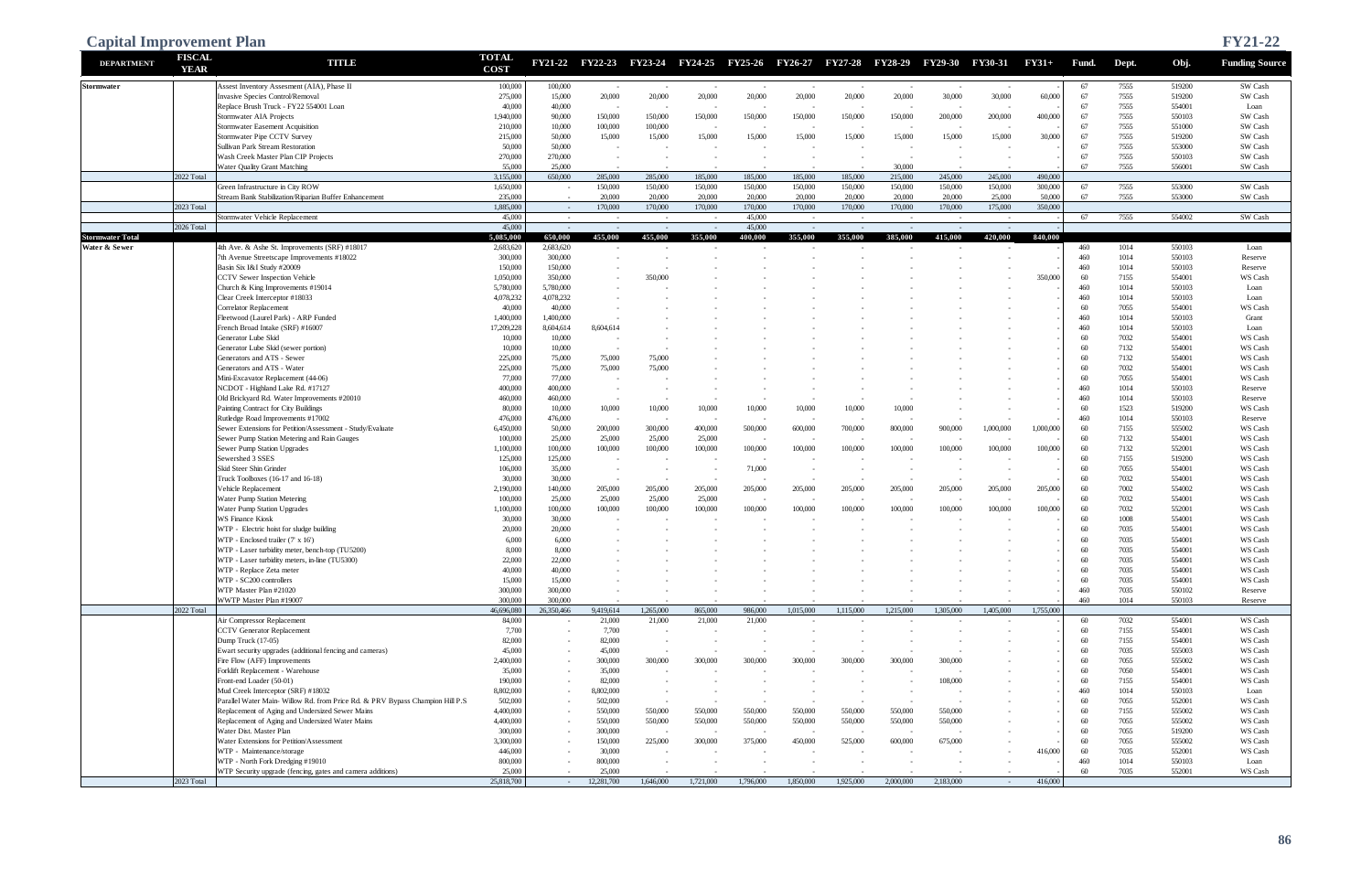| <b>Capital Improvement Plan</b> |                              |                                                                                |                             |                       |                                  |                          |                          |                          |                   |                                        |                |                                                                                 |                                 |                        |            |              |                  | <b>FY21-22</b>        |
|---------------------------------|------------------------------|--------------------------------------------------------------------------------|-----------------------------|-----------------------|----------------------------------|--------------------------|--------------------------|--------------------------|-------------------|----------------------------------------|----------------|---------------------------------------------------------------------------------|---------------------------------|------------------------|------------|--------------|------------------|-----------------------|
| <b>DEPARTMENT</b>               | <b>FISCAL</b><br><b>YEAR</b> | <b>TITLE</b>                                                                   | <b>TOTAL</b><br><b>COST</b> |                       |                                  |                          |                          |                          |                   |                                        |                | FY21-22 FY22-23 FY23-24 FY24-25 FY25-26 FY26-27 FY27-28 FY28-29 FY29-30 FY30-31 |                                 | $FY31+$                | Fund.      | Dept.        | Obj.             | <b>Funding Source</b> |
|                                 |                              | Excavator (44-08)                                                              | 82,000                      | $\sim$                | $\sim$                           | 82,000                   |                          |                          |                   |                                        |                |                                                                                 |                                 |                        | 60         | 7002         | 554001           | WS Cash               |
|                                 |                              | HDD Machine and 554001                                                         | 250,000                     |                       |                                  | 250,000                  |                          |                          |                   |                                        |                |                                                                                 |                                 |                        | 60         | 7055         | 554001           | WS Cash               |
|                                 |                              | NCDOT - I-26 #17141                                                            | 3,941,645                   |                       |                                  | 3,941,645                |                          |                          |                   |                                        |                |                                                                                 |                                 |                        | 460        | 1014         | 550103           | Loan                  |
|                                 |                              | NCDOT - White St. #17126                                                       | 4,000,000                   |                       |                                  | 4,000,000                |                          |                          |                   |                                        |                |                                                                                 |                                 |                        | 460        | 7135<br>1014 | 550103           | Loan                  |
|                                 |                              | NCDOT 64 #18140<br>Sewer Vactor Truck                                          | 1,200,000<br>920,000        |                       |                                  | 1,200,000<br>460,000     |                          |                          |                   |                                        |                |                                                                                 | 460,000                         |                        | 460<br>60  | 7155         | 550103<br>554001 | Loan<br>WS Cash       |
|                                 |                              | WTP - Expansion to 15MGD #19207                                                | 1,387,000                   |                       |                                  | 1,387,000                |                          |                          |                   |                                        |                |                                                                                 |                                 |                        | 460        | 7055         | 550103           | Loan                  |
|                                 |                              | WWTP - Sludge Drying System #16036                                             | 13,235,000                  | $\sim$                |                                  | 13,235,000               |                          |                          |                   |                                        |                |                                                                                 |                                 |                        | 460        | 7055         | 550103           | Loan                  |
|                                 |                              | WWTP - UV Disinfection System #16023                                           | 1,794,000                   | $\sim$                |                                  | 1,794,000                |                          |                          |                   |                                        |                |                                                                                 |                                 |                        | 460        | 1014         | 550103           | Loan                  |
|                                 | 2024 Total                   |                                                                                | 26,809,645                  | $\sim$                | $\sim$                           | 26,349,645               | $\sim$                   | $\sim$ $-$               | $\sim$            | $\sim$ $-$                             | $\sim$ $ \sim$ | $\sim$ $ \sim$                                                                  | 460,000                         |                        |            |              |                  |                       |
|                                 |                              | All Terrain Vehicle                                                            | 16,400                      | $\sim$                |                                  | $\sim$                   | 16,400                   |                          |                   |                                        |                |                                                                                 |                                 |                        | 60         | 7155         | 554001           | WS Cash               |
|                                 |                              | Dump Truck (22-07)<br>Dump Truck (22-13)                                       | 82,000<br>82,000            |                       |                                  | $\overline{\phantom{a}}$ | 82,000<br>82,000         |                          |                   |                                        |                |                                                                                 |                                 |                        | 60<br>60   | 7005<br>7002 | 554001<br>554001 | WS Cash<br>WS Cash    |
|                                 |                              | Old Hendersonville Rd. Parallel Water Main                                     | 502,000                     |                       |                                  |                          | 502,000                  |                          |                   |                                        |                |                                                                                 |                                 |                        | 460        | 7055         | 550103           | Reserve               |
|                                 |                              | WWTP SCADA Server Replacement                                                  | 75,000                      | $\sim$                |                                  |                          | 35,000                   |                          |                   |                                        |                |                                                                                 | 40,000                          |                        | 60         | 7135         | 519200           | WS Cash               |
|                                 | 2025 Total                   |                                                                                | 757,400                     | $\sim$                | $\sim$                           | $\sim$ $-$               | 717,400                  | $\sim$ $-$               | $\sim$            | $\sim$                                 | $\sim$         | $\sim$                                                                          | 40,000                          |                        |            |              |                  |                       |
|                                 |                              | Dump Truck (17-21)                                                             | 139,000                     | $\sim$                |                                  | $\sim$                   |                          | 139,000                  |                   |                                        |                |                                                                                 |                                 |                        | 60         | 7002         | 554001           | WS Cash               |
|                                 |                              | Dump Truck (22-12)                                                             | 85,000                      |                       |                                  |                          |                          | 85,000                   |                   |                                        |                |                                                                                 |                                 |                        | 60         | 7055         | 554001           | WS Cash               |
|                                 |                              | Dump Truck (22-17)                                                             | 154,000                     |                       |                                  |                          |                          | 154,000                  |                   |                                        |                |                                                                                 |                                 |                        | 60         | 7002         | 554001           | WS Cash               |
|                                 |                              | Dump Truck (22-20)<br>Excavator (44-16)                                        | 154,000<br>140,000          |                       |                                  |                          |                          | 154,000<br>140,000       |                   |                                        |                |                                                                                 |                                 |                        | 60<br>60   | 7002<br>7002 | 554001<br>554001 | WS Cash<br>WS Cash    |
|                                 |                              | Excavator (44-11)                                                              | 77,000                      |                       |                                  |                          |                          | 77,000                   |                   |                                        |                |                                                                                 |                                 |                        | 60         | 7002         | 554001           | WS Cash               |
|                                 |                              | Excavator (44-17)                                                              | 77,000                      |                       |                                  |                          |                          | 77,000                   |                   |                                        |                |                                                                                 |                                 |                        | 60         | 7002         | 554001           | WS Cash               |
|                                 |                              | Long John Mountain Interconnect (SRF) #18014                                   | 8,450,000                   |                       |                                  |                          |                          | 8,450,000                |                   |                                        |                |                                                                                 |                                 |                        | 460        | 1014         | 550103           | Loan                  |
|                                 |                              | NCDOT 191 #16126                                                               | 11,275,000                  |                       |                                  |                          |                          | 11,275,000               |                   |                                        |                |                                                                                 |                                 |                        | 460        | 7055         | 550103           | Loan                  |
|                                 |                              | Skid Steer (50-03)                                                             | 71,000                      |                       |                                  |                          |                          | 71,000                   |                   |                                        |                |                                                                                 |                                 |                        | 60         | 7002         | 554001           | WS Cash               |
|                                 |                              | WWTP - EQ Basin (SRF) #19013                                                   | 6,000,000                   | $\sim$                |                                  |                          |                          | 6,000,000                |                   |                                        |                |                                                                                 |                                 |                        | 460        | 7055         | 550103           | Loan                  |
|                                 | 2026 Total                   | Smokey Ridge Apts Sewer Pump Station                                           | 26,622,000<br>410,000       | $\sim$<br>$\sim$      | $\sim$<br>$\sim$                 | $\sim$ $-$<br>$\sim$     | $\sim$ $-$               | 26,622,000<br>$\sim$     | $\sim$<br>410,000 | $\sim$ $-$<br>$\sim$                   | $\sim$         | $\sim$<br>$\overline{\phantom{a}}$                                              | $\sim$<br>$\sim$                |                        | 60         | 7032         | 552001           | WS Cash               |
|                                 |                              | <b>WWTP Lawnmower</b>                                                          | 21,000                      | $\sim$                | $\sim$                           | $\sim$                   |                          | $\sim$                   | 21,000            |                                        |                | $\sim$                                                                          |                                 |                        | 60         | 7135         | 554001           | WS Cash               |
|                                 | 2027 Total                   |                                                                                | 431,000                     | $\sim$ $-$            | $\sim$                           | $\sim$                   | $\sim$                   | $\sim$ $ \sim$           | 431,000           | $\sim$                                 | $\sim$         | $\sim$                                                                          | $\sim$                          |                        |            |              |                  |                       |
|                                 |                              | Dump Truck (22-03)                                                             | 80,000                      | $\sim$                |                                  | $\sim$                   |                          |                          |                   | 80,000                                 |                |                                                                                 | ٠                               |                        | 60         | 7035         | 554001           | WS Cash               |
|                                 |                              | Eastside Transmission Main                                                     | 5,100,000                   |                       |                                  |                          |                          |                          |                   | 5,100,000                              |                |                                                                                 |                                 |                        | 460        | 1014         | 550103           | Loan                  |
|                                 |                              | Highland Lake Rd. to Elkamet/Demmel                                            | 500,000                     |                       |                                  |                          |                          |                          |                   | 500,000                                |                |                                                                                 |                                 |                        | 460        | 1014         | 550103           | Reserve               |
|                                 |                              | NCDOT - Kanuga                                                                 | 2,700,000                   |                       |                                  |                          |                          |                          |                   | 2,700,000                              |                |                                                                                 |                                 |                        | 460        | 1014         | 550103           | Loan                  |
|                                 |                              | NCDOT Blythe<br>Skid Steer, Construction Crew (50-00)                          | 2,500,000<br>108,000        |                       |                                  |                          |                          |                          |                   | 2,500,000<br>108,000                   |                |                                                                                 |                                 |                        | 460<br>60  | 1014<br>7002 | 550103<br>554001 | Loan<br>WS Cash       |
|                                 |                              | Willow Rd. and Price Rd. Improvements                                          | 502,000                     |                       |                                  |                          |                          |                          |                   | 502,000                                |                |                                                                                 |                                 |                        | 460        | 1014         | 550103           | Reserve               |
|                                 |                              | WTP - Centrifuge Replacement                                                   | 1,200,000                   | $\sim$                |                                  |                          |                          |                          |                   | 1,200,000                              |                |                                                                                 |                                 |                        | 460        | 1014         | 550103           | Loan                  |
|                                 | 2028 Total                   |                                                                                | 12,690,000                  | $\sim$                | $\sim$                           | $\sim$ $-$               | $\sim$                   | $\sim$                   | $\sim$            | 12,690,000                             | $\sim$ $-$     | $\sim$                                                                          | $\sim$                          |                        |            |              |                  |                       |
|                                 |                              | Brittain Creek Sewer Replacement G-03                                          | 2,500,000                   | $\sim$                | $\sim$                           | $\sim$                   | $\sim$                   | $\sim$                   | $\sim$            | $\overline{\phantom{a}}$               | 2,500,000      | $\sim$                                                                          | $\sim$                          |                        | 460        | 7155         | 550103           | Loan                  |
|                                 |                              | Brookwood Sewer Pump Station Replacement                                       | 359,000                     | $\sim$                | $\sim$                           | $\sim$                   | $\sim$                   | $\sim$                   | $\sim$            | $\sim$                                 | 359,000        | $\sim$                                                                          | $\sim$                          |                        | 60         | 7032         | 555003           | WS Cash               |
|                                 | 2029 Total                   | Slope Mower                                                                    | 2,859,000<br>108,000        | $\sim$<br>$\sim$      | $\sim$<br>$\sim$                 | $\sim$ $-$<br>$\sim$     | $\sim$ $ \sim$<br>$\sim$ | $\sim$ $ \sim$<br>$\sim$ | $\sim$<br>$\sim$  | $\sim$ $-$<br>$\overline{\phantom{a}}$ | 2,859,000      | $\sim$<br>108,000                                                               | $\sim$<br>$\sim$                |                        | 60         | 7155         | 554001           | WS Cash               |
|                                 |                              | Soil Screen                                                                    | 45,000                      | $\sim$                | $\sim$                           | $\sim$                   |                          |                          |                   |                                        |                | 45,000                                                                          | $\sim$                          |                        | 60         | 7002         | 554001           | WS Cash               |
|                                 |                              | Tapping Machine (4" to 12")                                                    | 64,000                      |                       |                                  |                          |                          |                          |                   |                                        |                | 64,000                                                                          |                                 |                        | 60         | 7055         | 554001           | WS Cash               |
|                                 |                              | Trailer mounted sewer jetter (29-04)                                           | 56,000                      |                       |                                  |                          |                          |                          |                   |                                        |                | 56,000                                                                          |                                 |                        | 60         | 7155         | 554001           | WS Cash               |
|                                 |                              | Vacuum Excavator                                                               | 64,000                      | $\sim$                |                                  | $\sim$                   |                          |                          |                   |                                        |                | 64,000                                                                          | $\sim$                          |                        | 60         | 7002         | 554001           | WS Cash               |
|                                 | 2030 Total                   |                                                                                | 337,000                     | $\sim$ $-$            | $\sim$                           | $\sim$ $-$               | $\sim$ $-$               | $\sim$ $ \sim$           | $\sim$            | $\sim$ $-$                             | $\sim$ $-$     | 337,000                                                                         | $\sim$                          |                        |            |              |                  |                       |
|                                 |                              | 16-inch Transmission Water Main from WTP to Ewart Hill Slip Lining             | 3,881,000                   | $\sim$                |                                  | $\sim$                   |                          | $\sim$                   |                   | $\sim$                                 | $\sim$         | $\sim$                                                                          | 3,881,000<br>2,962,000          |                        | 460<br>460 | 7055<br>7055 | 550103<br>550103 | Loan<br>Loan          |
|                                 |                              | Bradley Creek Raw Water Line Sliplining<br>Fruitland Rd. Water Main Extension  | 2,962,000<br>2,029,000      | $\sim$                |                                  |                          |                          |                          |                   |                                        |                |                                                                                 | 2,029,000                       |                        | 460        | 7055         | 550103           | Loan                  |
|                                 |                              | Howard Gap Rd. Water Extension Mid                                             | 2,009,000                   |                       |                                  |                          |                          |                          |                   |                                        |                |                                                                                 | 2,009,000                       |                        | 460        | 7055         | 550103           | Loan                  |
|                                 |                              | Howard Gap Rd. Water Extension North End                                       | 1,230,000                   | $\sim$                |                                  |                          |                          |                          |                   |                                        |                |                                                                                 | 1,230,000                       |                        | 460        | 7055         | 550103           | Loan                  |
|                                 | 2031 Total                   |                                                                                | 12,111,000                  | $\sim$ $-$            | $\sim$ $-$                       | $\sim$ $-$               | $\sim$ $ \sim$           | $\sim$ $ \sim$           | $\sim$            | $\sim$ $ \sim$                         | $\sim$         | $\sim$                                                                          | 12,111,000                      |                        |            |              |                  |                       |
|                                 |                              | North Fork Raw Water Line Sliplining                                           | 3,978,000                   | $\sim$                |                                  | $\overline{\phantom{a}}$ |                          |                          |                   | $\overline{\phantom{a}}$               |                | $\sim$                                                                          |                                 | 3,978,000              | 460        | 7002         | 550103           | Loan                  |
|                                 |                              | Pace Rd. Water Main Extension and Interconnect                                 | 1,384,000                   | $\sim$                |                                  |                          |                          |                          |                   |                                        |                |                                                                                 |                                 | 1,384,000              | 460        | 7002         | 550103           | Loan                  |
|                                 |                              | Southside Water System Improvements                                            | 3,128,000                   |                       |                                  |                          |                          |                          |                   |                                        |                |                                                                                 |                                 | 3,128,000              | 460<br>460 | 7002         | 550103           | Loan                  |
|                                 |                              | S. Rugby Road Water Main Interconnect<br>S. Mills Gap Rd. Water Main Extension | 1,935,000<br>1,421,000      |                       |                                  |                          |                          |                          |                   |                                        |                |                                                                                 |                                 | 1,935,000<br>1,421,000 | 460        | 7002<br>7002 | 550103<br>550103 | Loan<br>Loan          |
|                                 |                              | WTP Raw Water Intake - Mills River                                             | 1,073,330                   |                       |                                  |                          |                          |                          |                   |                                        |                |                                                                                 |                                 | 1,073,330              | 460        | 7002         | 550103           | Loan                  |
|                                 | $2031+Total$                 |                                                                                | 12,919,330                  | $\sim$                |                                  | $\sim$                   |                          |                          |                   |                                        |                |                                                                                 |                                 | 12,919,330             |            |              |                  |                       |
| Water & Sewer Total             |                              |                                                                                | 168,051,155                 | 26,350,466 21,701,314 |                                  | 29,260,645               | 3,303,400                | 29,404,000               | 3,296,000         | 15,730,000                             | 6,074,000      | 3,825,000                                                                       | 14,016,000                      | 15,090,330             |            |              |                  |                       |
| <b>Grand Total</b>              |                              |                                                                                | 213,636,160                 |                       | 33,342,830 38,024,854 34,092,927 |                          | 7,467,024 34,882,519     |                          |                   | 7,413,746 19,071,144                   | 9,525,820      |                                                                                 | 6,830,421 16,045,045 17,069,830 |                        |            |              |                  |                       |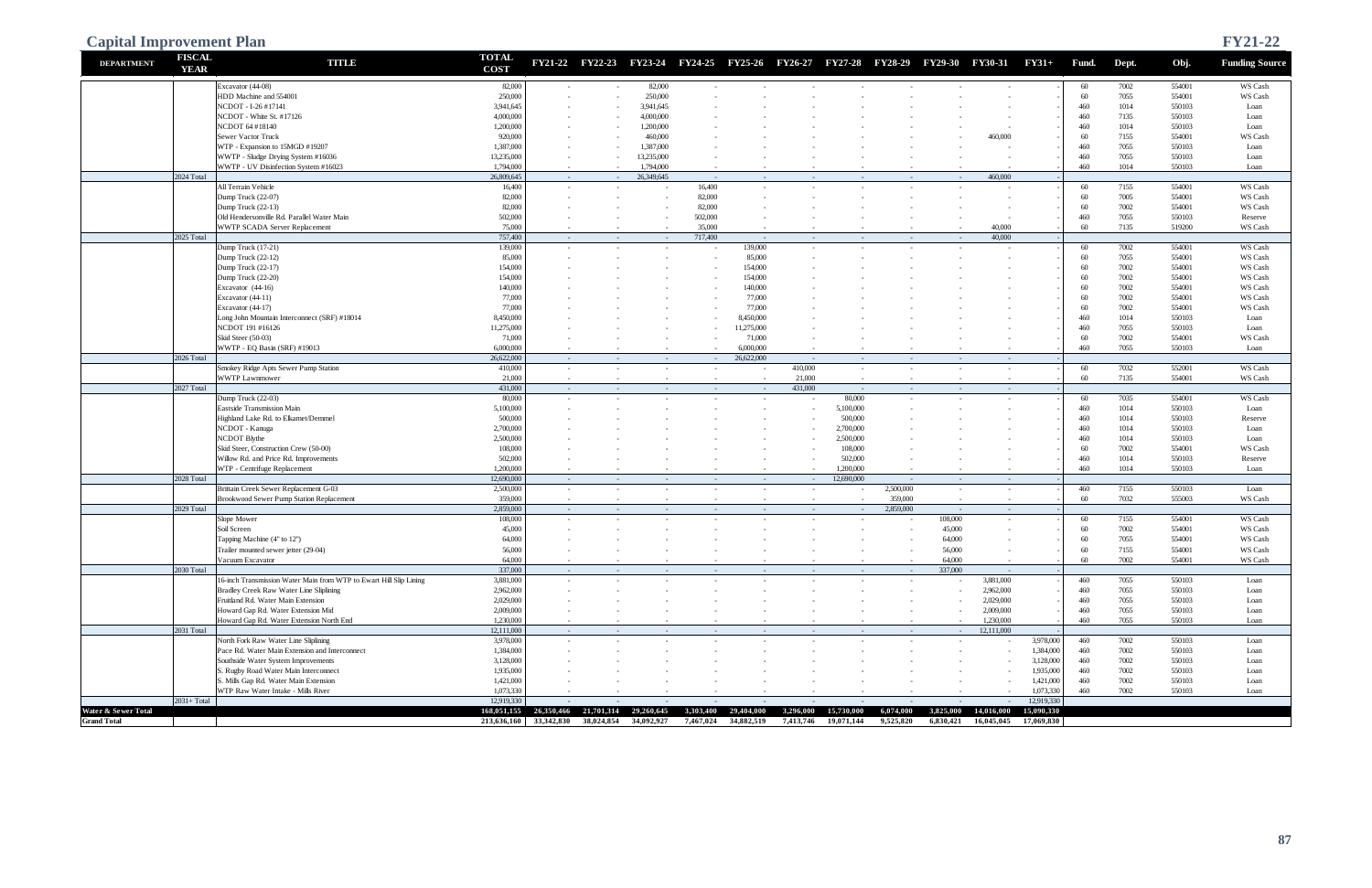|           | FY23-24                     |                |           | FY24-25 |                |                    | FY25-26 |                   |                             |  |  |
|-----------|-----------------------------|----------------|-----------|---------|----------------|--------------------|---------|-------------------|-----------------------------|--|--|
| Q2        | Q3                          | Q <sub>4</sub> | $Q1$ $Q2$ | Q3      | Q <sub>4</sub> | Q1                 | Q2      | Q3                | Q <sub>4</sub>              |  |  |
| Oct       | Jan                         | Apr            | Jul Oct   | Jan     | Apr            | Jul                |         | Oct Jan           | Apr                         |  |  |
|           |                             |                | i.        |         |                | L                  |         |                   |                             |  |  |
|           | Dec Mar Jun Sep Dec Mar Jun |                |           |         |                |                    |         | Sep Dec Mar Jun   |                             |  |  |
| E         | <b>Easement Acquisition</b> |                |           |         | $\mathbf{P}$   | <b>Payment Due</b> |         |                   |                             |  |  |
|           | Evaluation                  |                |           |         |                |                    |         | Permitting/Design |                             |  |  |
|           | Study                       |                |           |         |                |                    |         |                   | <b>Utility Construction</b> |  |  |
|           | <b>Bidding</b>              |                |           |         |                | Completed          |         |                   |                             |  |  |
|           |                             |                |           |         |                |                    |         |                   |                             |  |  |
|           |                             |                |           |         |                |                    |         |                   |                             |  |  |
|           |                             |                |           |         |                |                    |         |                   |                             |  |  |
|           | ${\bf P}$                   |                |           |         |                |                    |         |                   |                             |  |  |
|           |                             |                |           |         |                |                    |         |                   |                             |  |  |
|           |                             |                |           |         |                |                    |         |                   |                             |  |  |
|           |                             |                |           |         |                |                    |         |                   |                             |  |  |
|           |                             |                |           |         |                |                    |         |                   |                             |  |  |
| ${\bf P}$ |                             |                |           |         |                |                    |         |                   |                             |  |  |
|           |                             |                |           |         |                |                    |         |                   |                             |  |  |
|           |                             |                |           |         |                |                    |         |                   |                             |  |  |
|           |                             |                |           |         |                |                    |         |                   |                             |  |  |
|           |                             |                |           |         |                |                    |         |                   |                             |  |  |
|           |                             |                |           |         |                |                    |         |                   |                             |  |  |
|           |                             |                |           |         |                |                    |         |                   |                             |  |  |
| ${\bf P}$ |                             |                |           |         |                |                    |         |                   |                             |  |  |
|           |                             |                |           |         |                |                    |         |                   |                             |  |  |
|           |                             |                |           |         |                |                    |         |                   |                             |  |  |
|           |                             |                |           |         |                |                    |         |                   |                             |  |  |
|           |                             |                |           |         |                |                    |         |                   |                             |  |  |
|           |                             |                |           |         |                |                    |         |                   |                             |  |  |
|           |                             |                |           |         |                |                    |         |                   |                             |  |  |
|           |                             |                |           |         |                |                    |         |                   |                             |  |  |
|           |                             |                |           |         |                |                    |         |                   |                             |  |  |
| E         |                             |                |           |         |                |                    |         |                   |                             |  |  |
|           |                             |                |           |         |                |                    |         |                   |                             |  |  |
|           |                             |                |           |         |                |                    |         |                   |                             |  |  |
|           |                             |                |           |         |                |                    |         |                   |                             |  |  |
|           |                             |                |           |         |                |                    |         |                   |                             |  |  |

|                                                 |            |                       |                       | FY20-21<br><b>FY21-22</b> |   | FY22-23   |              |              |              |                                                                                                                                             | FY23-24      |  | FY24-25   |                                        |           | <b>FY25-26</b>            |                |  |                                                                                                                 |  |   |  |                             |  |  |
|-------------------------------------------------|------------|-----------------------|-----------------------|---------------------------|---|-----------|--------------|--------------|--------------|---------------------------------------------------------------------------------------------------------------------------------------------|--------------|--|-----------|----------------------------------------|-----------|---------------------------|----------------|--|-----------------------------------------------------------------------------------------------------------------|--|---|--|-----------------------------|--|--|
|                                                 |            |                       |                       |                           |   |           |              |              |              | $Q1 \quad Q2 \quad Q3 \quad Q4 \quad Q1 \quad Q2 \quad Q3 \quad Q4 \quad Q1 \quad Q2 \quad Q3 \quad Q4 \quad Q1 \quad Q2 \quad Q3 \quad Q4$ |              |  |           |                                        |           |                           |                |  |                                                                                                                 |  |   |  |                             |  |  |
| Project                                         | Project#   | <b>Funding Source</b> | <b>Estimated Cost</b> |                           |   |           |              |              |              |                                                                                                                                             |              |  |           |                                        |           |                           |                |  | Jul Oct Jan Apr Jul Oct Jan Apr Jul Oct Jan Apr Jul Oct Jan Apr Jul Oct Jan Apr Jul Oct Jan Apr Jul Oct Jan Apr |  |   |  |                             |  |  |
|                                                 |            |                       |                       |                           |   |           |              |              |              |                                                                                                                                             |              |  |           |                                        |           |                           |                |  | Sep Dec Mar Jun Sep Dec Mar Jun Sep Dec Mar Jun Sep Dec Mar Jun Sep Dec Mar Jun Sep Dec Mar Jun Sep Dec Mar Ju  |  |   |  |                             |  |  |
| NCDOT - Shepherd / Erkwood                      | 17119      | Reserve               | 150,000               |                           |   | ${\bf P}$ |              |              |              |                                                                                                                                             |              |  |           |                                        |           | E                         |                |  | <b>Easement Acquisition</b>                                                                                     |  | P |  | Payment Due                 |  |  |
| NCDOT - Old Airport Road                        | 17116      | Reserve               | 700,000               |                           |   |           | $\mathbf{P}$ |              |              |                                                                                                                                             |              |  |           |                                        |           |                           | Evaluation     |  |                                                                                                                 |  |   |  | Permitting/Design           |  |  |
| Basin Six I&I Study                             | 20009      | Reserve               | 150,000               |                           |   |           |              |              |              |                                                                                                                                             |              |  |           |                                        |           |                           | Study          |  |                                                                                                                 |  |   |  | <b>Utility Construction</b> |  |  |
| Multi-Area Streambank Restoration               | 16012      | 2022 SRF              | 2,982,484             |                           |   |           |              |              | $\mathbf{P}$ |                                                                                                                                             |              |  |           |                                        |           |                           | <b>Bidding</b> |  |                                                                                                                 |  |   |  | Completed                   |  |  |
| <b>WWTP Master Plan</b>                         | 19007      | Reserve               | 300,000               |                           |   |           |              |              |              |                                                                                                                                             |              |  |           |                                        |           |                           |                |  |                                                                                                                 |  |   |  |                             |  |  |
| <b>Etowah Water Improvements</b>                | 16003      | 2020 Rev. Bond        | 7,000,000             |                           |   |           |              |              |              |                                                                                                                                             |              |  |           |                                        |           |                           |                |  |                                                                                                                 |  |   |  |                             |  |  |
| Northside Water Improvements                    | 16019      | 2022 SRF              | 5,370,932             |                           |   |           |              |              |              |                                                                                                                                             | $\mathbf{P}$ |  |           |                                        |           |                           |                |  |                                                                                                                 |  |   |  |                             |  |  |
| NCDOT - I-26                                    | 17141      | 2023 Rev. Bond        | 3,941,645             |                           |   |           |              |              |              |                                                                                                                                             |              |  |           |                                        |           |                           | ${\bf P}$      |  |                                                                                                                 |  |   |  |                             |  |  |
| Hebron Pressure Zone Water Improvements         | 19037      | Reserve               | 450,000               |                           |   |           |              |              |              |                                                                                                                                             |              |  |           |                                        |           |                           |                |  |                                                                                                                 |  |   |  |                             |  |  |
| <b>Clear Creek Interceptor</b>                  | 18033      | 2022 Rev. Bond        | 4,078,232             |                           |   |           |              |              |              |                                                                                                                                             |              |  |           |                                        |           |                           |                |  |                                                                                                                 |  |   |  |                             |  |  |
| 7th Avene Streetscape - Water Replacement       | 18022      | Reserve               | 300,000               |                           |   |           |              |              |              |                                                                                                                                             |              |  |           |                                        |           |                           |                |  |                                                                                                                 |  |   |  |                             |  |  |
| <b>Ewart Hill Resevior Rehabilitation</b>       | 19025      | Reserve               | 500,000               |                           |   |           |              |              |              |                                                                                                                                             |              |  |           |                                        |           |                           |                |  |                                                                                                                 |  |   |  |                             |  |  |
| <b>French Broad River Intake</b>                | 16007      | <b>2020 SRF</b>       | 17,209,228            |                           |   |           |              |              |              |                                                                                                                                             |              |  |           |                                        |           | ${\bf P}$                 |                |  |                                                                                                                 |  |   |  |                             |  |  |
| NCDOT - Highland Lake Road                      | 17127      | Reserve               | 400,000               |                           |   |           |              |              |              |                                                                                                                                             |              |  | ${\bf P}$ |                                        |           |                           |                |  |                                                                                                                 |  |   |  |                             |  |  |
| 4th and Ashe Improvements                       | 18017      | 2023 SRF              | 2,683,620             |                           |   |           |              |              |              |                                                                                                                                             |              |  |           |                                        | ${\bf P}$ |                           |                |  |                                                                                                                 |  |   |  |                             |  |  |
| <b>Church Street Improvements</b>               | 19014      | 2022 Rev. Bond        | 5,780,000             |                           |   |           |              |              |              |                                                                                                                                             |              |  |           |                                        |           |                           |                |  |                                                                                                                 |  |   |  |                             |  |  |
| WTP Master Plan                                 | 20026      | Reserve               | 300,000               |                           |   |           |              |              |              |                                                                                                                                             |              |  |           |                                        |           |                           |                |  |                                                                                                                 |  |   |  |                             |  |  |
| Rutledge Road Improvements                      | 17002      | Reserve               | 476,000               |                           |   |           |              |              |              |                                                                                                                                             |              |  |           |                                        |           |                           |                |  |                                                                                                                 |  |   |  |                             |  |  |
| Old Brickyard Road                              | 20010      | Reserve               | 460,000               |                           |   |           |              |              |              |                                                                                                                                             |              |  |           |                                        |           |                           |                |  |                                                                                                                 |  |   |  |                             |  |  |
| Mud Creek Interceptor Replacement               | 18032      | 2024 SRF              | 8,802,000             |                           | E | E         | $\mathbf{E}$ | $\mathbf{E}$ | E            |                                                                                                                                             |              |  |           |                                        |           | ${\bf P}$                 |                |  |                                                                                                                 |  |   |  |                             |  |  |
| Water Distribution System Master Plan Update    | <b>TBD</b> | Reserve               | 300,000               |                           |   |           |              |              |              |                                                                                                                                             |              |  |           |                                        |           |                           |                |  |                                                                                                                 |  |   |  |                             |  |  |
| WTP 15 MGD Expansion                            | 19207      | 2023 Rev. Bond        | 1,387,000             |                           |   |           |              |              |              |                                                                                                                                             |              |  |           |                                        |           |                           |                |  |                                                                                                                 |  |   |  |                             |  |  |
| North Fork Reservior Dredging                   | 19010      | 2023 Rev. Bond        | 800,000               |                           |   |           |              |              |              |                                                                                                                                             |              |  |           |                                        |           |                           |                |  |                                                                                                                 |  |   |  |                             |  |  |
| Biosolids Handling and Disposal Dryer - Phase I | 16036      | 2023 Rev. Bond        | 13,235,000            |                           |   |           |              |              |              |                                                                                                                                             |              |  |           |                                        |           |                           |                |  |                                                                                                                 |  |   |  |                             |  |  |
| <b>WWTP UV Disinfection System</b>              | 16023      | 2023 Rev. Bond        | 1,794,000             |                           |   |           |              |              |              |                                                                                                                                             |              |  |           |                                        |           |                           |                |  |                                                                                                                 |  |   |  |                             |  |  |
| Equalization Basin I&I Improvements             | 19013      | 2023 Rev. Bond        | 6,000,000             |                           |   |           |              |              |              |                                                                                                                                             |              |  |           |                                        |           |                           |                |  |                                                                                                                 |  |   |  |                             |  |  |
| Sewer Collection System Master Plan Update      | <b>TBD</b> | Reserve               | 300,000               |                           |   |           |              |              |              |                                                                                                                                             |              |  |           |                                        |           |                           |                |  |                                                                                                                 |  |   |  |                             |  |  |
| Long John Mountain Interconnect                 | 18014      | 2026 Rev. Bond        | 8,450,000             |                           |   |           |              |              |              |                                                                                                                                             |              |  |           | $\mathbf{E}$ $\mathbf{E}$ $\mathbf{E}$ |           | $\mathbf{E}$ $\mathbf{E}$ |                |  |                                                                                                                 |  |   |  |                             |  |  |
| NCDOT - Highway 191                             | 16126      | 2028 Rev. Bond        | 11,275,000            |                           |   |           |              |              |              |                                                                                                                                             |              |  |           |                                        |           |                           |                |  |                                                                                                                 |  |   |  |                             |  |  |
| NCDOT - Highway 64                              | 18140      | 2028 Rev. Bond        | 1,200,000             |                           |   |           |              |              |              |                                                                                                                                             |              |  |           |                                        |           |                           |                |  |                                                                                                                 |  |   |  |                             |  |  |
| NCDOT - White/South Main                        | 17126      | 2028 Rev. Bond        | 4,000,000             |                           |   |           |              |              |              |                                                                                                                                             |              |  |           |                                        |           |                           |                |  |                                                                                                                 |  |   |  |                             |  |  |
| <b>TOTAL PROJECT COST</b>                       |            |                       | 110,775,141           |                           |   |           |              |              |              |                                                                                                                                             |              |  |           |                                        |           |                           |                |  |                                                                                                                 |  |   |  |                             |  |  |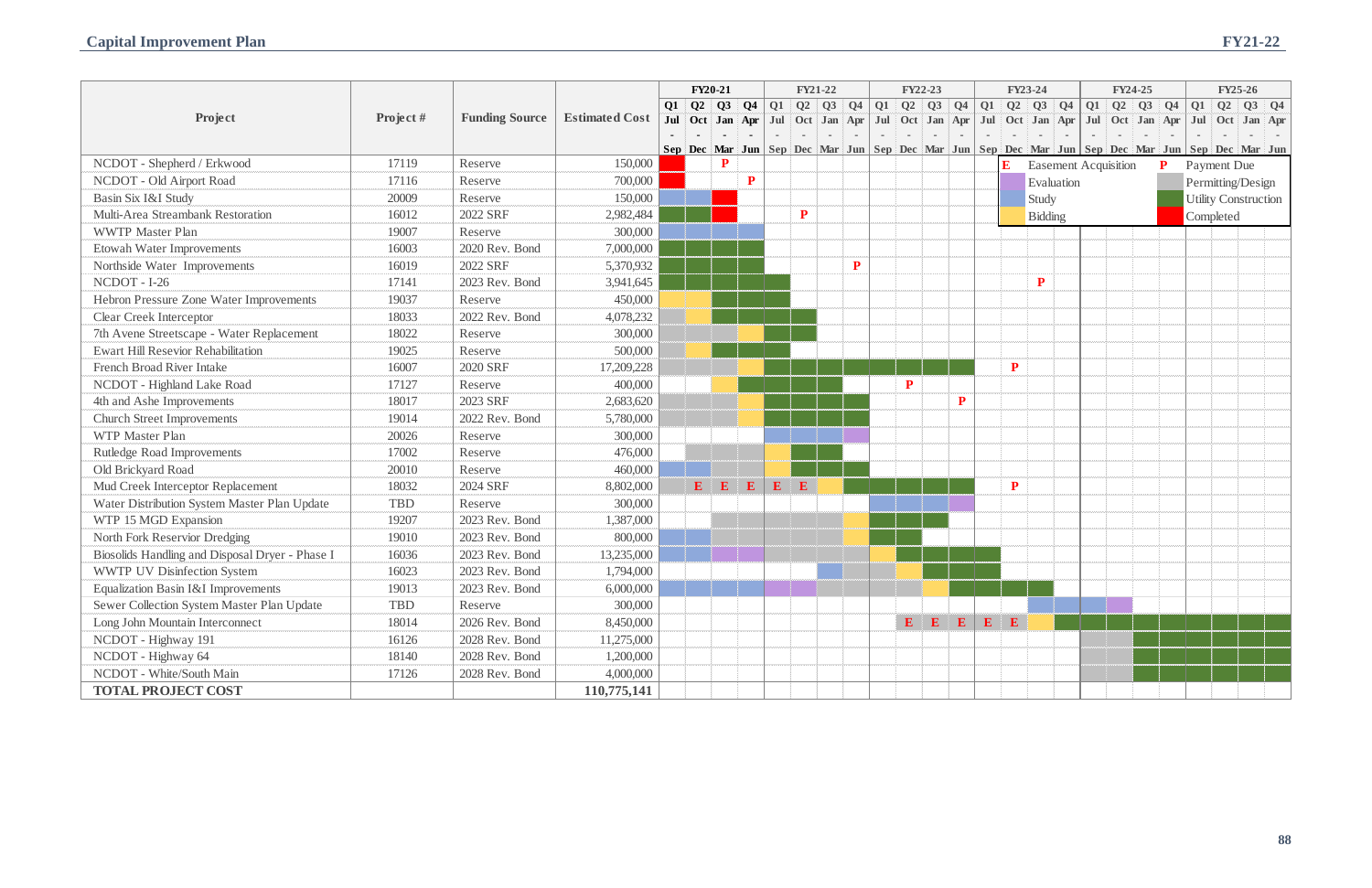\*Market Increase =  $10.00\%$  July 1st, 2021 - June 30th, 2022\*

| Grade          | <b>Job Classification Title</b>               | <b>Minimum</b> | <b>Midpoint</b> | <b>Maximum</b> |
|----------------|-----------------------------------------------|----------------|-----------------|----------------|
| $\mathbf{1}$   | Not assigned                                  | 22,609.96      | 28,510.73       | 34,406.48      |
|                |                                               |                |                 |                |
| $\mathbf{2}$   | Not assigned                                  | 23,740.46      | 29,936.26       | 36,126.80      |
|                |                                               |                |                 |                |
| 3              | Not assigned                                  | 24,927.48      | 31,433.08       | 37,933.15      |
|                |                                               |                |                 |                |
| $\overline{4}$ | Not assigned                                  | 26,173.86      | 33,004.73       | 39,829.80      |
|                |                                               |                |                 |                |
| 5              | Not assigned                                  | 27,482.55      | 34,654.97       | 41,821.29      |
|                |                                               |                |                 |                |
| 6              | <b>Environmental Services Worker I</b>        | 28,856.68      | 36,387.72       | 43,912.36      |
| 6              | Property Maintenance Worker I                 | 28,856.68      | 36,387.72       | 43,912.36      |
| 6              | <b>Street Maintenance Worker I</b>            | 28,856.68      | 36,387.72       | 43,912.36      |
|                |                                               |                |                 |                |
| 7              | <b>Customer Service Collection Specialist</b> | 30,299.51      | 38,207.10       | 46,107.97      |
| 7              | <b>Facilities Maintenance Technician</b>      | 30,299.51      | 38,207.10       | 46,107.97      |
|                |                                               |                |                 |                |
| 8              | <b>Administrative Assistant I</b>             | 31,814.49      | 40,117.46       | 48,413.37      |
| 8              | <b>Customer Service Representative</b>        | 31,814.49      | 40,117.46       | 48,413.37      |
| 8              | <b>Environmental Services Worker II</b>       | 31,814.49      | 40,117.46       | 48,413.37      |
| 8              | Line Maintenance Mechanic I                   | 31,814.49      | 40,117.46       | 48,413.37      |
| 8              | Meter Services Technician                     | 31,814.49      | 40,117.46       | 48,413.37      |
| 8              | <b>Police Support Specialist</b>              | 31,814.49      | 40,117.46       | 48,413.37      |
| 8              | Property Maintenance Worker II                | 31,814.49      | 40,117.46       | 48,413.37      |
| 8              | <b>Street Maintenance Worker II</b>           | 31,814.49      | 40,117.46       | 48,413.37      |
| $8\,$          | <b>Warehouse Specialist</b>                   | 31,814.49      | 40,117.46       | 48,413.37      |
| 8              | <b>WTP Operator I</b>                         | 31,814.49      | 40,117.46       | 48,413.37      |
| 8              | <b>WWTP Operator I</b>                        | 31,814.49      | 40,117.46       | 48,413.37      |
|                |                                               |                |                 |                |
| 9              | Evidence Technician/Admin Assistant           | 33,405.21      | 42,123.33       | 50,834.04      |
| 9              | Facilities Maintenance Mechanic I             | 33,405.21      | 42,123.33       | 50,834.04      |
| 9              | Senior Police Support Specialist              | 33,405.21      | 42,123.33       | 50,834.04      |
| 9              | <b>Traffic Control Technician I</b>           | 33,405.21      | 42,123.33       | 50,834.04      |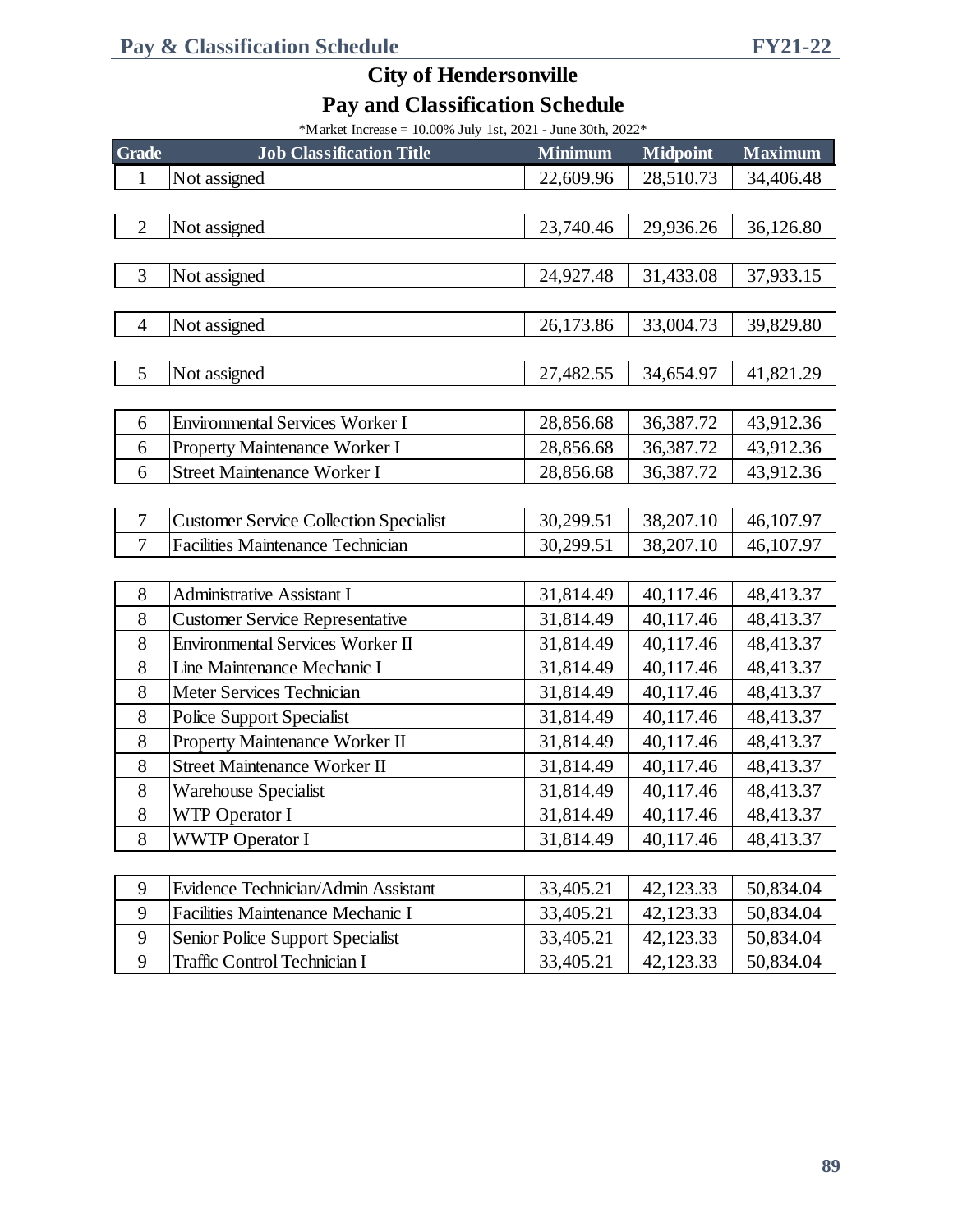| *M arket Increase = $10.00\%$ July 1st, 2021 - June 30th, 2022* |  |  |  |  |
|-----------------------------------------------------------------|--|--|--|--|

| <b>Grade</b> | <b>Job Classification Title</b>              | <b>Minimum</b> | <b>Midpoint</b> | <b>Maximum</b> |
|--------------|----------------------------------------------|----------------|-----------------|----------------|
| 10           | <b>Building Maintenance Technician</b>       | 35,075.47      | 44,229.50       | 53,375.74      |
| 10           | <b>Environmental Services Equip Operator</b> | 35,075.47      | 44,229.50       | 53,375.74      |
| 10           | Fleet Technician I                           | 35,075.47      | 44,229.50       | 53,375.74      |
| 10           | Line Maintenance Mechanic II                 | 35,075.47      | 44,229.50       | 53,375.74      |
| 10           | Police Telecommunicator                      | 35,075.47      | 44,229.50       | 53,375.74      |
| 10           | Property Maintenance Equip Operator          | 35,075.47      | 44,229.50       | 53,375.74      |
| 10           | <b>Street Maintenance Equipment Operator</b> | 35,075.47      | 44,229.50       | 53,375.74      |
| 10           | <b>Utilities Locator</b>                     | 35,075.47      | 44,229.50       | 53,375.74      |
| 10           | <b>Utility Billing Specialist</b>            | 35,075.47      | 44,229.50       | 53,375.74      |
| 10           | WTP Operator II                              | 35,075.47      | 44,229.50       | 53,375.74      |
| 10           | <b>WWTP Operator II</b>                      | 35,075.47      | 44,229.50       | 53,375.74      |
|              |                                              |                |                 |                |
| 11           | Administrative Assistant II                  | 36,829.24      | 46,440.97       | 56,044.53      |
| 11           | Downtown Event Coordinator                   | 36,829.24      | 46,440.97       | 56,044.53      |
| 11           | <b>Environmental Services Crew Leader</b>    | 36,829.24      | 46,440.97       | 56,044.53      |
| 11           | Facilities Maintenance Mechanic II           | 36,829.24      | 46,440.97       | 56,044.53      |
| 11           | Firefighter/EMT                              | 36,829.24      | 46,440.97       | 56,044.53      |
| 11           | Generator Maintenance Technician             | 36,829.24      | 46,440.97       | 56,044.53      |
| 11           | Lead Telecommunicator                        | 36,829.24      | 46,440.97       | 56,044.53      |
| 11           | Property Maintenance Crew Leader             | 36,829.24      | 46,440.97       | 56,044.53      |
| 11           | <b>Street Maintenance Crew Leader</b>        | 36,829.24      | 46,440.97       | 56,044.53      |
| 11           | Traffic Control Technician II                | 36,829.24      | 46,440.97       | 56,044.53      |
| 11           | <b>Utility Operations Support Specialist</b> | 36,829.24      | 46,440.97       | 56,044.53      |
| 11           | <b>Utility Production Specialist</b>         | 36,829.24      | 46,440.97       | 56,044.53      |
|              |                                              |                |                 |                |
| 12           | <b>CCTV Crew Leader</b>                      | 38,670.71      | 48,763.02       | 58,846.76      |
| 12           | Fire Inspector I                             | 38,670.71      | 48,763.02       | 58,846.76      |
| 12           | Fleet Technician II                          | 38,670.71      | 48,763.02       | 58,846.76      |
| 12           | <b>Inflow Infiltration Technician</b>        | 38,670.71      | 48,763.02       | 58,846.76      |
| 12           | <b>Leak Detection Technician</b>             | 38,670.71      | 48,763.02       | 58,846.76      |
| 12           | Line Maintenance Crew Leader                 | 38,670.71      | 48,763.02       | 58,846.76      |
| 12           | Police Officer                               | 38,670.71      | 48,763.02       | 58,846.76      |
| 12           | Senior Firefighter/EMT                       | 38,670.71      | 48,763.02       | 58,846.76      |
| 12           | <b>WTP Operator III</b>                      | 38,670.71      | 48,763.02       | 58,846.76      |
| 12           | <b>WWTP Operator III</b>                     | 38,670.71      | 48,763.02       | 58,846.76      |
| 12           | Zoning Enforcement Officer                   | 38,670.71      | 48,763.02       | 58,846.76      |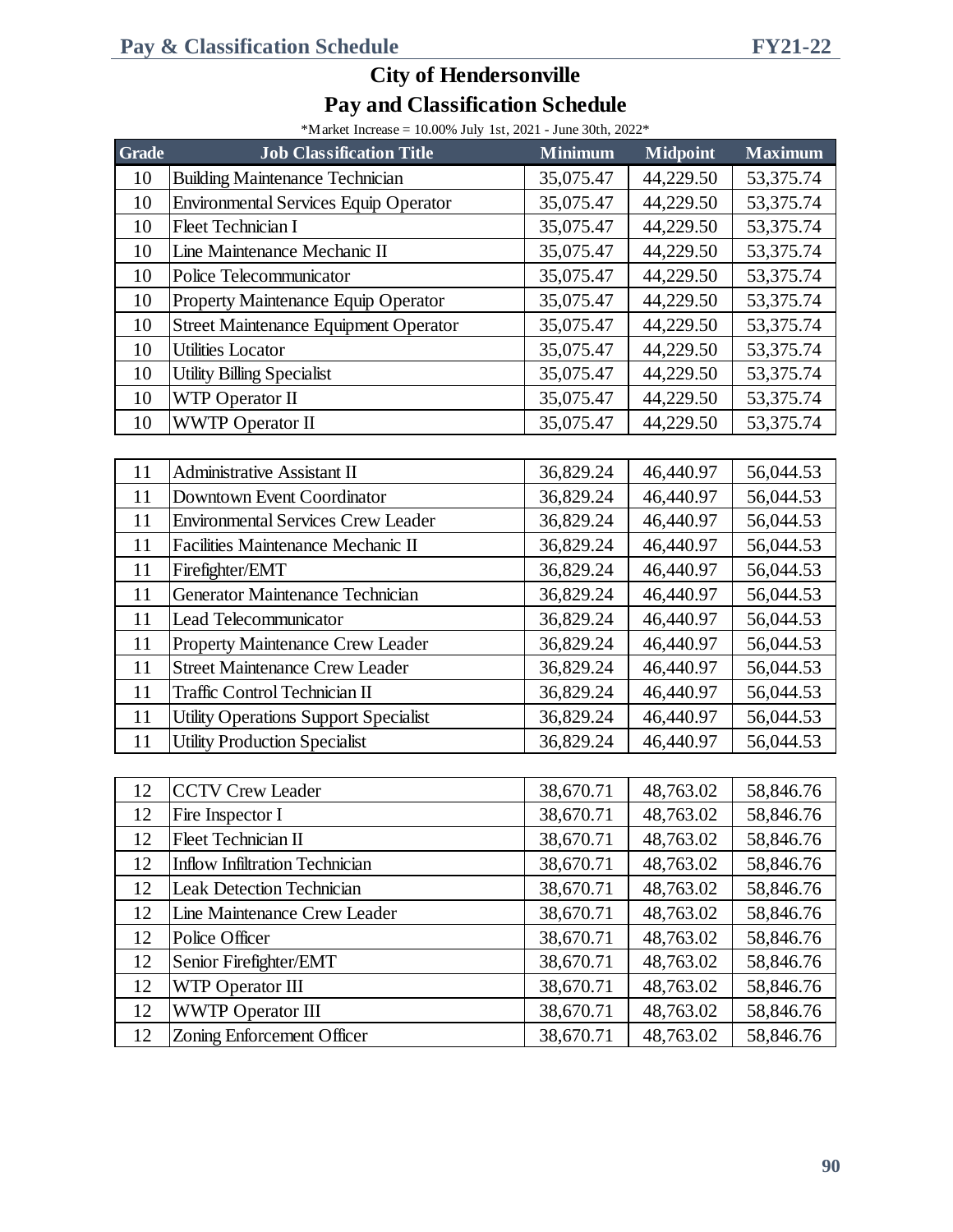| *M arket Increase = $10.00\%$ July 1st, 2021 - June 30th, 2022* |  |  |  |  |
|-----------------------------------------------------------------|--|--|--|--|

| <b>Grade</b> | <b>Job Classification Title</b>               | <b>Minimum</b> | <b>Midpoint</b> | <b>Maximum</b> |
|--------------|-----------------------------------------------|----------------|-----------------|----------------|
| 13           | <b>Administrative Assistant III</b>           | 40,604.24      | 51,201.17       | 61,789.10      |
| 13           | Fire Engineer                                 | 40,604.24      | 51,201.17       | 61,789.10      |
| 13           | Fire Inspector II                             | 40,604.24      | 51,201.17       | 61,789.10      |
| 13           | <b>GIS</b> Technician I                       | 40,604.24      | 51,201.17       | 61,789.10      |
| 13           | Parking Services Supervisor                   | 40,604.24      | 51,201.17       | 61,789.10      |
| 13           | Police Communications Supervisor              | 40,604.24      | 51,201.17       | 61,789.10      |
| 13           | Revenue Clerk                                 | 40,604.24      | 51,201.17       | 61,789.10      |
| 13           | WTP Laboratory Technician                     | 40,604.24      | 51,201.17       | 61,789.10      |
| 13           | WWTP Laboratory Technician                    | 40,604.24      | 51,201.17       | 61,789.10      |
|              |                                               |                |                 |                |
| 14           | <b>Accounting Coordinator</b>                 | 42,634.45      | 53,761.22       | 64,878.55      |
| 14           | <b>Engineering Technician I</b>               | 42,634.45      | 53,761.22       | 64,878.55      |
| 14           | <b>Environmental Complaince Coordinator</b>   | 42,634.45      | 53,761.22       | 64,878.55      |
| 14           | Fire and Life Safety Educator                 | 42,634.45      | 53,761.22       | 64,878.55      |
| 14           | <b>Fleet Technician III</b>                   | 42,634.45      | 53,761.22       | 64,878.55      |
| 14           | Instrumentation & Electrical Technician       | 42,634.45      | 53,761.22       | 64,878.55      |
| 14           | <b>Lead Customer Support Specialist</b>       | 42,634.45      | 53,761.22       | 64,878.55      |
| 14           | Meter Services Supervisor                     | 42,634.45      | 53,761.22       | 64,878.55      |
| 14           | Paralegal & Grants Coordinator                | 42,634.45      | 53,761.22       | 64,878.55      |
| 14           | <b>Police Detective</b>                       | 42,634.45      | 53,761.22       | 64,878.55      |
| 14           | <b>Utility Operations Support Coordinator</b> | 42,634.45      | 53,761.22       | 64,878.55      |
|              |                                               |                |                 |                |
| 15           | <b>AMI</b> Data Analyst                       | 44,766.18      | 56,449.29       | 68,122.48      |
| 15           | <b>Assistant Fire Marshal</b>                 | 44,766.18      | 56,449.29       | 68,122.48      |
| 15           | Assistant to the Utilities Director           | 44,766.18      | 56,449.29       | 68,122.48      |
| 15           | Budget & Management Analyst I                 | 44,766.18      | 56,449.29       | 68,122.48      |
| 15           | <b>Building Maintenance Supervisor</b>        | 44,766.18      | 56,449.29       | 68,122.48      |
| 15           | Chief WTP Operator                            | 44,766.18      | 56,449.29       | 68,122.48      |
| 15           | Chief WWTP Operator                           | 44,766.18      | 56,449.29       | 68,122.48      |
| 15           | <b>Construction Inspector I</b>               | 44,766.18      | 56,449.29       | 68,122.48      |
| 15           | Engineering Technician II                     | 44,766.18      | 56,449.29       | 68,122.48      |
| 15           | <b>Environmental Services Supervisor</b>      | 44,766.18      | 56,449.29       | 68,122.48      |
| 15           | <b>Facilities Maintenance Supervisor</b>      | 44,766.18      | 56,449.29       | 68,122.48      |
| 15           | Fire Lieutenant                               | 44,766.18      | 56,449.29       | 68,122.48      |
| 15           | <b>Fleet Coordinator</b>                      | 44,766.18      | 56,449.29       | 68,122.48      |
| 15           | <b>GIS</b> Technicain II                      | 44,766.18      | 56,449.29       | 68,122.48      |
| 15           | Human Resources Analyst                       | 44,766.18      | 56,449.29       | 68,122.48      |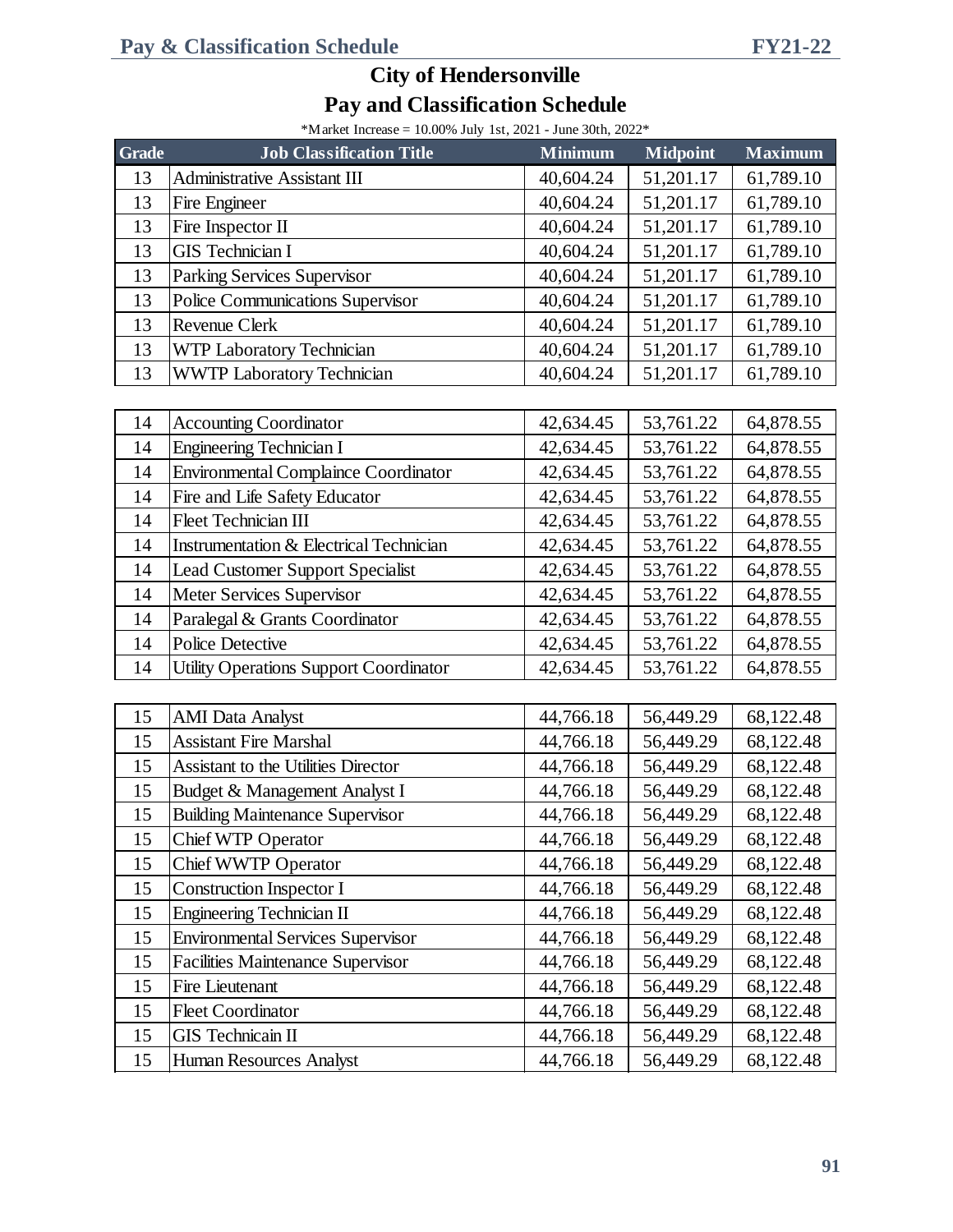\*Market Increase = 10.00% July 1st, 2021 - June 30th, 2022\*

| <b>Grade</b> | <b>Job Classification Title</b>                | <b>Minimum</b> | <b>Midpoint</b> | <b>Maximum</b> |
|--------------|------------------------------------------------|----------------|-----------------|----------------|
| 15           | Human Resources Coordinator                    | 44,766.18      | 56,449.29       | 68,122.48      |
| 15           | <b>IT Analyst I</b>                            | 44,766.18      | 56,449.29       | 68,122.48      |
| 15           | Planner I                                      | 44,766.18      | 56,449.29       | 68,122.48      |
| 15           | Police Sergeant                                | 44,766.18      | 56,449.29       | 68,122.48      |
| 15           | <b>Property Maintenance Supervisor</b>         | 44,766.18      | 56,449.29       | 68,122.48      |
| 15           | <b>Street Maintenance Supervisor</b>           | 44,766.18      | 56,449.29       | 68,122.48      |
| 15           | <b>Traffic Control Supervisor</b>              | 44,766.18      | 56,449.29       | 68,122.48      |
| 15           | <b>Utility Systems Supervisor</b>              | 44,766.18      | 56,449.29       | 68,122.48      |
| 15           | <b>WTP Laboratory Supervisor</b>               | 44,766.18      | 56,449.29       | 68,122.48      |
| 15           | <b>WWTP Laboratory Supervisor</b>              | 44,766.18      | 56,449.29       | 68,122.48      |
|              |                                                |                |                 |                |
| 16           | <b>Accountant I</b>                            | 47,004.49      | 59,271.75       | 71,528.60      |
| 16           | <b>Construction Inspector II</b>               | 47,004.49      | 59,271.75       | 71,528.60      |
| 16           | <b>Engineering Technician III</b>              | 47,004.49      | 59,271.75       | 71,528.60      |
| 16           | <b>Fleet Shop Foreman</b>                      | 47,004.49      | 59,271.75       | 71,528.60      |
| 16           | <b>Stormwater Technician</b>                   | 47,004.49      | 59,271.75       | 71,528.60      |
|              |                                                |                |                 |                |
| 17           | Accountant II                                  | 49,354.71      | 62,235.34       | 75,105.03      |
| 17           | Budget & Management Analyst II                 | 49,354.71      | 62,235.34       | 75,105.03      |
| 17           | <b>Construction Inspector III</b>              | 49,354.71      | 62,235.34       | 75,105.03      |
| 17           | <b>GIS</b> Technician III                      | 49,354.71      | 62,235.34       | 75,105.03      |
| 17           | Human Resources Analyst II                     | 49,354.71      | 62,235.34       | 75,105.03      |
| 17           | Human Resources Coordinator II                 | 49,354.71      | 62,235.34       | 75,105.03      |
| 17           | Planner II                                     | 49,354.71      | 62,235.34       | 75,105.03      |
|              |                                                |                |                 |                |
| 18           | <b>Accounting Supervisor</b>                   | 51,822.44      | 65,347.11       | 78,860.28      |
| 18           | <b>Billing Supervisor</b>                      | 51,822.44      | 65,347.11       | 78,860.28      |
| 18           | Cityworks Administrator                        | 51,822.44      | 65,347.11       | 78,860.28      |
| 18           | Civil Engineer I                               | 51,822.44      | 65,347.11       | 78,860.28      |
| 18           | <b>Construction Manager</b>                    | 51,822.44      | 65,347.11       | 78,860.28      |
| 18           | Deputy Fire Marshal                            | 51,822.44      | 65,347.11       | 78,860.28      |
| 18           | Fire Captain                                   | 51,822.44      | 65,347.11       | 78,860.28      |
| 18           | Fire Training Officer                          | 51,822.44      | 65,347.11       | 78,860.28      |
| 18           | <b>Fleet Manager</b>                           | 51,822.44      | 65,347.11       | 78,860.28      |
| 18           | <b>Purchasing Administrator</b>                | 51,822.44      | 65,347.11       | 78,860.28      |
| 18           | <b>Wastewater Treatment Facilities Manager</b> | 51,822.44      | 65,347.11       | 78,860.28      |
| 18           | Water Treatment Facilities Manager             | 51,822.44      | 65,347.11       | 78,860.28      |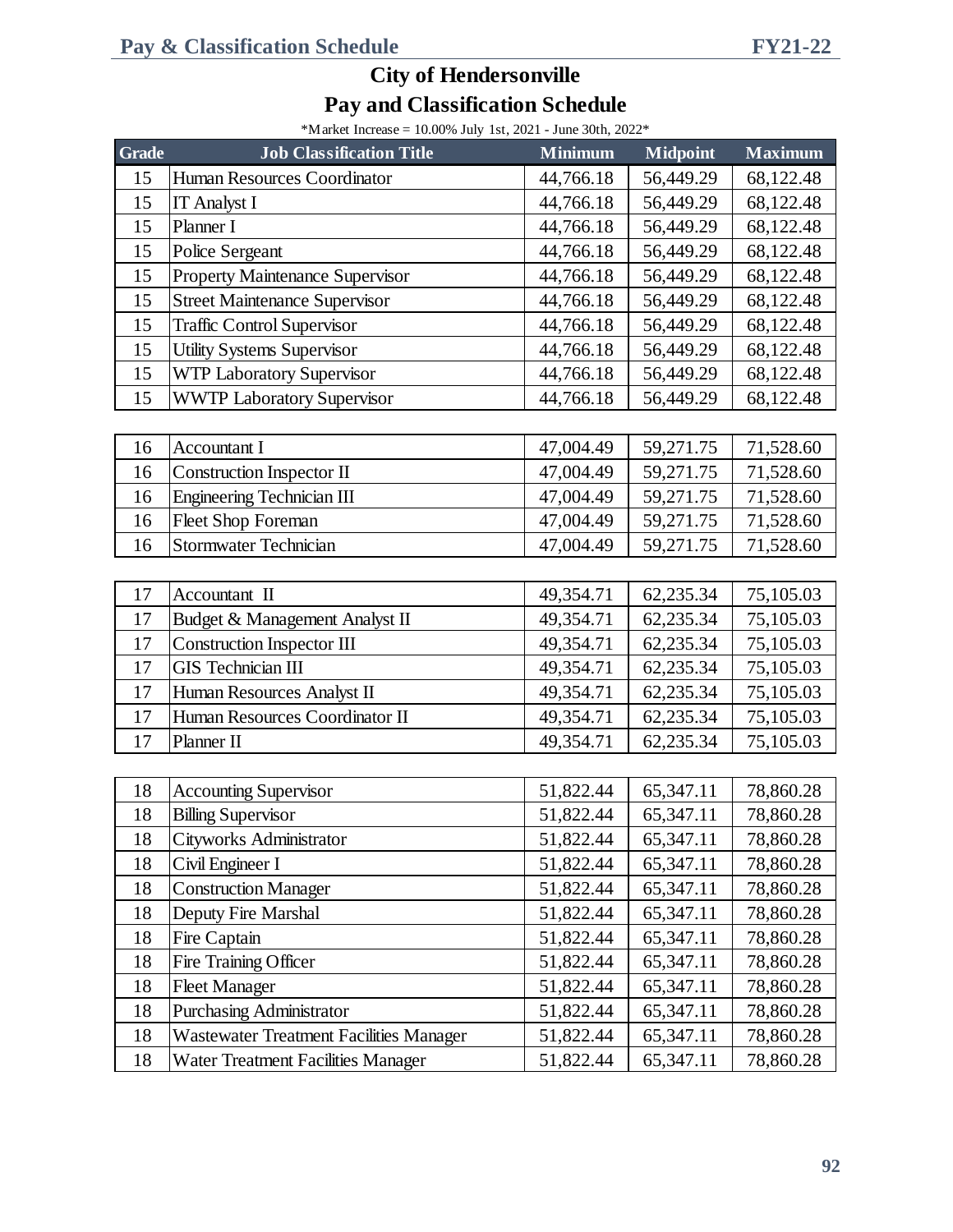\*Market Increase =  $10.00\%$  July 1st, 2021 - June 30th, 2022\*

| <b>Grade</b> | <b>Job Classification Title</b>        | <b>Minimum</b> | <b>Midpoint</b> | <b>Maximum</b> |
|--------------|----------------------------------------|----------------|-----------------|----------------|
| 19           | Police Lieutenant                      | 54,413.57      | 68,614.46       | 82,803.30      |
|              |                                        |                |                 |                |
| 20           | Civil Engineer II                      | 57,134.25      | 72,045.18       | 86,943.46      |
| 20           | <b>Downtown Division Manager</b>       | 57,134.25      | 72,045.18       | 86,943.46      |
| 20           | Fire Battalion Chief                   | 57,134.25      | 72,045.18       | 86,943.46      |
| 20           | Senior Accountant                      | 57,134.25      | 72,045.18       | 86,943.46      |
| 20           | Stormwater Administrator               | 57,134.25      | 72,045.18       | 86,943.46      |
| 20           | <b>Utilities Technology Manager</b>    | 57,134.25      | 72,045.18       | 86,943.46      |
|              |                                        |                |                 |                |
| 21           | <b>Fire Marshal</b>                    | 59,990.96      | 75,647.45       | 91,290.64      |
|              |                                        |                |                 |                |
| 22           | <b>Assistant Finance Director</b>      | 62,990.51      | 79,429.82       | 95,855.17      |
| 22           | <b>Assistant Public Works Director</b> | 62,990.51      | 79,429.82       | 95,855.17      |
| 22           | City Clerk                             | 62,990.51      | 79,429.82       | 95,855.17      |
| 22           | Civil Engineer III                     | 62,990.51      | 79,429.82       | 95,855.17      |
| 22           | <b>Communications Manager</b>          | 62,990.51      | 79,429.82       | 95,855.17      |
| 22           | <b>GIS Administrator</b>               | 62,990.51      | 79,429.82       | 95,855.17      |
| 22           | <b>Operations Manager</b>              | 62,990.51      | 79,429.82       | 95,855.17      |
| 22           | <b>Planning Division Manager</b>       | 62,990.51      | 79,429.82       | 95,855.17      |
| 22           | Police Captain                         | 62,990.51      | 79,429.82       | 95,855.17      |
|              |                                        |                |                 |                |
| 23           | <b>Assistant Police Chief</b>          | 66,140.03      | 83,401.31       | 100,647.93     |
| 23           | Deputy Fire Chief                      | 66,140.03      | 83,401.31       | 100,647.93     |
|              |                                        |                |                 |                |
| 24           | Civil Engineer IV                      | 69,447.03      | 87,571.38       | 105,680.32     |
|              |                                        |                |                 |                |
| 25           | Not assigned                           | 72,919.38      | 91,949.94       | 110,964.34     |
|              |                                        |                |                 |                |
| 26           | Not assigned                           | 76,565.36      | 96,547.45       | 116,512.56     |
|              |                                        |                |                 |                |
| 27           | Not assigned                           | 80,393.62      | 101,374.81      | 122,338.18     |
|              |                                        |                |                 |                |
| 28           | City Engineer                          | 84,413.30      | 106,443.55      | 128,455.09     |
| 28           | <b>Community Development Director</b>  | 84,413.30      | 106,443.55      | 128,455.09     |
| 28           | <b>Finance Director</b>                | 84,413.30      | 106,443.55      | 128,455.09     |
| 28           | Fire Chief                             | 84,413.30      | 106,443.55      | 128,455.09     |
| 28           | Human Resources Director               | 84,413.30      | 106,443.55      | 128,455.09     |
| 28           | Police Chief                           | 84,413.30      | 106,443.55      | 128,455.09     |
| 28           | Public Works Director                  | 84,413.30      | 106,443.55      | 128,455.09     |
| 28           | <b>Utilities Director</b>              | 84,413.30      | 106,443.55      | 128,455.09     |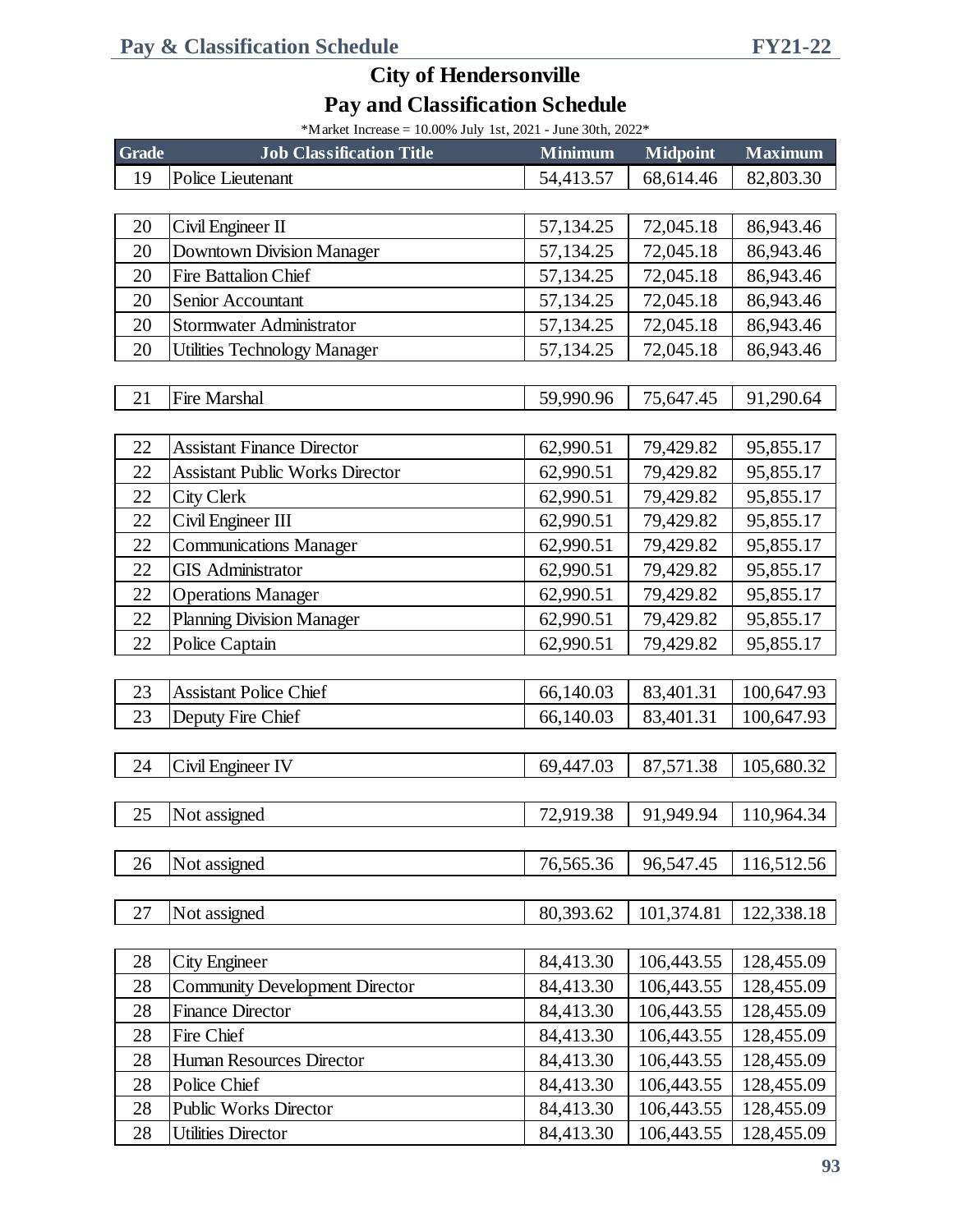\*Market Increase = 10.00% July 1st, 2021 - June 30th, 2022\*

| <b>Grade</b> | <b>Job Classification Title</b> | <b>Minimum</b> | <b>Midpoint</b> | <b>Maximum</b> |
|--------------|---------------------------------|----------------|-----------------|----------------|
| 29           | Not assigned                    | 88,633.97      | 111,765.73      | 134,877.85     |
|              |                                 |                |                 |                |
| 30           | Not assigned                    | 93,065.67      | 117,354.02      | 141,621.74     |
|              |                                 |                |                 |                |
| 31           | <b>Assistant City Manager</b>   | 97,718.95      | 123,221.72      | 148,702.83     |
|              |                                 |                |                 |                |
| 32           | Not assigned                    | 102,604.90     | 129,382.81      | 156,137.97     |
|              |                                 |                |                 |                |
| 33           | Not assigned                    | 107,735.14     | 135,851.95      | 163,944.87     |
|              |                                 |                |                 |                |
| 34           | Not assigned                    | 113,121.90     | 142,644.54      | 172,142.11     |
|              |                                 |                |                 |                |
| 35           | Not assigned                    | 118,777.99     | 149,776.77      | 180,749.22     |
|              |                                 |                |                 |                |
| 36           | Not assigned                    | 124,716.89     | 157,265.61      | 189,786.68     |